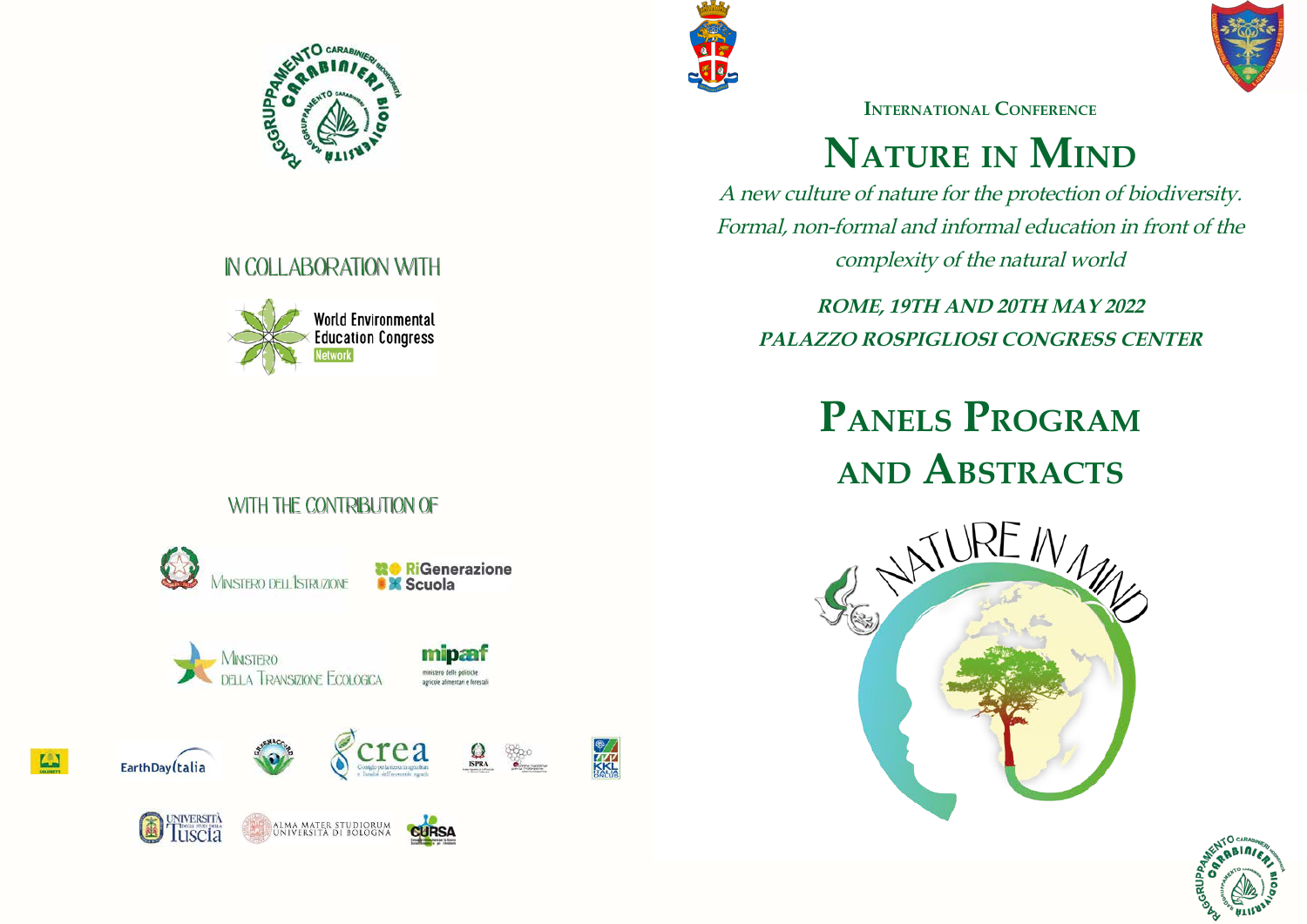A new culture of nature for the protection of biodiversity. Formal, non-formal and informal education in front of the complexity of the natural world



# **NATURE IN MIND**

A new culture of nature for the protection of biodiversity Formal non-formal and informal education in front of the complexity of the natural world

## INTERNATIONAL CONFERENCE ON THE OCCASION OF THE INTERNATIONAL DAY FOR BIOLOGICAL DIVERSITY

The conference, to be held in a mixed form (in presence and remotely), will address various topics thanks to the interventions of distinguished italian and international speakers following the ideal path of seven sessions:

## **OPENING SESSION: AN OVERVIEW**

On the occasion of the 30th anniversary of the Convention on Biological Diversity, whose text was agreed on 22 may 1992 and opened to the signature at the Rio de Janeiro UNCED, Arma dei Carabinieri wants to celebrate, with a 2-day International Conference, the value of biodiversity in the name of a greener and more sustainable future.

The International Day for Biological Diversity is the right occasion to reflect on our responsibilities towards the environment and to consider the possibility of creating a new culture of nature.

The scientific comprehension of natural processes and the new awareness about the importance of the compliance of our behaviors with the law are two equally important and strictly integrated elements aiming at the conservation of nature. Environmental education thus becomes education to environmental "legality": a set of knowledge that becomes "culture", environmental culture, to represent the fundamental part of the most deeply rooted education of citizenship, necessary to build a better future for the next generations.

## **SESSION 1: ONE HEALTH - NATURE AND WELL-BEING**

"Nature is a Good Medicine": a Call to Action, launched by IUCN at the 2021 World Conservation Congress (Marseille 2021, supported and hosted by the French Government)

In this session, experts and representatives from IUCN - the International Union for Conservation of Nature- from the Public Health and Protected Areas sectors, will share thoughts, evidences and proposals to spread the role of Education for Biodiversity conservation as a fundamental resource for our health and well-being.

## **SESSION 2: AT THE NATURE SCHOOL**

"Going to nature school" will be the starting point which can provide important indications about the fundamental process of reconnection to the natural environment. Through proactive strategies, this activity will represent the common commitment requiring dialogue and collaboration between non-formal and formal education systems.

## **SESSION 3: EDUCATION AND NATURE**

The third session is addressed at the world of schools and the training of trainers. The school is the best place to realize the reconnection with nature on the basis of a true culture of biodiversity; for this reason it is called by the plan of the ministry of education to an all-out "ReGeneration". The academic world, in general, represents the cradle of the future, where training experiences generate and bring young people to a direct contact with the surrounding environment.

## **SESSION 4: SCHOOL, CITY, TERRITORY**

The importance of shortening the distance between actors of the anthropized world and the institutional and social actors of biodiversity is at the heart of this session, as well as the issue of reducing the distance between predominantly urban social conditions and protected natural areas ones. It is necessary to aspire to a new sustainable education and it is important to be proactive actors in the creation of local educational communities. Also city and territory themes are here introduced.

| RE IV $_{\mathcal{U}_{\mathcal{U}}}$ |
|--------------------------------------|
|                                      |
|                                      |

CONVEGNO INTERNAZIONALE **Nature in Mind** Una nuova cultura della natura per la tutela della biodiversità. L'educazione formale, non formale e informale di fronte alla complessità del mondo naturale

**NOTE**

| CONVECNO INTERNAZIONALE |
|-------------------------|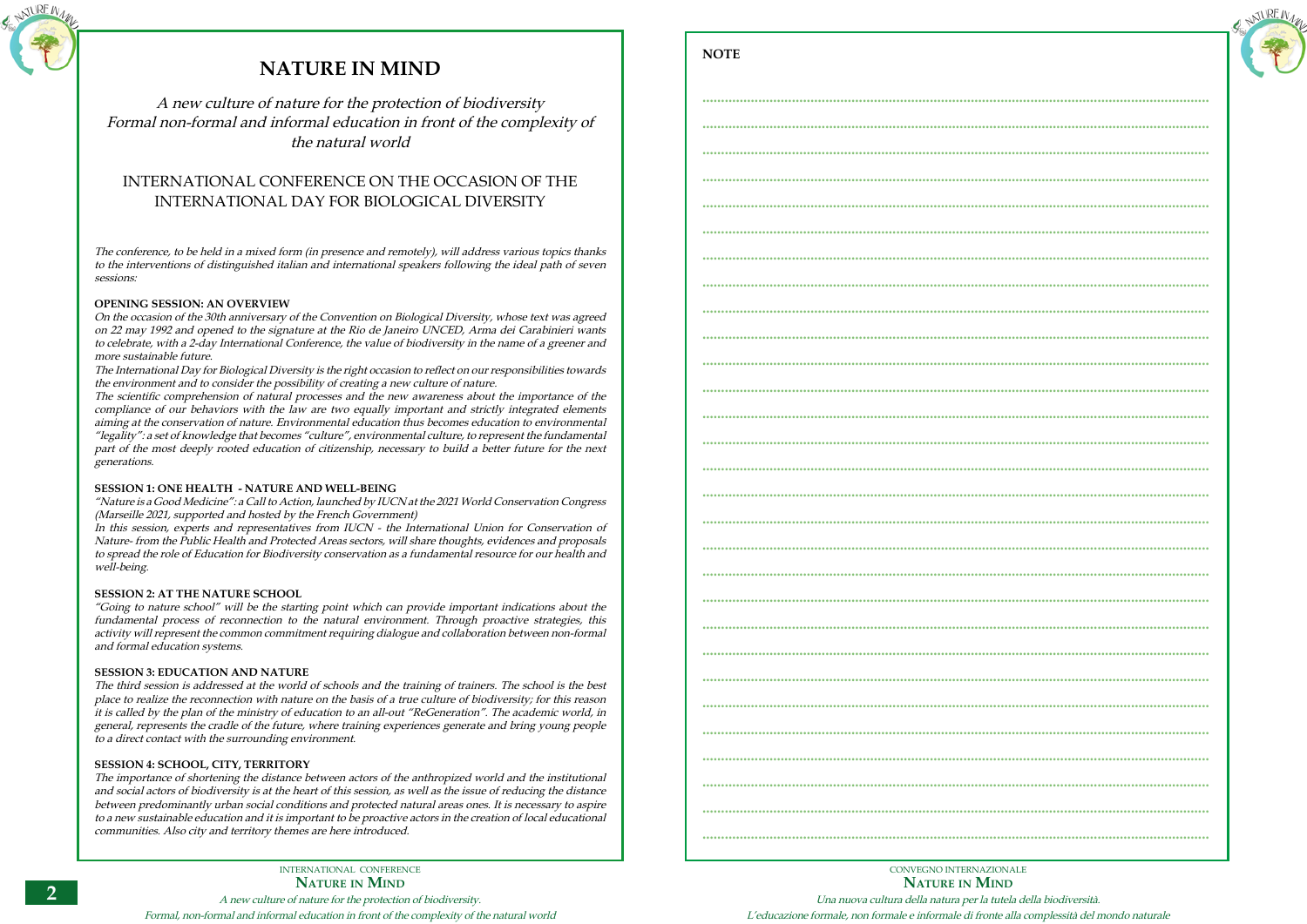A new culture of nature for the protection of biodiversity.

Formal, non-formal and informal education in front of the complexity of the natural world



| $-0.00000$                                                                                                           |
|----------------------------------------------------------------------------------------------------------------------|
|                                                                                                                      |
|                                                                                                                      |
|                                                                                                                      |
|                                                                                                                      |
|                                                                                                                      |
| $\cdots \cdots$                                                                                                      |
|                                                                                                                      |
|                                                                                                                      |
|                                                                                                                      |
|                                                                                                                      |
|                                                                                                                      |
|                                                                                                                      |
|                                                                                                                      |
| $\begin{array}{cccccccccccccc} \bullet & \bullet & \bullet & \bullet & \bullet & \bullet & \bullet \end{array}$<br>. |
| $\bullet$                                                                                                            |
| $\bullet$ $\bullet$                                                                                                  |
| $.$<br>                                                                                                              |
|                                                                                                                      |
|                                                                                                                      |
| $.$                                                                                                                  |
|                                                                                                                      |
|                                                                                                                      |
|                                                                                                                      |
| $\begin{array}{cccccccccccccc} 0 & 0 & 0 & 0 & 0 & 0 & 0 \\ \end{array}$                                             |
| $- - - -$                                                                                                            |
|                                                                                                                      |

CONVEGNO INTERNAZIONALE **Nature in Mind** Una nuova cultura della natura per la tutela della biodiversità. L'educazione formale, non formale e informale di fronte alla complessità del mondo naturale



# **NATURE IN MIND**

Una nuova cultura della natura per la tutela della biodiversità. L'educazione formale, non formale e informale di fronte alla complessità del mondo naturale

## CONVEGNO INTERNAZIONALE IN OCCASIONE DELLA GIORNATA MONDIALE DELLA BIODIVERSITÀ

Il convegno, che sarà svolto in forma mista (in presenza e da remoto), affronterà diversi temi attraverso gli interventi di illustri relatori italiani e internazionali seguendo il percorso ideale di sette sessioni:

## **SESSIONE INTRODUTTIVA: QUADRO GENERALE**

In occasione del 30° anniversario della Convenzione per la Diversità Biologica, approvata il 22 maggio 1992 e successivamente aperta alla firma durante la conferenza di Rio de Janeiro, l'Arma dei Carabinieri desidera celebrare, con un Convegno Internazionale di 2 giorni, il valore della biodiversità all'insegna di un futuro più verde e sostenibile.

La Giornata Mondiale della Biodiversità è l'occasione giusta per riflettere sulle nostre responsabilità nei confronti dell'ambiente e sulla possibilità di creare una nuova cultura della natura. La comprensione scientifica dei processi naturali e l'acquisizione della consapevolezza dell'importanza del rispetto della legge si integrano e si collocano, con uguale dignità, a fondamento della conservazione della natura. L'educazione ambientale diventa così educazione alla "legalità" ambientale: un insieme di conoscenze che diventa "cultura", una cultura ambientale che è parte integrante della formazione più profonda del cittadino e che rappresenta l'unica possibilità per un futuro migliore.

## **SESSIONE 1: UNA SALUTE – NATURA E BENESSERE**

"Nature is a Good Medicine" è la Call to Action, la Chiamata all'Azione, lanciata dal Congresso Mondiale IUCN della conservazione, svolto a Marsiglia nel settembre 2021 con il patrocinio del Governo della Francia. Esperti dal Mondo propongono una riflessione sul ruolo dell'Educazione alla conservazione della Biodiversità, come laboratorio didattico per l'accesso alla Natura e ai suoi benefici per la Salute.

## **SESSIONE 2: A SCUOLA DALLA NATURA**

"Andare a scuola dalla natura" sarà il tema di partenza che, attraverso una serie di riflessioni e contributi, potrà fornire importanti indicazioni su come il fondamentale processo di riconnessione all'ambiente naturale, attraverso strategie proattive, deve essere un impegno comune che richiede dialogo e collaborazione tra educazione ambientale non formale e sistema educativo formale.

## **SESSIONE 3: EDUCAZIONE E NATURA**

La terza sessione è rivolta soprattutto al mondo della scuola e della formazione dei formatori. chiamata dal piano del Ministero dell'Istruzione a una "RiGenerazione" a tutto campo, la scuola è il luogo d'elezione per la riconnessione con la natura sulla base di una vera cultura della biodiversità. Il mondo accademico, in generale, rappresenta la culla del futuro dove nascono le esperienze formative che avvicinano i giovani a un contatto diretto con l'ambiente circostante.

## **SESSIONE 4: SCUOLA, CITTÀ, TERRITORIO**

Al centro di questa sessione l'importanza di accorciare le distanze tra attori del mondo "antropizzato" e attori istituzionali e sociali della biodiversità, così come quella di ridurre le distanze tra le condizioni di vita sociale prevalentemente urbane e le aree naturali protette. È necessario aspirare ad una nuova educazione sostenibile ed è importante essere attori consapevoli e propositivi nella costruzione di comunità educative territoriali. Ecco che si introducono anche i temi della città e del territorio.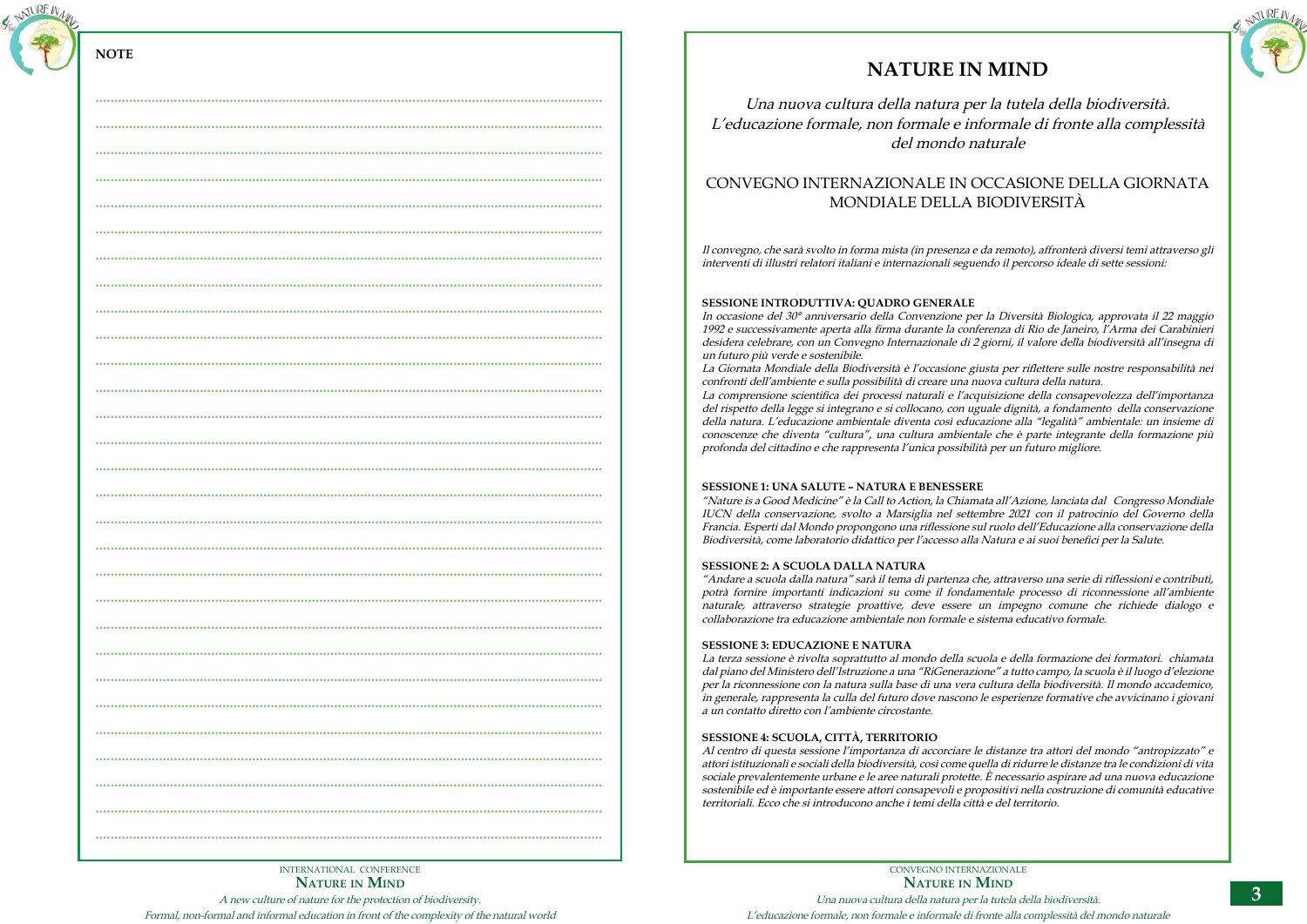

## **SESSION 5: EDUCATION, INFOSPHERE, MASS CULTURE AND NATURE**

This session shifts the attention to the fundamental role played by the mass media in building a new environmental culture. It is necessary to identify the most effective and direct ways to communicate certain messages related to the environmental protection. The goal is to make people understand the responsibility of information in a quickly changing world and the role of journalism in defending biodiversity.

## **SESSION 6: VOICES FROM THE WORLD**

The sixth session collects a set of testimonies from all over the world: from Latin America to Africa passing through Asian countries, the experiences of journalists who have dealt with the delicate issue of protecting the natural environment will be shared.

The connections from abroad will offer a global mirror on the various experiences and interpretations of the theme of biodiversity conservation.

# **Agenda**

## **Thursday 19th May 2022**

**8:30**

Participants registration

## **9:20**

Greetings and welcome

**Vincenzo Gesmundo**, Coldiretti Secretary General

## **9:30**

Welcome addresses - Chair: **Massimo Cirri Teo Luzi**, General Commander of Arma dei Carabinieri **Giuliano Amato**, President of the Constitutional Court **Pietro Parolin**, Vatican Secretary of State **Roberto Cingolani**, Minister for Ecological Transition **Stefano Patuanelli**, Minister of Agricultural Food and Forestry Policies **Barbara Floridia**, Undersecretary of State, Ministry for Education **Marco Vincenzi**, President of the Lazio Region Council **Roberto Gualtieri**, Mayor of Rome **Gianni Lampis**, Councilor for Environmental Defense - Sardinia Region **Stefano Ubertini**, Chancellor of University of Tuscia **Simona Tondelli**, Prorector Vicaria Alma Mater Studiorum - University of Bologna

## **10:30**

**Memorandum of Understanding signed by the Ministry of Education and by Arma dei Carabinieri**





**Woro Supartinah** *Rappresentante Comunicazione presso l' Istituto per i Cambiamenti Sociali ed Economici (LPESM), Indonesia* **Stefano Vaccari** *Direttore Generale CREA* **Angelo Vincenzo Zani** *Segretario della Congregazione per l'Educazione Cattolica*

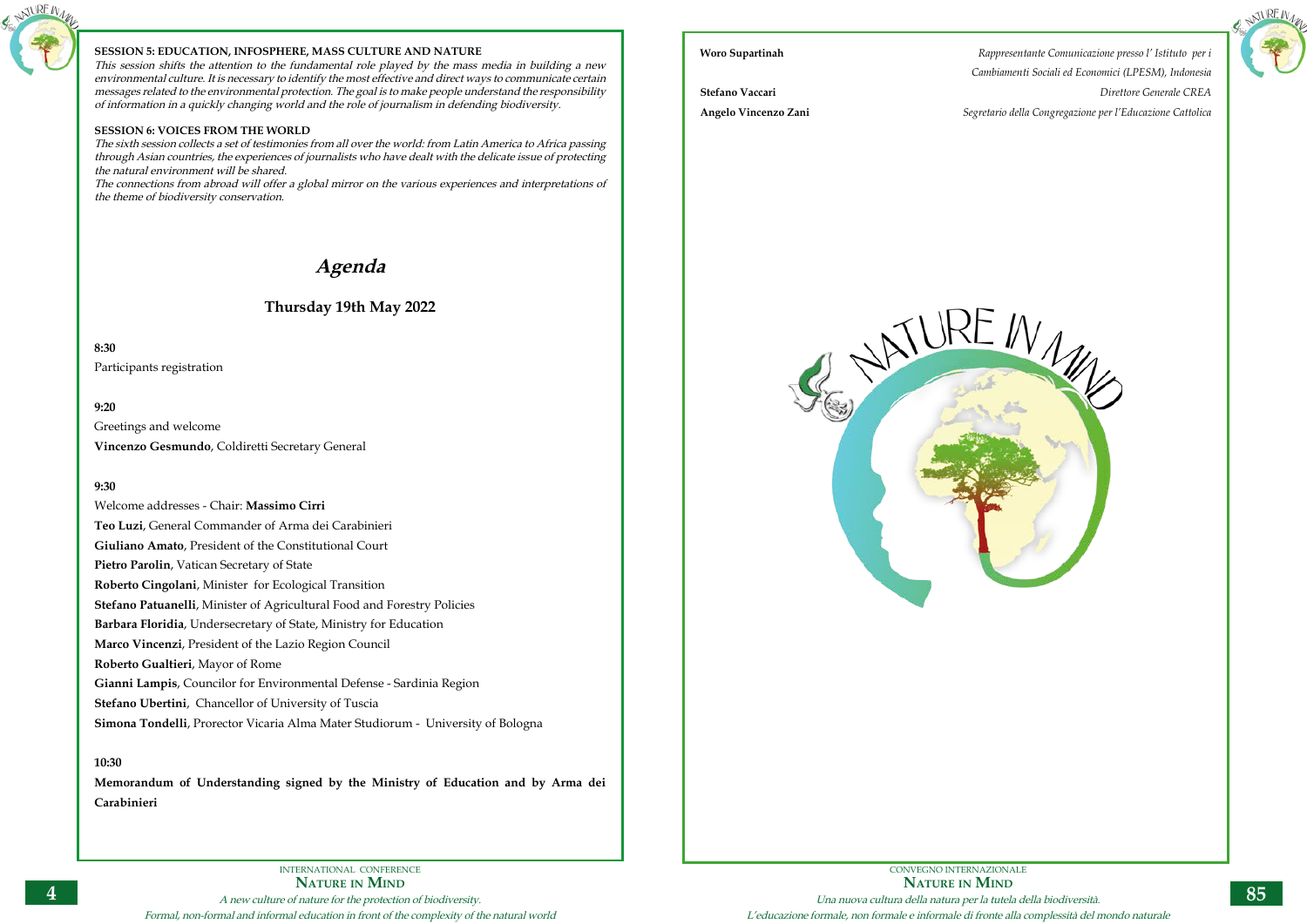## INTERNATIONAL CONFERENCE **Nature in Mind** A new culture of nature for the protection of biodiversity. Formal, non-formal and informal education in front of the complexity of the natural world



# **Woro Supartinah** *Representative and Communication Manager for Institute*

*for Social and Economic Changes (LPESM), Indonesia* **Stefano Vaccari** *CREA General Manager* **Angelo Vincenzo Zani** *Secretary of the Congregation for Catholic Education*

# ATUREIN



CONVEGNO INTERNAZIONALE **Nature in Mind** Una nuova cultura della natura per la tutela della biodiversità. L'educazione formale, non formale e informale di fronte alla complessità del mondo naturale

## **SESSIONE 5: EDUCAZIONE, INFOSFERA, CULTURA DI MASSA E NATURA**

Tale sessione sposta l'attenzione sul fondamentale ruolo svolto dai mass media nella costruzione di questa nuova cultura ambientale. È necessario individuare il modo più efficace e diretto per la comunicazione di determinati messaggi, che afferiscono alla tutela dell'ambiente. L'obiettivo è quello di far capire la responsabilità dell'informazione in un mondo che cambia rapidamente e il ruolo del giornalismo nella difesa della biodiversità.

## **SESSIONE 6: VOCI DAL MONDO**

La sesta sessione raccoglie un insieme di testimonianze provenienti da tutto il mondo. Saranno raccontate le esperienze dei giornalisti che dall'America Latina all'Africa, passando per i paesi asiatici, hanno affrontato il delicato tema della protezione dell'ambiente naturale. I collegamenti dall'estero offriranno una finestra globale sulle varie esperienze e interpretazioni del tema della conservazione della biodiversità.

## **Programma**

## **Giovedì, 19 maggio 2022**

**8:30** Registrazione partecipanti

**9:20**

Accoglienza e saluti

**Vincenzo Gesmundo,** Segretario Generale Coldiretti

## **9:30**

Indirizzi ufficiali di benvenuto - Modera: **Massimo Cirri Teo Luzi**, Comandante Generale Arma dei Carabinieri **Giuliano Amato**, Presidente Corte Costituzionale **Pietro Parolin**, Segretario di Stato Vaticano **Roberto Cingolani**, Ministro per la Transizione Ecologica **Stefano Patuanelli**, Ministro delle Politiche Agricole Alimentari e Forestali **Barbara Floridia**, Sottosegretario di Stato al Ministero dell'Istruzione **Marco Vincenzi**, Presidente Consiglio Regione Lazio **Roberto Gualtieri**, Sindaco di Roma

**Gianni Lampis,** Assessore della Difesa dell'Ambiente - Regione Sardegna **Stefano Ubertini**, Rettore Università degli Studi della Tuscia **Simona Tondelli**, Prorettrice Vicaria Alma Mater Studiorum - Università di Bologna

**10:30** 

**Firma Protocollo d'Intesa Ministero dell'Istruzione Arma dei Carabinieri**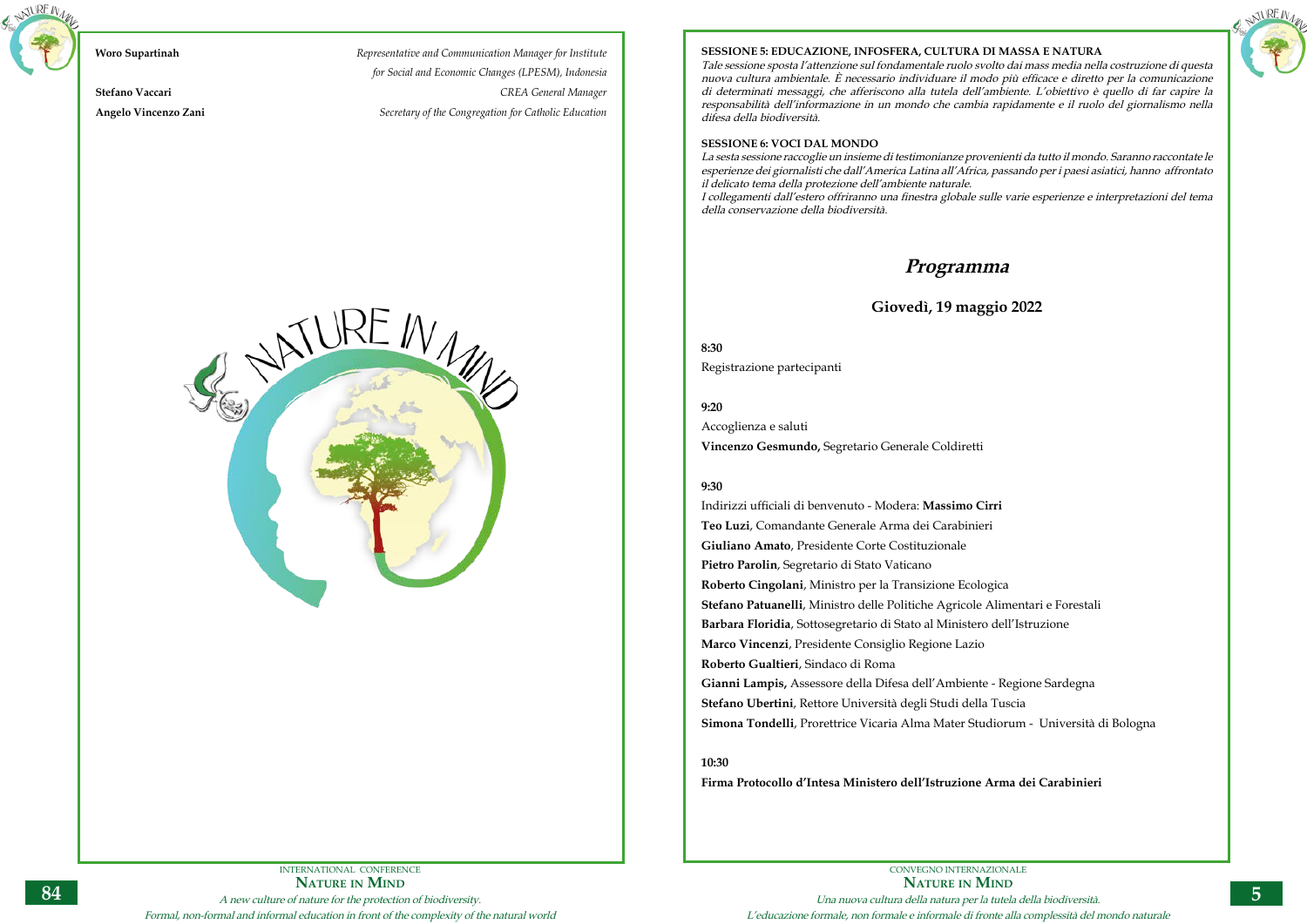

CONVEGNO INTERNAZIONALE **Nature in Mind** Una nuova cultura della natura per la tutela della biodiversità. L'educazione formale, non formale e informale di fronte alla complessità del mondo naturale



**10:45 Presentation of the Charter for Biodiversity Education 11:00** Coffee break **11:15 OPENING SESSION** - Chair: **Massimo Cirri Elizabeth Maruma Mrema**, Executive Secretary of the Convention on Biological Diversity *"The commitments for biodiversity"* **Stefania Giannini**, UNESCO Assistant Director-General for Education *"A new social pact for education"* **Luthando Dziba**, Co-Chair of the Multidisciplinary Expert Panel within the Intergovernmental Science-Policy Platform on Biodiversity and Ecosystem Services (IPBES); Head of Conservation Services of the South Africa National Parks *"An alarm from IPBES"* **Davide De Laurentis**, Deputy Commander of the Command for Forest Environment and Agrifood Units of the Arma dei Carabinieri - CUFAA *"Serving the biodiversity culture"* **Maria Carmela Giarratano**, Head of the Personnel Nature Land and Mediterranean Department of the Ministry for Ecological Transition - MITE *"MITE and environmental education"* **Alessandro Chiarucci**, Head of Department of Biological, Geological and Environmental Sciences Alma Mater Studiorum, University of Bologna *"The roots of nature for the preservation of biodiversity"* **Marie Stenseke**, Deputy Dean of the School of Business, Economics and Law, University of Gothenburg, Co-chair of the Multidisciplinary Expert Panel of the Intergovernamental Platform on Biodiversity & Ecosystem Services (IPBES) *"Social dimensions of nature. With some links and questions to environmental education"* **Mario Salomone**, General Secretary WEEC Network *"Environmental education today"* **13:00 -14:00** Lunch break **14:00 SESSION 1 : HEALTH AND NATURE** Opening: **Ilaria Fontana,** Undersecretary of State at the Ministry of Ecological Transition Chair: **Maurilio Cipparone,** Scientific Referent Protected Areas, ReteDNA program CURSA **Shariel Gun** *Direttore del Worldwide Funding KKL – JNF sede centrale di Gerusalemme, Israele* **Lamberto Iezzi** *Presidente Centro di Ricerca e Innovazione Prometeo in Venezia* **Serenella Iovino** *Università Nord Carolina, Stati Uniti* **Jo Hopkins** *Parks Victoria, Supporting Partner of the Chair, Health & Well-being Specialist Group*  **Gulcin Karadeniz** *Capo Gruppo Programma di Comunicazione Agenzia Europea dell'Ambiente* **Stefano Laporta** *Presidente ISPRA* **Bianca La Placa** *giornalista ".eco"* **Gabor Lövei** *Membro del Consiglio della Società di Biologia della Conservazione, Sezione Europa* **Lourdes Lázaro Marín** *Rete Mediterranea Comunicatori per l'Informazione Ambientale* **Laura Mancini** *Dirigente Laboratorio Ecosistemi e Salute, Dipartimento Ambiente e Salute,*  **Chiara Manghetti** *Responsabile Nazionale Lipu Settori Educazione Ambientale e Formazione*  **Elizabeth Maruma Mrema** *Segretario Esecutivo della Convenzione sulla Diversità Biologica* **Luisella Meozzi** *Giornalista, Direttivo di Greenaccord* **Katiana Murillo** *Giornalista, Consulente in comunicazioni, cambiamenti climatici, turismo sostenibile e*  **David Orr** *Oberlin College, Stati Uniti* **Giuseppe Onufrio** *Direttore esecutivo di Greenpeace Italia* **Lorenzo Ottolenghi** *Vice Direttore Rai Cultura ed Educational* **Vanessa Pallucchi** *Portavoce Forum del Terzo Settore* **Alfonso Pecoraro Scanio** *Presidente Fondazione Univerde* **Vincenzo Pepe** *Fare Ambiente* **Gianluca Piovesan** *Professore Ordinario di Ecologia Forestale e Selvicoltura, Università della Tuscia* **Thakur S Powdyel** *già Ministro dell'Istruzione del Regno del Bhutan* **Maria Antonietta Quadrelli** *WWF Italia* **Luis Romera** *Ordinario di Metafisica presso la Facoltà di Filosofia della Pontificia Università della Santa Croce* **Anna Teresa Rondinella** *GNLC, UNESCO Global Network of Learning Cities, Dialoghi Cattedre UNESCO* **Christiana Ruggeri** *Giornalista Tg2 e Vice Presidente Greenaccord* **Dalia Abdel Salam** *Giornalista Caporedattore per Science Magazine, Egitto* **Mario Salomone** *WEEC Network* **Luciano Sammarone** *Direttore del Parco Nazionale d'Abruzzo, Lazio e Molise* **Giampiero Sammuri** *Presidente di Federparchi* **Pierluigi Sassi** *Earth Day Italia* **Lucie Sauvé** *Centr'ERE, Università del Québec* **Deon Shekuza** *Selezionatore ONU per Youth4Climate Milano e Glasgow per la Namibia* **Sean Southey** *Presidente della Commissione Educazione* **Marie Stenseke** *Vice Preside della Scuola di Business, Economia e Diritto (Università di Göteborg), Copresidente* 

*IUCN World Commission on Protected Areas*

*Istituto Superiore di Sanità*

*marketing digitale - Rete di comunicazione sui cambiamenti climatici (Latinclima), Costarica*

*e Comunicazione IUCN, Scotland Nature del Gruppo Esperti Multidisciplinare della Piattaforma Intergovernativa sulla Biodiversità e i Servizi Ecosistemici (IPBES)*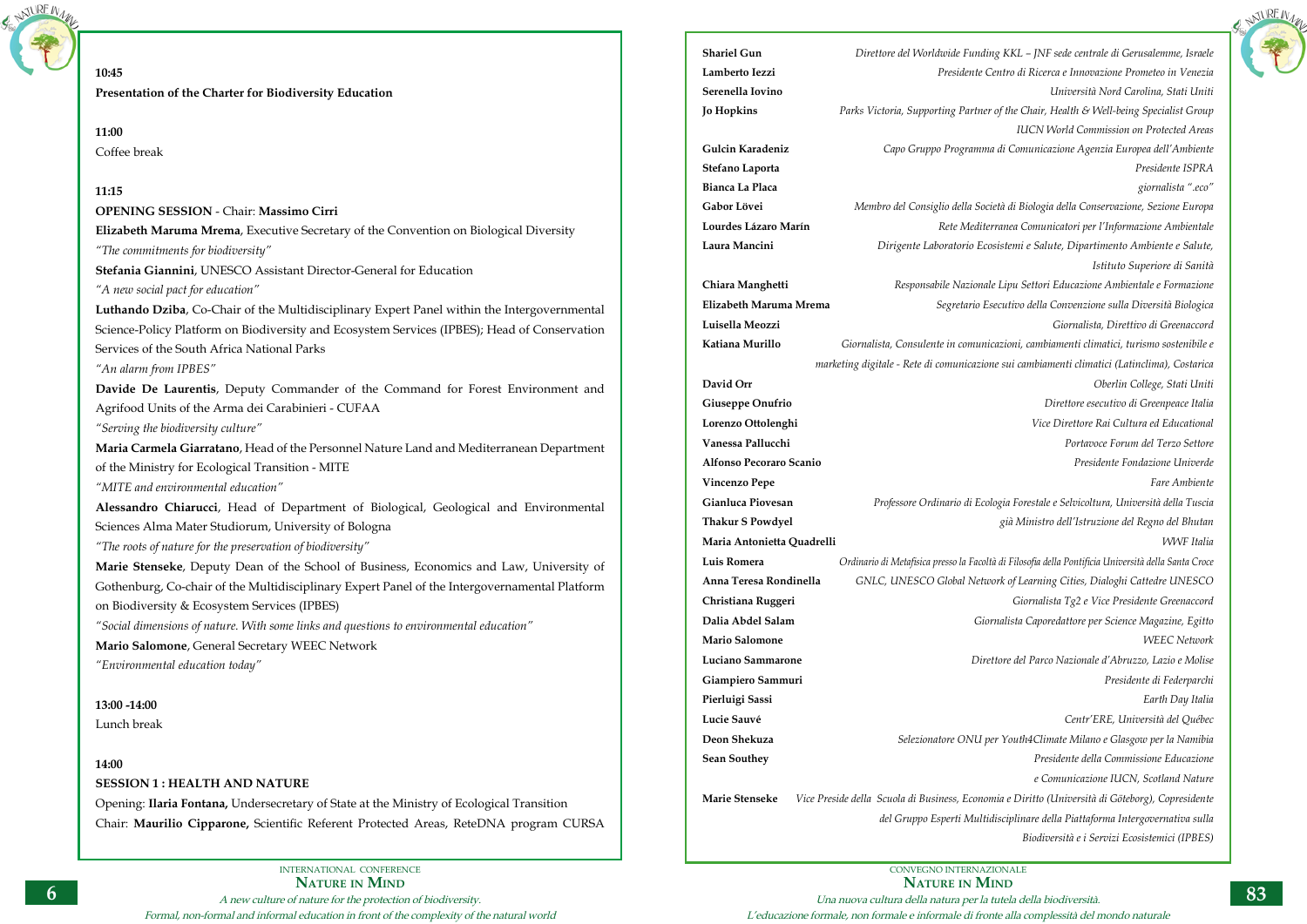Formal, non-formal and informal education in front of the complexity of the natural world



| <b>Shariel Gun</b>         | Director of Worldwide Funding KKL - JNF. Head office. Jerusalem - Israel                             |
|----------------------------|------------------------------------------------------------------------------------------------------|
| Lamberto Iezzi             | President of the Prometheus Research and Innovation Centre in Venice                                 |
| Serenella Iovino           | University of North Carolina, USA                                                                    |
| <b>Jo Hopkins</b>          | Parks Victoria, Supporting Partner of the Chair, Health & Well-being Specialist Group                |
|                            | <b>IUCN World Commission on Protected Areas</b>                                                      |
| Gulcin Karadeniz           | Head of Group in Communications Programme European Environment Agency                                |
| Stefano Laporta            | President of ISPRA                                                                                   |
| Bianca La Placa            | journalist ".eco"                                                                                    |
| Gabor Lövei                | Board Member of the Society of Conservation Biology Europe Sectionù                                  |
| Lourdes Lázaro Marín       | Rete Mediterranea Comunicatori per l'Informazione Ambientale                                         |
| Laura Mancini              | Manager of the ecosystems and health laboratory, Department of Environment and Health,               |
|                            | Italian National Institute of Health                                                                 |
| Chiara Manghetti           | National Head of Lipu Environmental Education and Training Sectors                                   |
| Elizabeth Maruma Mrema     | Executive Secretary of the Convention on Biological Diversity                                        |
| Luisella Meozzi            | Journalist/Greenaccord Board                                                                         |
| Katiana Murillo            | Journalist, Consultant in Communications, Climate Change, Sustainable Tourism and                    |
|                            | Digital Marketing - Climate Change Communication Network, Latinclima, Costa Rica                     |
| David Orr                  | Oberlin College, USA                                                                                 |
| Giuseppe Onufrio           | Executive Director of Greenpeace Italia                                                              |
| Lorenzo Ottolenghi         | Deputy Director of Rai Cultura and Educational                                                       |
| Vanessa Pallucchi          | Spokeperson for the Third Sector Forum                                                               |
| Alfonso Pecoraro Scanio    | President of Univerde Foundation                                                                     |
| <b>Vincenzo Pepe</b>       | President of Fare Ambiente                                                                           |
| Gianluca Piovesan          | Professor of Forest Ecology and Management at Tuscia University                                      |
| <b>Thakur S. Powdyel</b>   | former Minister of Education of the Kingdom of Bhutan                                                |
| Maria Antonietta Quadrelli | <b>WWF</b> Italy                                                                                     |
| Luis Romera                | Professor of Metaphysics at the Faculty of Philosophy of the Pontifical University of the Holy Cross |
| Anna Teresa Rondinella     | GNLC, UNESCO Global Network of Learning Cities, UNESCO Chairs Dialogues                              |
| Christiana Ruggeri         | Tg2 journalist and Greenaccord Deputy President                                                      |
| Dalia Abdel Salam          | Journalist Editor-in-Chief for Science magazine, Egypt                                               |
| <b>Mario Salomone</b>      | <b>General Secretary WEEC Network</b>                                                                |
| Luciano Sammarone          | Director of the National Park of Abruzzo, Lazio and Molise                                           |
| Giampiero Sammuri          | President of Federparchi                                                                             |
| Pierluigi Sassi            | Earth Day Italy                                                                                      |
| Lucie Sauvé                | Centr'ERE, University of Québec                                                                      |
| Deon Shekuza               | UN Selector for Youth4Climate Milan and Glasgow for Namibia                                          |
| <b>Sean Southey</b>        | Chair of the Education and Communication Commission                                                  |
|                            | of the International Union for Nature Conservation- IUCN, Scotland Nature                            |
| Marie Stenseke             | Deputy Dean of the School of Business, Economics and Law, University of Gothenburg,                  |
|                            | Co-chair of the Multidisciplinary Expert Panel of the Intergovernamental                             |
|                            | Platform on Biodiversity & Ecosystem Services (IPBES)                                                |

CONVEGNO INTERNAZIONALE **Nature in Mind** Una nuova cultura della natura per la tutela della biodiversità. L'educazione formale, non formale e informale di fronte alla complessità del mondo naturale

**10:45**

**Presentazione della Carta per l'Educazione alla Biodiversità**

**11:00**

Pausa caffè

## **11:15**

**SESSIONE DI APERTURA** - Modera: **Massimo Cirri Elizabeth Maruma Mrema**, Segretario Esecutivo della Convenzione sulla Diversità Biologica *"Gli impegni per la biodiversità"* **Stefania Giannini**, Vicedirettore Generale dell'Istruzione dell'UNESCO *"Un nuovo patto sociale per l'educazione"* **Luthando Dziba**, Co-Presidente del Multidisciplinary Expert Panel IPBES e Responsabile del Servizio Tutela Parchi Nazionali Sudafricani *"Dall'IPBES un allarme"* **Davide De Laurentis**, Vice Comandante del Comando Unità Forestali, Ambientali e Agroalimentari dell'Arma dei Carabinieri - CUFAA *"Al servizio della cultura della biodiversità"* **Maria Carmela Giarratano**, Capo Dipartimento per il Personale, la Natura, il Territorio e il Mediterraneo del MITE *"Il MITE e l'educazione ambientale"* **Alessandro Chiarucci**, Direttore del Dipartimento di Scienze Biologiche, Geologiche e Ambientali Alma Mater Studiorum, Università di Bologna *"Le radici della natura per la preservazione della biodiversità"* **Marie Stenseke**, Vice Preside della Scuola di Business, Economia e Diritto (Università di Göteborg), Copresidente del Gruppo Esperti Multidisciplinare della Piattaforma Intergovernativa sulla Biodiversità e i Servizi Ecosistemici (IPBES) *"Le dimensioni sociali della natura. Con alcuni collegamenti e domande di educazione ambientale"* **Mario Salomone**, Segretario Generale WEEC Network *"L'educazione ambientale oggi"*

**13:00 -14:00** Pausa pranzo

## **14:00**

**SESSIONE 1 : SALUTE E AMBIENTE** Apertura lavori: **Ilaria Fontana,** Sottosegretario di Stato al Ministero della Transizione Ecologica

Introduce e modera: **Maurilio Cipparone,** Referente scientifico Aree Protette, programma



NATURE N<sub>14</sub>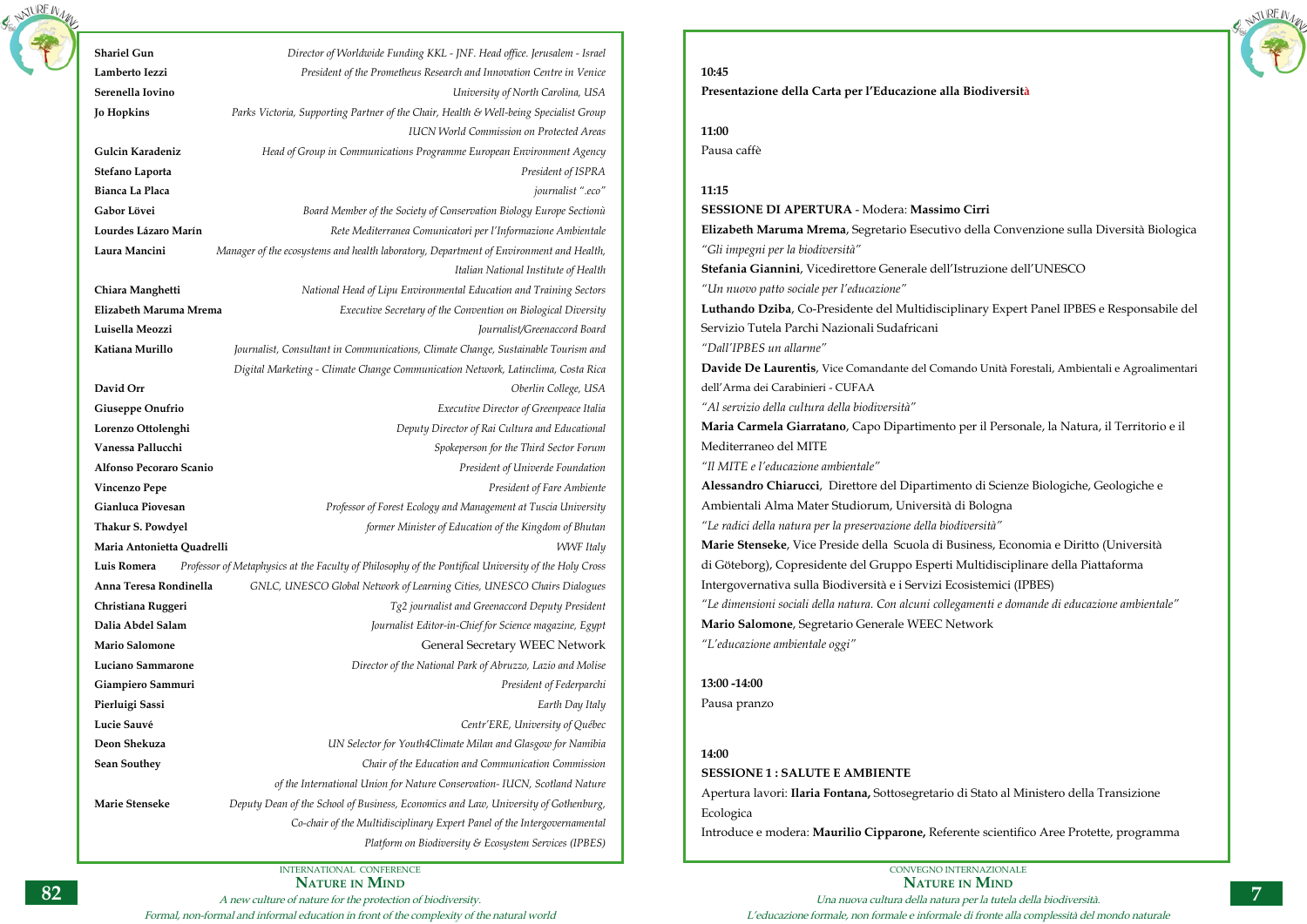

University; Consortium; IUCN WCPA Health&WellBeing Specialist Group **Giovanni Cannata**, President of the Abruzzo Lazio and Molise National Park *"One hundred years of Parks and Nature: the Protected Areas, 'educational agencies' for a healthy future"* **Jo Hopkins**, Parks Victoria, Supporting Partner of the Chair, Health & Well-being Specialist Group IUCN World Commission on Protected Areas *"From the 2010 "Melbourne message vision to action, 20 years of international commitment to Nature and health"* **Sean Southey**, Chair of the Education and Communication Commission of the International Union for Nature Conservation- IUCN, Scotland Nature *"Nature for all - A global partnership for Nature and its benefits for all"* **Giulia Bonella**, Director of the Presidential State Reserve "Castelporziano Estate" *"Education and Nature without barriers in the Castelporziano Estate"*  **Laura Mancini**, Manager of the ecosystems and health laboratory, Department of Environment and Health, Italian National Institute of Health *"Biodiversity is health - The health of ecosystems"* **Diana B. Allen**, Chief 'Healthy Parks Healthy People', National Park Service USA *"The Nature of USA national parks for health promotion"* **15:45** Coffee break **16:00 SESSION 2 : LEARNING BY NATURE AND BEST PRACTICES** Chair: **Luisella Meozzi**, Journalist/Greenaccord Board **Lucie Sauvé**, Centr'ERE, University of Québec *"Environmental education, an education to eco-citizenship"* **Teresa Muthoni Maina Gitonga**, Programme Manager AFR100, One Tree Planted *"The role of One Tree Planted or civil society organizations in building grassroots environmental awareness in Africa"* **Woro Supartinah**, Representative and Communication Manager for Institute for Social and Economic Changes (LPESM), Indonesia *"Community and the environment"* **Luigi Ciotti**, President of LIBERA Association *"Legality and environment. A challenge won at school"* **Shariel Gun**, Director of Worldwide Funding KKL - JNF. Head office. Jerusalem - Israel *"The KKL's activities in Israel and around the world to protect the environment and promote environmental education"* **Gabor Lövei**, Board Member of the Society of Conservation Biology Europe Section *"Biodiversity and awareness"*

CONVEGNO INTERNAZIONALE **Nature in Mind** Una nuova cultura della natura per la tutela della biodiversità. L'educazione formale, non formale e informale di fronte alla complessità del mondo naturale

## **INDICE DEGLI AUTORI**



NATURE N<sub>12</sub>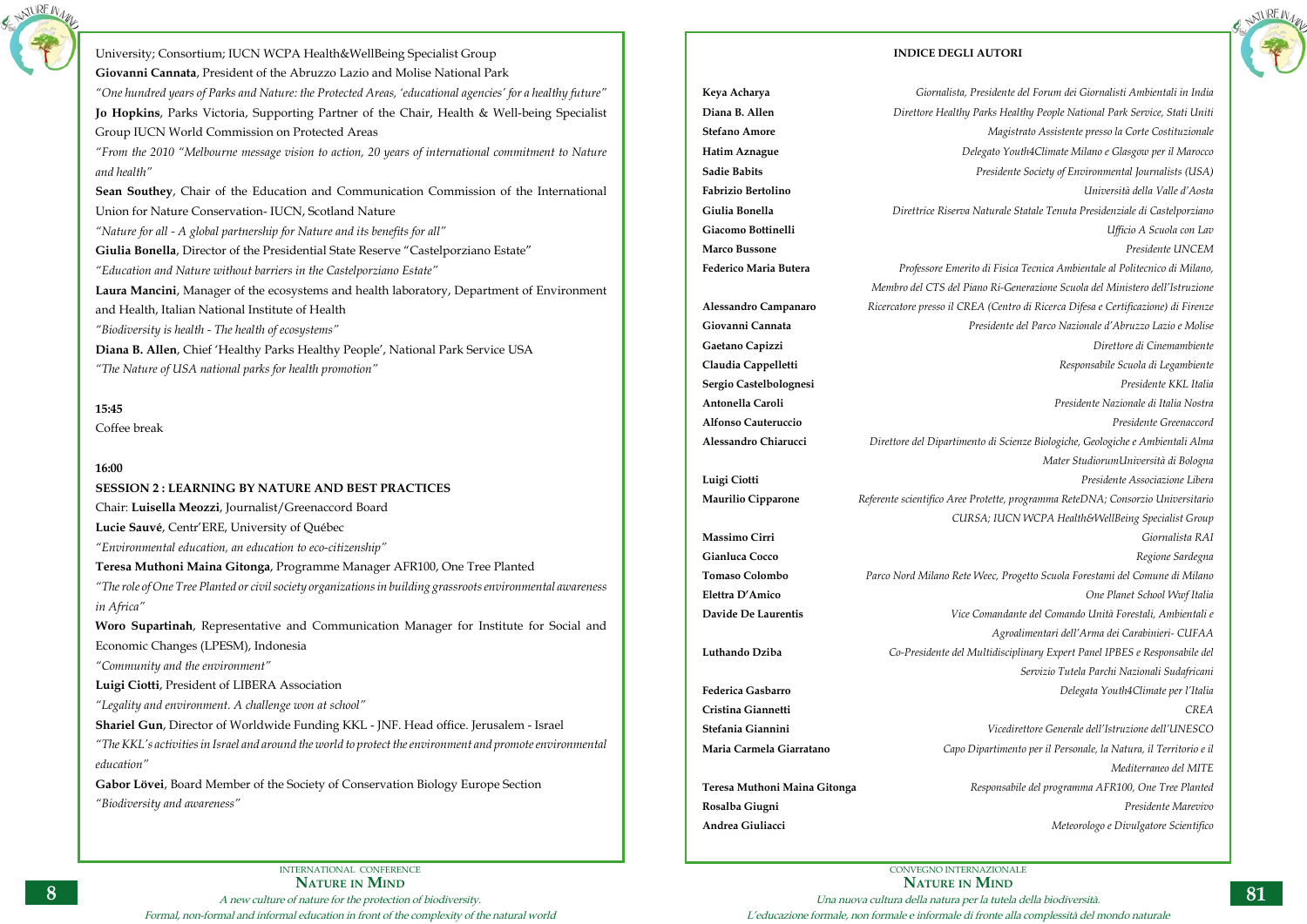INTERNATIONAL CONFERENCE **Nature in Mind**

A new culture of nature for the protection of biodiversity.

Formal, non-formal and informal education in front of the complexity of the natural world





## **AUTHORS LIST**

**Keya Acharya** *Journalist, President of the Environmental Journalists Forum in India* **Diana B. Allen** *Chief 'Healthy Parks Healthy People', National Park Service USA* **Stefano Amore** *Assistant Magistrate at the Constitutional Court* **Hatim Aznague** *Youth4Climate Milan and Glasgow Delegate for Morocco* **Sadie Babits** *President Society of Environmental Journalists (USA)* **Fabrizio Bertolino** *University of Valle d'Aosta Region* **Giulia Bonella** *Director of the Presidential State Reserve "Castelporziano Estate"* **Giacomo Bottinelli** *Office A Scuola con Lav* **Marco Bussone** *UNCEM President* **Federico Maria Butera** *Emeritus Professor of Environmental Technical Physics -Milan Polytechnic and member of the CTS of the School Re-Generation Plan of the Ministry of Education* **Alessandro Campanaro** *Researcher at the CREA (Defence and Certification Research Centre) in Florence* **Giovanni Cannata** *President of the Abruzzo Lazio and Molise National Park* **Gaetano Capizzi** *Cinemambiente Director* **Claudia Cappelletti** *Head of School of Legambiente* **Sergio Castelbolognesi** *President of KKL Italy* **Antonella Caroli** *National President of Italia Nostra* **Alfonso Cauteruccio** *President Greenaccord* **Alessandro Chiarucci** *Head of Department of Biological, Geological and Environmental Sciences Alma Mater Studiorum, University of Bologna* **Luigi Ciotti** *President of LIBERA Association* **Maurilio Cipparone** *Scientific Referent Protected Areas, ReteDNA program CURSA University Consortium; IUCN WCPA Health&WellBeing Specialist Group* **Massimo Cirri** *RAI journalist* **Gianluca Cocco** *Sardinia Region* **Tomaso Colombo** *Parco Nord Milano Weec Network, Project Scuola Forestami of the Municipality of Milan* **Elettra D'Amico** *One Planet School WWF Italy* **Davide De Laurentis** *Deputy Commander of the Command for Forest Environment and Agrifood Units of the Arma dei Carabinieri - CUFAA*  **Luthando Dziba** *Co-Chair of the Multidisciplinary Expert Panel within the IPBES; Head of Conservation Services of the South Africa National Parks* **Federica Gasbarro** *Youth4Climate Delegate for Italy* **Cristina Giannetti** *CREA* **Stefania Giannini** *UNESCO Assistant Director-General for Education* **Maria Carmela Giarratano** *Head of the Personnel Nature Land and Mediterranean Department of the Ministry for Ecological Transition - MITE* **Teresa Muthoni Maina Gitonga** *Programme Manager AFR100, One Tree Planted* **Rosalba Giugni** *President Marevivo* **Andrea Giuliacci** *Meteorologist and Science Popularizer*

> CONVEGNO INTERNAZIONALE **Nature in Mind** Una nuova cultura della natura per la tutela della biodiversità. L'educazione formale, non formale e informale di fronte alla complessità del mondo naturale

ReteDNA; Consorzio Universitario CURSA; IUCN WCPA Health&WellBeing Specialist **Group Giovanni Cannata**, Presidente del Parco Nazionale d'Abruzzo Lazio e Molise *"Cento anni di Parco e Natura: le Aree Protette, "agenzie educative" per un futuro di Salute"*  **Jo Hopkins**, Parks Victoria, Supporting Partner of the Chair, Health & Well-being Specialist Group IUCN World Commission on Protected Areas *"Dalla visione del messaggio di Melbourne del 2010 all'azione, 20 anni di impegno internazionale per Natura e la salute"*

**Sean Southey**, Presidente della Commissione Educazione e Comunicazione IUCN, Scotland Nature

*"Nature for All, un partenariato globale per la Natura e i suoi benefici per tutti"* **Giulia Bonella**, Direttrice Riserva Naturale Statale Tenuta Presidenziale di Castelporziano *"Educazione e Natura senza barriere nella Tenuta di Castelporziano"*  **Laura Mancini**, Dirigente Laboratorio Ecosistemi e Salute, Dipartimento Ambiente e Salute, Istituto Superiore di Sanità

*"Biodiversità è salute - La salute degli ecosistemi"*

**Diana B. Allen**, Direttore Healthy Parks Healthy People National Park Service, Stati Uniti *"La Natura dei parchi nazionali USA per la promozione della salute"*

## **15:45**

*Pausa caffè*

## **16:00**

**SESSIONE 2 : A SCUOLA DALLA NATURA E BEST PRACTICES** Modera: **Luisella Meozzi**, Giornalista, Direttivo di Greenaccord **Lucie Sauvé**, Centr'ERE, Università del Québec *"Educazione ambientale, educazione all'eco-cittadinanza"* **Teresa Muthoni Maina Gitonga**, Responsabile del programma AFR100, One Tree Planted *"Il ruolo di One Tree Planted nelle organizzazioni della società civile per la formazione di una nuova consapevolezza ambientale in Africa"* **Woro Supartinah**, Rappresentante Comunicazione presso l' Istituto per i Cambiamenti Sociali ed Economici (LPESM), Indonesia *"Comunità e ambiente"* **Luigi Ciotti**, Presidente Associazione Libera *"Legalità e ambiente. Una sfida che si vince a scuola"* **Shariel Gun**, Direttore del Worldwide Funding KKL – JNF sede centrale di Gerusalemme, Israele *"Le attività del KKL in Israele e nel mondo a tutela dell'ambiente e per la promozione dell'educazione ambientale"* **Gabor Lövei**, Membro del Consiglio della Società di Biologia della Conservazione, Sezione Europa *"Biodiversità e consapevolezza"*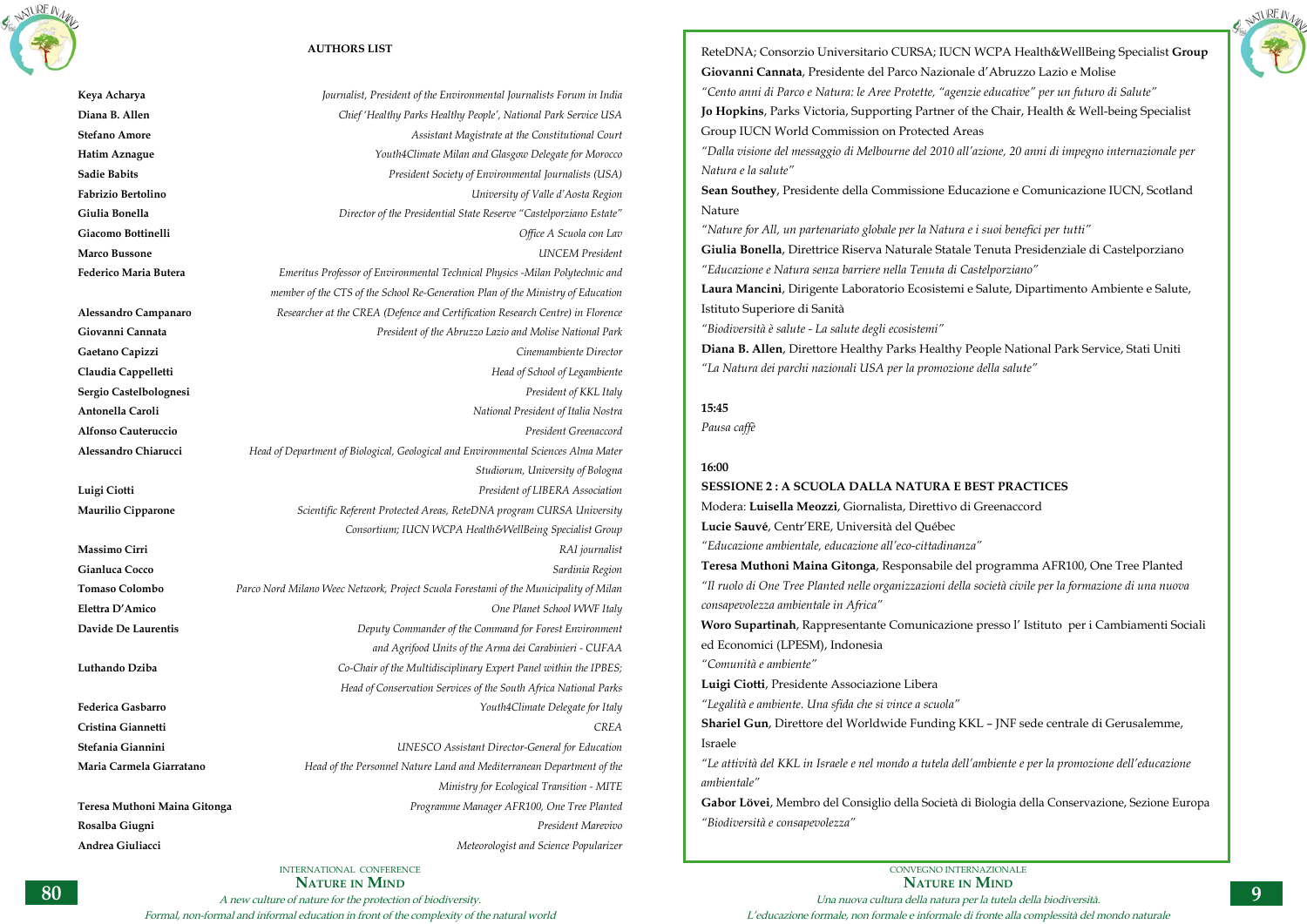

## **17:15 PANEL**

*"Together for the environment. Best practises on awareness raising and education for biodiversity and environment"*

Chair: **Bianca La Placa**, journalist ".eco"

## Enpa

**Vincenzo Pepe,** Fare Ambiente

**Giuseppe Onufrio**, Executive director of Greenpeace Italy

**Antonella Caroli**, National President of Italia Nostra

**Giacomo Bottinelli**, Office A Scuola con Lav

**Claudia Cappelletti**, Head of School of Legambiente

**Chiara Manghetti**, National Head of Lipu Environmental Education and Training Sectors

**Rosalba Giugni**, President Marevivo

**Alfonso Pecoraro Scanio**, Presidente of Univerde Foundation

**Elettra D'Amico**, One Planet School Wwf Italy

## **Friday 20th may 2022**

## **8:30**

**SESSION 3 : SCHOOL, CITY, LAND** Chair: **Christiana Ruggeri**, Tg2 journalist and Greenaccord Deputy President **Maria Antonietta Quadrelli**, WWF Italy

*"Urban nature"*

**Sergio Castelbolognesi**, President of KKL Italy

*"The activities of the KKL in Italy to protect the environment and to promote environmental education"* **Fabrizio Bertolino**, University of Valle d'Aosta Region

*"Children and nature"*

**Luciano Sammarone**, Director of the National Park of Abruzzo, Lazio and Molise *"Environmental education in protected areas"*

**10:00** Coffee break

**10:15 PANEL** *"Let's make a deal"* Chair: **Pierluigi Sassi**, Earth Day Italy



## **Stefano Laporta**

Presidente ISPRA

## *Informare e sensibilizzare, un impegno comune*

Il ruolo della comunicazione pubblica, e quello che io considero un dovere dell'Istituto e del Sistema che presiedo, è quello di mettere a disposizione di tutti (istituzioni, imprese, associazioni, cittadini) informazioni e dati ambientali derivanti dalle nostre attività istituzionali in modo tempestivo, esauriente, facilmente fruibile. E' quello che ci chiede il Paese ma che ci chiede anche la Legge: L. 150/2000 sulla comunicazione pubblica, dove è chiaramente detto che le attività di informazione e di comunicazione sono finalizzate, tra l'altro, a "favorire l'accesso ai servizi pubblici, promuovendone la conoscenza, promuovere conoscenze allargate e approfondite su temi di rilevante interesse pubblico e sociale…."

Nonostante il periodo di difficoltà dovuto alla pandemia – purtroppo ancora in corso – le attività di comunicazione e informazione dell'Istituto non si sono mai fermate;al contrario abbiamo cercato di dare il nostro contributo tecnico scientifico e di comunicarlo al meglio. Questa la missione della comunicazione dell'Ispra e del Snpa che ho voluto promuovere ed incrementare, consapevole del fatto che essa favorisca e valorizzi il rapporto tra le istituzioni e i cittadini, motore fondamentale per diffondere l'azione dell'Istituto che presiedo: la conservazione della natura e della biodiversità, la tutela dell'ambiente, le sfide globali della sostenibilità che il PNRR ci ha posto con particolare urgenza, saranno raggiunte solo con una maggiore consapevolezza dei cittadini, con la loro partecipazione ed in questo l'informazione e la comunicazione giocano un ruolo strategico nel creareun rapporto sempre più stretto tra mondo della ricerca e vita quotidiana dei cittadini.

Il PNRR prevede la costruzione di nuovi impianti e infrastrutture: questo porterà necessariamente con sé il confronto con i territori e, come spesso accade, possibili livelli di conflittualità. In questo senso, una informazione scientificamente corretta, chiara e autorevole, come quella che può offrire un Istituto come il nostro, può essere un elemento determinante nella prospettiva di sviluppo che attende il Paese perché i nostri primi destinatari sono i cittadini e senza il loro coinvolgimento non sarà possibile instaurare il necessario clima di condivisione. Il futuro dell'informazione e della comunicazione ambientale risiede nel superare la difficoltà di far dialogare due mondi diversi, quello dell'informazione e del giornalismo, governato da regole ben precise e il mondo scientifico, regolato anch'esso da norme istituzionali: sfida che non è impossibile da superare ed è proprio far convergere queste due realtà l'obiettivo che ci siamo posti come Istituto e come Sistema, nell'interesse ed a vantaggio di tutti i cittadini.

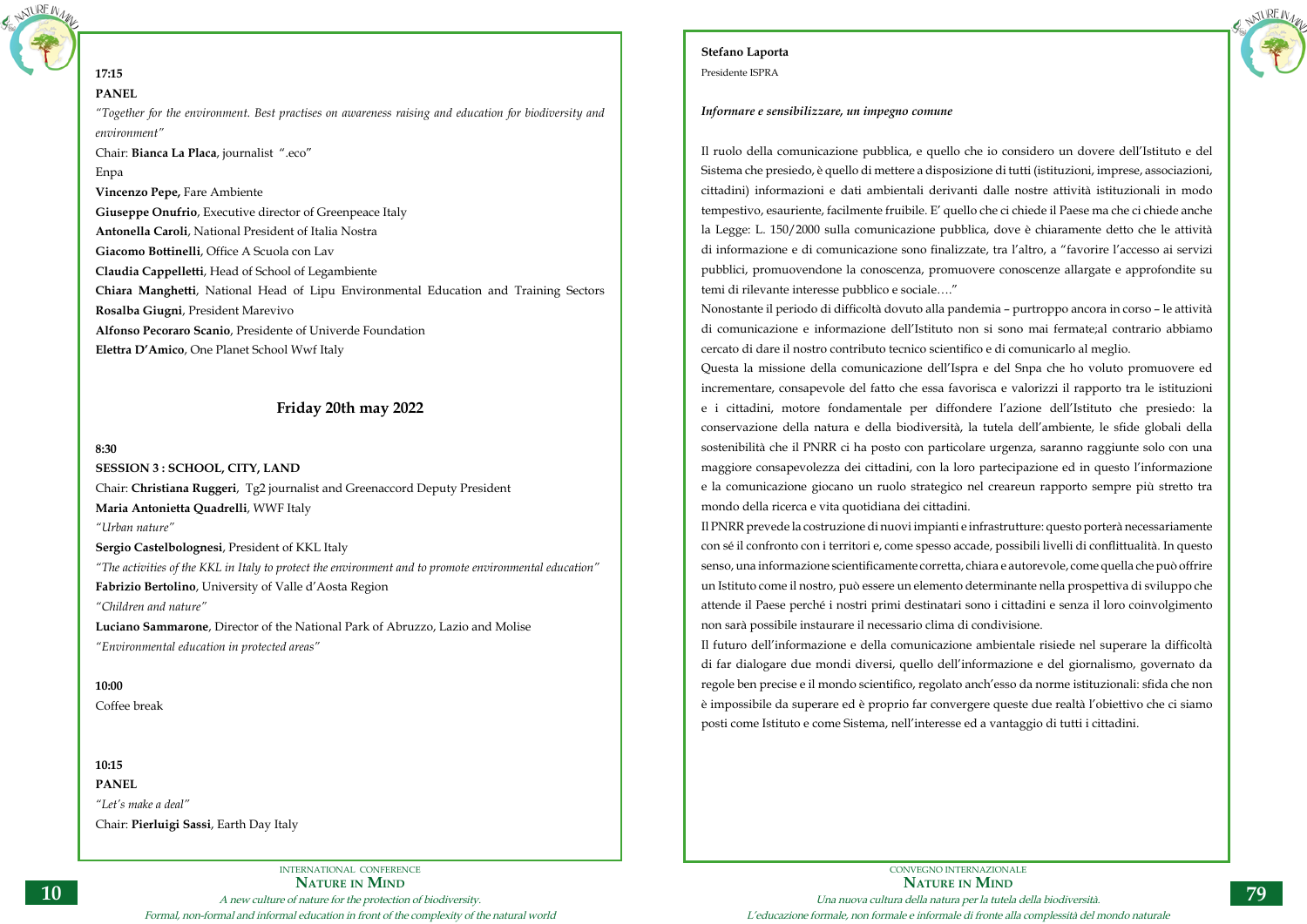INTERNATIONAL CONFERENCE **Nature in Mind** A new culture of nature for the protection of biodiversity. Formal, non-formal and informal education in front of the complexity of the natural world



## **Stefano Laporta**

President of ISPRA

## *Informing and raising awareness, a common commitment*

The role of public communication, and what I consider to be a duty of the Institute and of the System I preside, is to make available to everyone (institutions, businesses, associations, citizens) environmental data and informationderiving from our institutional activities in a timely, comprehensive and easily usable way. This is what the country is expecting, but also what is ordered by law: L. 150/2000 on public communication, where it is clearly stated that information and communication activities are aimed, among other things, to " further access to public services, favoring their knowledge, promote a broad and deep knowledge on issues of relevant public and social interest...."

Despite the difficult period due to the pandemic - unfortunately still ongoing - the communication and information activities of the Institute have never stopped; on the contrary, we have tried to give our scientific and technical contribution and communicate it in the best possible way.

This is the mission of Ispra and SNPA communication that I took care to promote and increase, being aware that it favors and enhances the relationship between institutions and citizens, a fundamental engine to spread the action of the Institute that I preside: the conservation of nature and biodiversity, the environmental protection, the global challenges of sustainability that the PNRR is demanding with particular urgency, will be achieved only with a greater awareness of citizens, with their participation and, in this field,information and communication play a strategic role to create and increase close relationship between the world of research and everyday citizens' life.

PNRR contemplates the building of new plants and infrastructures: this will necessarily bring to the confrontation with the territories and, as often happens, possible levels of conflict. In this sense, scientifically correct, clear and authoritative information, such as that offered by our Institute, can be a decisive element in the development perspective awaiting the country, since our first recipients are the citizens and without their involvement it will not be possible to set up the desired climate of sharing.

The future of environmental information and communication consists of overcoming the difficulty of bringing together two different worlds, the world of information and journalism, ruled by precise rules, and the scientific world, also governed by institutional rules: overcoming this challenge is not impossible and bringing together these two realities is exactly our aim, as an Institute and as a System, mainly for the benefit of the citizens.

# **17:15**

## **TAVOLA ROTONDA**

*"Insieme per l'ambiente. Best practices di sensibilizzazione e educazione per la biodiversità e gli ecosistemi"*

Modera: **Bianca La Placa**, giornalista ".eco" Enpa

**Vincenzo Pepe,** Fare Ambiente

**Giuseppe Onufrio**, Direttore esecutivo di Greenpeace Italia **Antonella Caroli**, Presidente Nazionale di Italia Nostra **Giacomo Bottinelli**, Ufficio A Scuola con Lav **Claudia Cappelletti**, Responsabile Scuola di Legambiente **Chiara Manghetti**, Responsabile Nazionale Lipu Settori Educazione Ambientale e Formazione **Rosalba Giugni**, Presidente Marevivo **Alfonso Pecoraro Scanio**, Presidente Fondazione Univerde **Elettra D'Amico**, One Planet School Wwf Italia

## **Venerdì, 20 maggio 2022**

## **8:30**

**SESSIONE 3 : SCUOLA, CITTÀ, TERRITORIO** Modera: **Christiana Ruggeri**, Giornalista Tg2 e Vice Presidente Greenaccord **Maria Antonietta Quadrelli**, WWF Italia *"Urban nature: la natura in città"* **Sergio Castelbolognesi**, Presidente KKL Italia *"Le attività del KKL in Italia a tutela dell'ambiente e per la promozione dell'educazione ambientale"* **Fabrizio Bertolino**, Università della Valle d'Aosta *"Bambini e natura"* **Luciano Sammarone**, Direttore del Parco Nazionale d'Abruzzo, Lazio e Molise

*"L'Educazione ambientale nelle aree protette"*

**10:00** Pausa caffè

**10:15**

**TAVOLA ROTONDA**

*"Facciamo un patto"* Modera: **Pierluigi Sassi**, Earth Day Italia NATURE N<sub>A</sub>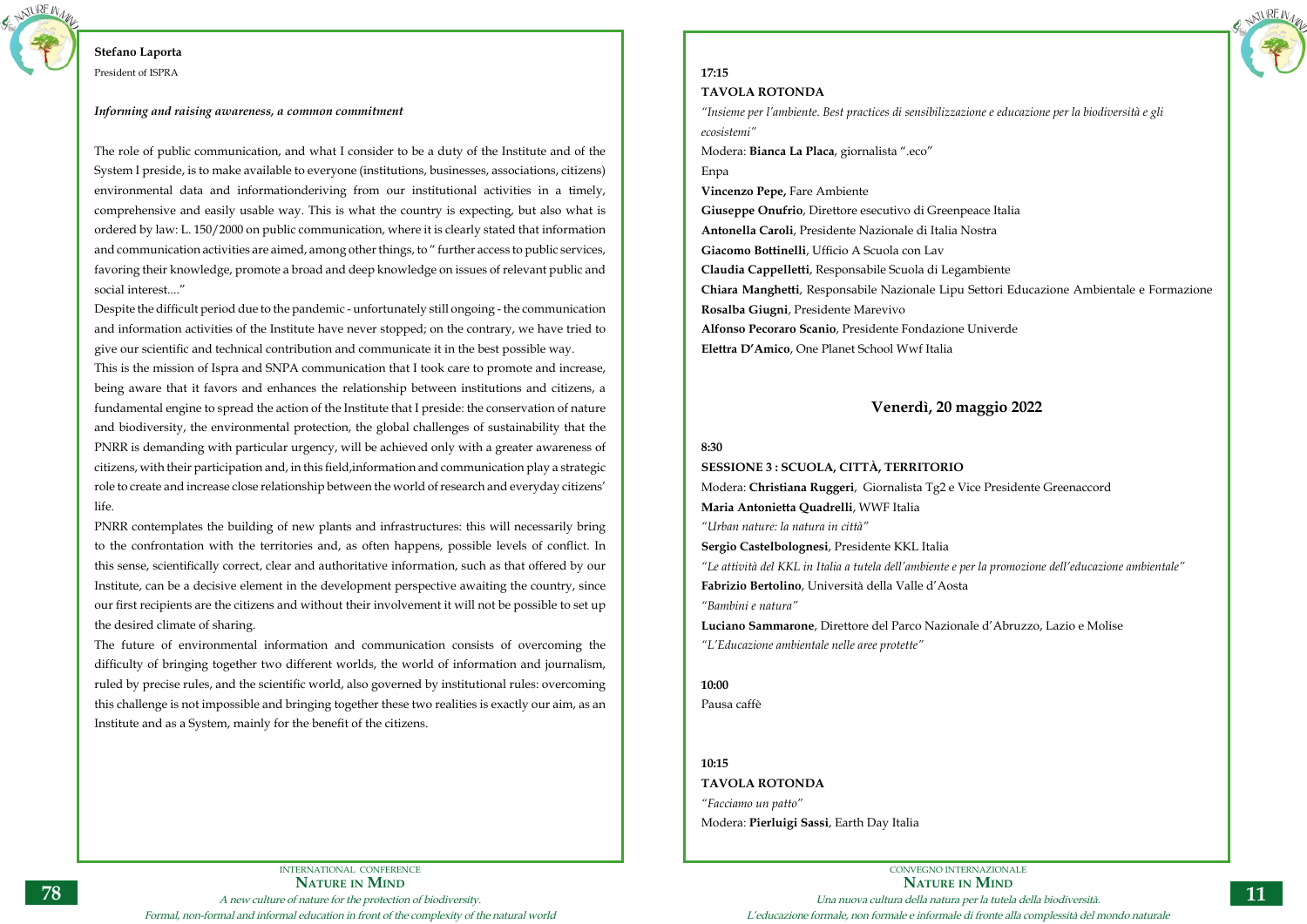

**Angelo Vincenzo Zani**, Secretary of the Congregation for Catholic Education **Marco Bussone**, UNCEM President *"For the full implementation of the Forest Strategy and the Forest Law"* **Vanessa Pallucchi**, Spokeperson for the Third Sector Forum **Deon Shekuza**, UN Selector for Youth4Climate Milan and Glasgow for Namibia **Federica Gasbarro**, Youth4Climate Delegate for Italy **Hatim Aznague**, Youth4Climate Milan and Glasgow Delegate for Morocco **Lamberto Iezzi**, President of the Prometheus Research and Innovation Centre in Venice Conclusions **Barbara Floridia**, Undersecretary of State at the Ministry of Education

## **11:45**

## **SESSION 4 : EDUCATION, INFOSPHERE, MASS CULTURE AND NATURE**

Chair: **Pierluigi Sassi**, Earth Day Italy

**Serenella Iovino**, University of North Carolina, USA

*"Ecology and literature in the Anthropocene"*

**Gianluca Piovesan**, Professor of Forest Ecology and Management at Tuscia University

*"Forests and climate change"*

**Stefano Amore**, Assistant Magistrate at the Constitutional Court

*"The trees of the Righteous in Italy, Israel and the world: environmental protection and legality education"*

**Gaetano Capizzi**, Cinemambiente Director

*"Cinema as an environmental education tool"*

**Andrea Giuliacci**, Meteorologist and Science Popularizer

*"A cartoon to protect environment and biodiversity: METEOHEROES"*

## **13:00 – 14:00**

Lunch break

## **14:00**

**SESSION 5 : EDUCATION AND NATURE - A NEW EDUCATION WITH NATURE AT THE CORE**

Chair: **Gianluca Cocco**, Sardinia Region

Prolusion

**Thakur S Powdyel**, former Minister of Education of the Kingdom of Bhutan *"My green school: design for Restorative Learning"*

**David Orr**, Oberlin College, USA

*"Having the Earth in mind. Every education is an environmental education"*

## **14:40**

**PANEL**

*"Dialogue between formal, non formal and informal educators"*



CONVEGNO INTERNAZIONALE **Nature in Mind** Una nuova cultura della natura per la tutela della biodiversità. L'educazione formale, non formale e informale di fronte alla complessità del mondo naturale

oggi. In definitiva, affrontare il cambiamento climatico su grande scala e proteggere in modo significativo il nostro ambiente naturale richiede questo cambiamento. L'autore, SadieBabits, è presidente della Society of EnvironmentalJournalists (U.S.A.), professore di pratica della sostenibilità alla Walter Cronkite School of Journalism dell'ASU, reporter ambientale di lunga data e autore di un libro di prossima pubblicazione sul reporting climatico.

**\* \* \***

## **Alfonso Cauteruccio**

Presidente Greenaccord

## *Informare e sensibilizzare, un impegno comune*

La complessità e la trasversalità delle tematiche ambientali richiede da parte dei fruitori un maggiore sforzo di comprensione e la capacità di facilitare la divulgazione da parte di chi è chiamato a informare e sensibilizzare.

La formazione è, pertanto, una necessità per gli operatori della comunicazione e dell'informazione. Sono venti anni che Greenaccord opera in tale campo dando possibilità a giornalisti sia italiani che stranieri di poter incontrare scienziati, mettersi in relazione e fare rete. Nel corso degli ultimi vent'anni il panorama dell'informazione ambientale è cambiato tantissimo: inizialmente si trattava di un giornalismo di nicchia, che poteva apparire "sfigato" poiché si occupava quasi esclusivamente di disgrazie. Negli anni è cresciuta la sensibilità ambientale – complici le cognizioni del settore dei cambiamenti climatici –e una maggiore consapevolezza e voglia di spendersi per la cura della casa comune. Oggi possiamo dire che grandi passi in avanti sono stati fatti e che trattare di tematiche ambientali in tv o sulla carta stampata è diventata una normalità. Da notare che sta sorgendo il problema inverso ossia una sovraesposizione nei media. Così la sfida odierna per i giornalisti, per un lavoro di qualità e competenza, è quella di districarsi tra le varie fonti e comprendere quanto di greenwashing viene con sfrontatezza ostentato e comunicato, da aziende e imprese, sul tema della sostenibilità e della responsabilità ambientale e sociale. Infine, nell'informare e sensibilizzare i cittadini, diventa utile ed opportuno presentare alcune pratiche ritenute "ecologiche" quali semplici azioni di impegno civile. L'ecologia deve diventare "socialmente desiderabile" sfatando l'opinione che sia appannaggio di una élite benpensante o danarosa, facendo invece maturare l'idea che alcuni comportamenti o stili di vita sono un segno di civiltà e di buon uso delle cose comuni. Mi riferisco, ad esempio, alla raccolta differenziata: è un gesto "ecologico" o semplicemente un gesto diventato di uso comune e "naturale"?

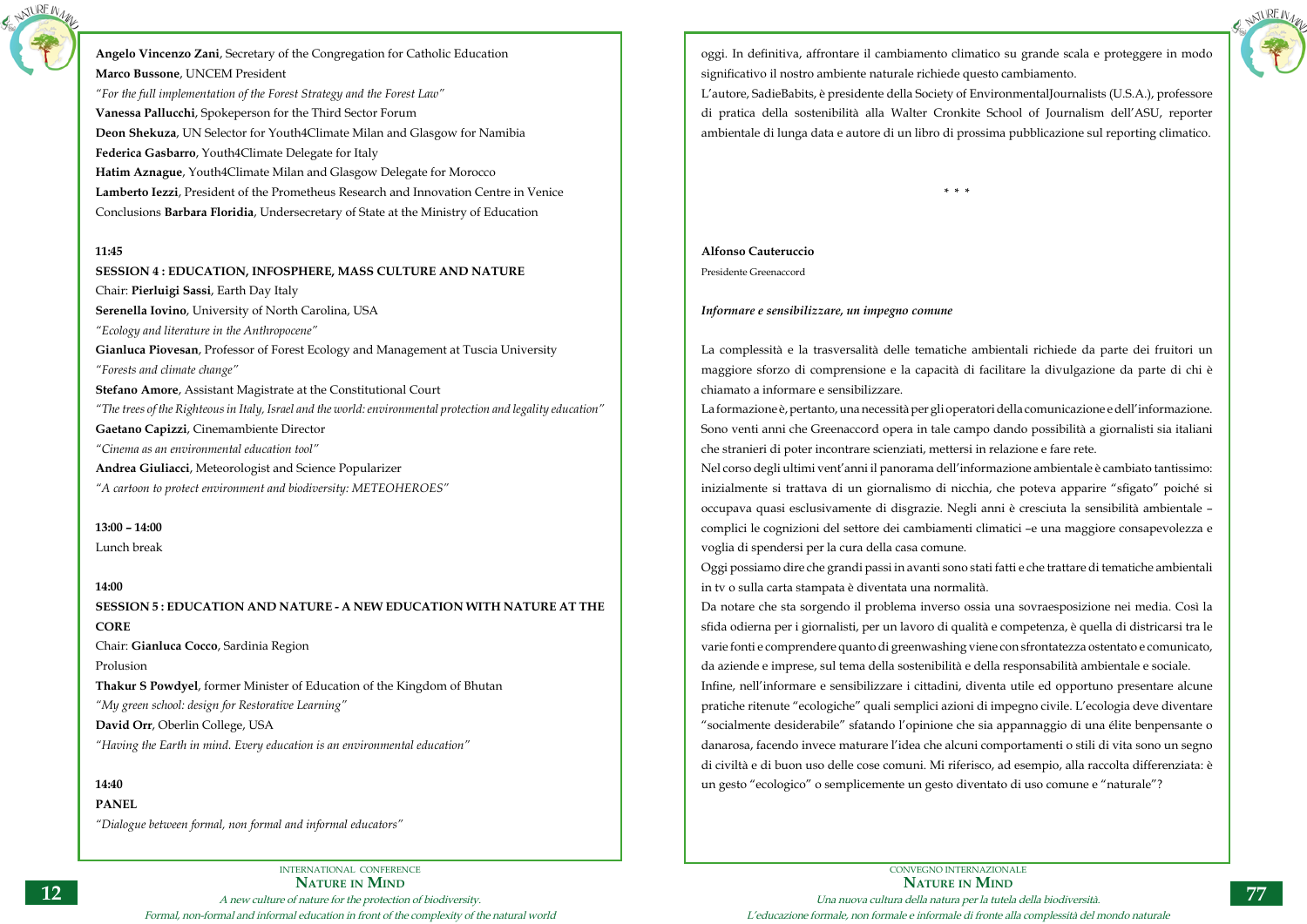

## environment requires this shift.

The author, Sadie Babits, is President of the Society of Environmental Journalists (U.S.A.), a professor of practice in sustainability at ASU's Walter Cronkite School of Journalism, a long-time environmental reporter, and author of a forthcoming book on climate reporting.

**\* \* \***

## **Alfonso Cauteruccio**

President Greenaccord

## *Inform and raise awareness, a common commitment*

The complexity and transversality of environmental issues requires a greater effort of understanding and the ability to facilitate the disclosure by those who are called to inform and raise awareness.

Training is, therefore, a necessity for communication and information operators. Greenaccord has been working in this field for twenty years, giving both Italian and foreign journalists the opportunity to meet scientists, to relate and create anetwork.

Over the last twenty years, the field of environmental information has really changed: at the beginning it was a niche journalism, which could appear "unlucky" because it dealt almost exclusively with misfortunes. Over the years, environmental sensibility has grown - because of the knowledge of the climate change sector - and a greater awareness and desire to personally take care of the common home.

Today we can say that great steps forward have been made, so that is normal to deal with environmental issues on TV or in the press.

It should be noted that the opposite problem is arising, namely overexposure in the media. So the challenge today for journalists, for a quality and competent work, is to untangle among various sources understand how much greenwashing is shamelessly flaunted and communicated by companies on the theme of sustainability and environmental and social responsibility.

Finally, while informing and sensitizing citizens, it becomes useful and appropriate to present some practices considered "ecological" as mere actions of civil commitment. Ecology must become "socially desirable", debunking the opinion that it is just the prerogative of a wellthinking or wealthy elite, developing instead the idea that certain behaviors or lifestyles are a sign of civilization and good use of collective things. I refer, for example, to the waste sorting: is it an "ecological" gesture or just something is nowadays of common useand "natural"?



**Angelo Vincenzo Zani**, Segretario della Congregazione per l'Educazione Cattolica **Marco Bussone**, Presidente UNCEM

*"Per la piena attuazione della Strategia forestale e della legge forestale"* **Vanessa Pallucchi**, Portavoce Forum del Terzo Settore **Deon Shekuza**, Selezionatore ONU per Youth4Climate Milano e Glasgow per la Namibia **Federica Gasbarro**, Delegata Youth4Climate per l'Italia **Hatim Aznague**, Delegato Youth4Climate Milano e Glasgow per il Marocco **Lamberto Iezzi**, Presidente Centro di Ricerca e Innovazione Prometeo in Venezia Conclude **Barbara Floridia**, Sottosegretario di Stato al Ministero dell'Istruzione

## **11:45**

**SESSIONE 4 : EDUCAZIONE, INFOSFERA, CULTURA DI MASSA E NATURA** Modera: **Pierluigi Sassi**, Earth Day Italia **Serenella Iovino**, Università Nord Carolina, Stati Uniti *"Ecologia e letteratura nell'Antropocene"* **Gianluca Piovesan**, Professore Ordinario di Ecologia Forestale e Selvicoltura, Università della Tuscia *"Foreste e cambiamento climatico"*

**Stefano Amore**, Magistrato Assistente presso la Corte Costituzionale *"Gli alberi dei Giusti in Italia, in Israele e nel mondo. Tutela dell'ambiente ed educazione alla legalità"* **Gaetano Capizzi**, Direttore di Cinemambiente *"Il cinema come strumento di educazione ambientale"* **Andrea Giuliacci**, Meteorologo e Divulgatore Scientifico *"Un cartoon a difesa della natura e della biodiversità: METEOHEROES"*

**13.00 – 14.00** Pausa pranzo

## **14:00**

**SESSIONE 5 : EDUCAZIONE E NATURA – UNA NUOVA EDUCAZIONE CON LA NATURA AL CENTRO**

Modera: **Gianluca Cocco**, Regione Sardegna **Thakur S Powdyel**, già Ministro dell'Istruzione del Regno del Bhutan *"La mia scuola verde: un progetto di apprendimento rigenerativo"*  **David Orr**, Oberlin College, Stati Uniti *"Con la Terra in mente. Ogni educazione è un'educazione ambientale"*

## **14:40**

## **TAVOLA ROTONDA**

*"Dialogo tra educatori formali, non formali e informali"*

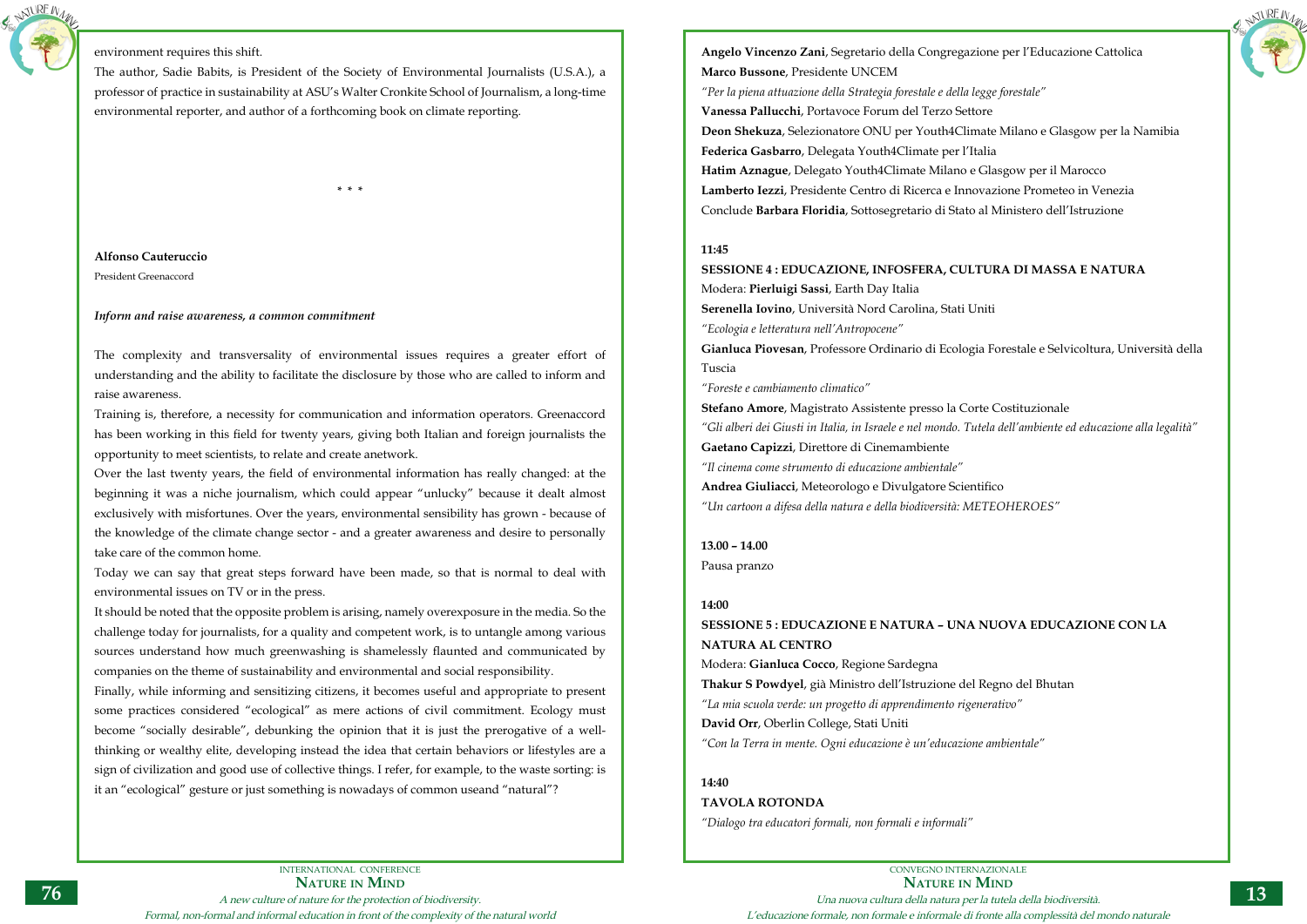INTERNATIONAL CONFERENCE



Chair: **Gianluca Cocco**, Sardinia Region

**Federico Maria Butera**, Emeritus Professor of Environmental Technical Physics -Milan Polytechnic and member of the CTS of the School Re-Generation Plan of the Ministry of Education **Alessandro Campanaro**, Researcher at the CREA (Defence and Certification Research Centre) in Florence

**Tomaso Colombo**, Parco Nord Milano Weec Network, Project Scuola Forestami of the Municipality of Milan

**Anna Teresa Rondinella**, GNLC, UNESCO Global Network of Learning Cities, UNESCO Chairs Dialogues

**Luis Romera**, Professor of Metaphysics at the Faculty of Philosophy of the Pontifical University of the Holy Cross

**Giampiero Sammuri**, President of Federparchi

**15:45**

Coffee break

## **16:00**

## **SESSION 6 : VOICES FROM THE WORLD**

*"Telling the protection of nature, often in life threatening situations"*

Chair: **Cristina Giannetti**, CREA

**Keya Acharya**, Journalist, President of the Environmental Journalists Forum in India **Lourdes Lázaro Marín**, Mediterranean Environmental Information Communicators Network **Katiana Murillo**, Journalist, Consultant in Communications, Climate Change, Sustainable Tourism and Digital Marketing - Climate Change Communication Network, Latinclima, Costa Rica

**Dalia Abdel Salam**, Journalist Editor-in-Chief for Science magazine, Egypt

## **17:00**

## **PANEL**

*"Information and awareness raising, a common commitment"*

Chair: **Cristina Giannetti** (CREA)

Introduction and conclusions **Ilaria Fontana**, Undersecretary of State at the Ministry of Ecological Transition

**Sadie Babits**, President Society of Environmental Journalists (USA)

**Alfonso Cauteruccio**, President Greenaccord

**Gulcin Karadeniz**, Head of Group in Communications Programme European Environment Agency

**Stefano Laporta**, President of ISPRA

**Lorenzo Ottolenghi**, Deputy Director of Rai Cultura and Educational

**Arma dei Carabinieri Press Office**



informazioni sui temi della biodiversità.

Con il sostegno di Internews'EarthJournalism Network, entrambe le iniziative hanno deciso di collaborare per aumentare la qualità della copertura dei podcast incentrati sulla biodiversità in tutta l'America Latina e combinare le forze per un risultato migliore. Con una portata regionale di circa 7.000 giornalisti e decisori in America Latina, hanno collaborato per fornire formazione e supporto individualizzato per i podcast ai giornalisti. Il progetto, sostenuto dalla Biodiversity Media Initiative (BMI) della EJN, ha continuato a produrre PodcastRaiz, (RootsPodcast), una prima serie in lingua spagnola che si concentra sui temi della biodiversità in America Latina. Gli episodi del podcast sono stati pubblicati su Spotify, Apple Podcasts, Google e escuchoriaz.com, il microsito sviluppato per il progetto. Alcuni episodi sono stati riprodotti anche da stazioni radio locali. In totale, gli episodi del podcast sono stati riprodotti migliaia di volte in 14 diversi paesi dell'America Latina. Effettivamente, c'è una cultura nascente del podcast in America Latina e un crescente interesse delle persone dietro questo formato di notizie. Diversi mercati emergenti stanno aumentandorapidamente la loro base di ascoltatori di podcast, in particolare in America Latina, secondo Insider Intelligence. La società di ricerche di mercato ha scoperto che "lo spagnolo è sulla buona strada per diventare la seconda lingua universale per il podcasting". Messico, Brasile e Argentina sono i tre paesi latinoamericani con più ascoltatori di podcast e tra i primi 15 al mondo.

**\* \* \***

**Sadie Babits** Presidente Society of Environmental Journalists (USA)

## *Il ruolo essenziale del giornalismo nell'era del cambiamento climatico*

Il cambiamento climatico è il motivo per cui così tanti media in tutto il mondo stanno mettendo la biodiversità sotto il microscopio e le stanno dando il giusto riconoscimento. L'innalzamento del livello del mare, lo scioglimento dei ghiacciai, gli incendi devastanti e gli eventi meteorologici estremi mettono queste storie ambientali direttamente in prima pagina. I giornalisti forniscono informazioni affidabili in questo panorama mediatico, smascherando e sfatando la disinformazione che prolifera sui social media, e le narrazioni distorte avanzate dalle industrie che hanno più da perdere in una transizione energetica verde. Le redazioni si stanno alzandoimpegnandoper affrontare questa sfida, aumentando il personale e la coperturagiornalistica. Ma i giornalisti devono spostarsi dal tradizionale rapporto incentrato sul problema per incorporare anche risposte e soluzioni. Un altro cambiamento necessario è che i giornalisti smettano di trattare il clima e la biodiversità come una stretta veloce "battuta". Il pubblico deve capire come il clima e la biodiversità siano intrecciati in molte delle notizie di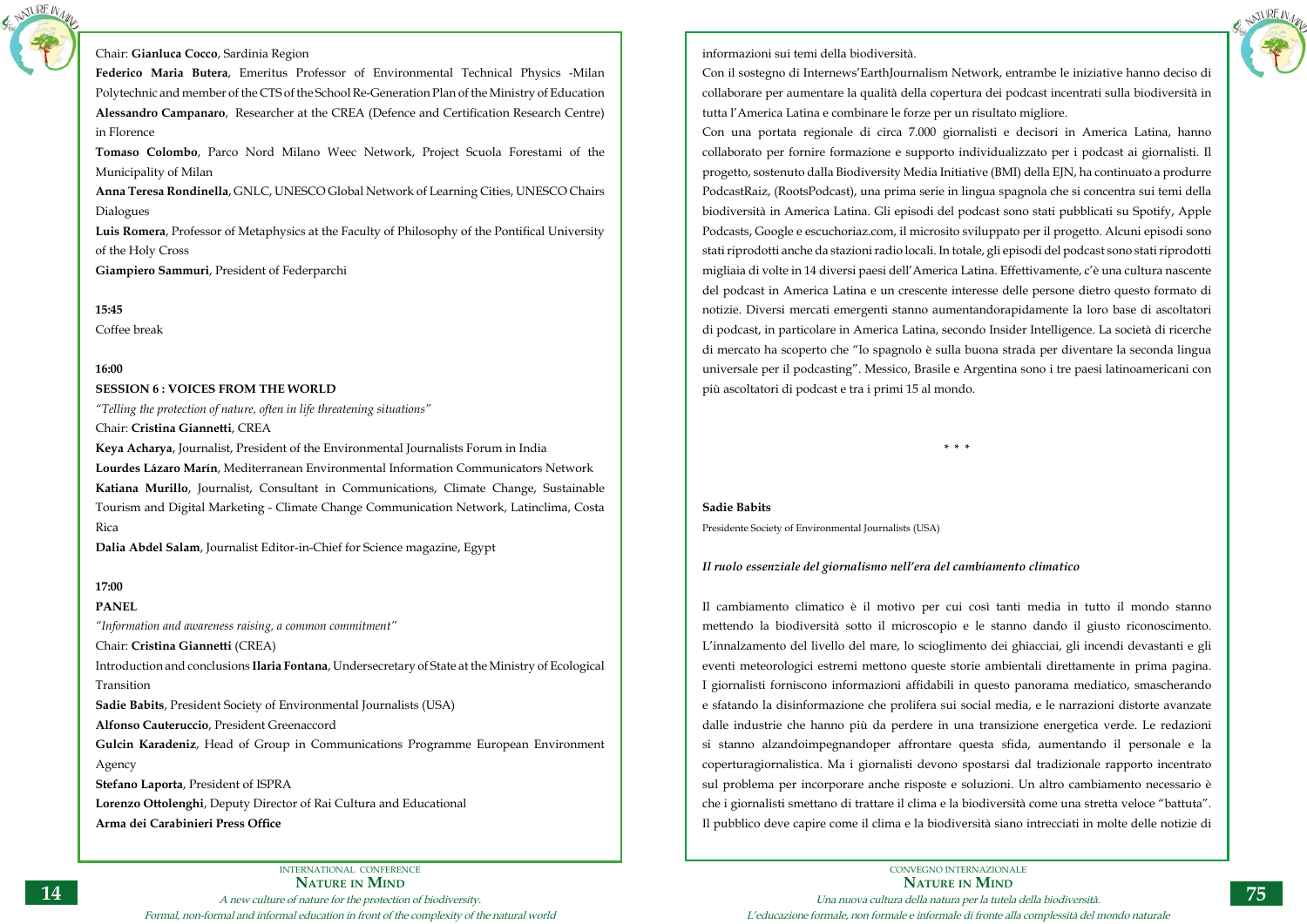INTERNATIONAL CONFERENCE **Nature in Mind** A new culture of nature for the protection of biodiversity. Formal, non-formal and informal education in front of the complexity of the natural world





## issues.

With the support of Internews 'Earth Journalism Network, both initiatives decided to collaborate to increase the quality of biodiversity-focused podcast coverage across Latin America and combine the strengths for a better outcome.

With a regional reach of approximately 7,000 journalists and decision-makers in Latin America, they collaborated to provide individualized podcast training and support for journalists. The project, supported by EJN's Biodiversity Media Initiative (BMI), went on to produce Podcast Raiz, (Roots Podcast), a first-of-its-kind Spanish language series that focuses on biodiversity issues across Latin America.

The podcast episodes were published on Spotify, Apple Podcasts, Google and escuchoriaz.com, the microsite developed for the project. Some episodes were also reproduced by local radio stations. In total, podcast episodes were played thousands of times across 14 different Latin American countries. Actually, there is a nascent podcast culture in Latin America and a growing interest of people behind this news format.

Several emerging markets are growing their podcast listener base rapidly, particularly in Latin America, according to Insider Intelligence. The market research company found that "Spanish is well on the way to becoming the second universal language for podcasting". Mexico, Brazil and Argentina are the three Latin American countries with more podcast listeners and among the first 15 worldwide.

**\* \* \***

**Sadie Babits** President Society of Environmental Journalists (USA)

## *The essential role of journalism in the age of climate change*

Climate change is the reason why so many media outlets globally are putting biodiversity under the microscope and giving it its rightful due. Sea level rise, melting glaciers, devastating wildfires and extreme weather events put these environmental stories squarely on the front page. Journalists provide trusted information in this media landscape by exposing and debunking the misinformation that proliferates on social media; and, slanted narratives advanced by industries that stand to lose the most in a green energy transition.

Newsrooms are rising to meet this challenge, scaling up staff and coverage. Yet journalists must shift from traditional problem-centric reporting to incorporate responses and solutions as well. Another needed change is for journalists to stop treating climate and biodiversity as a narrow 'beat.' The public must understand how climate and biodiversity are interwoven in so much of today's news.

Ultimately, addressing climate change at scale and meaningfully protecting our natural

Modera: **Gianluca Cocco**, Regione Sardegna **Federico Maria Butera**, Professore Emerito di Fisica Tecnica Ambientale al Politecnico di Milano, Membro del CTS del Piano Ri-Generazione Scuola del Ministero dell'Istruzione **Alessandro Campanaro**, Ricercatore presso il CREA (Centro di Ricerca Difesa e Certificazione) di Firenze **Tomaso Colombo**, Parco Nord Milano Rete Weec, Progetto Scuola Forestami del Comune di

Milano

**Anna Teresa Rondinella**, GNLC, UNESCO Global Network of Learning Cities, Dialoghi Cattedre UNESCO

**Luis Romera**, Ordinario di Metafisica presso la Facoltà di Filosofia della Pontificia Università della Santa Croce

**Giampiero Sammuri**, Presidente di Federparchi

**15:45** Pausa caffè

## **16:00 SESSIONE 6 : VOCI DAL MONDO**

*"Raccontare la protezione della natura. Spesso a rischio della vita"* Modera: **Cristina Giannetti**, CREA

**Keya Acharya**, Giornalista, Presidente del Forum dei Giornalisti Ambientali in India **Lourdes Lázaro Marín**, Rete Mediterranea Comunicatori per l'Informazione Ambientale **Katiana Murillo**, Giornalista, Consulente in comunicazioni, cambiamenti climatici, turismo sostenibile e marketing digitale - Rete di comunicazione sui cambiamenti climatici (Latinclima), Costarica

**Dalia Abdel Salam**, Giornalista Caporedattore per Science Magazine, Egitto

## **17:00**

## **TAVOLA ROTONDA**

*"Informare e sensibilizzare, un impegno comune"* Modera: **Cristina Giannetti**, CREA Introduce e conclude **Ilaria Fontana**, Sottosegretario di Stato al Ministero della Transizione Ecologica **Sadie Babits**, Presidente Society of Environmental Journalists (USA) **Alfonso Cauteruccio**, Presidente Greenaccord

**Gulcin Karadeniz**, Capo Gruppo Programma di Comunicazione Agenzia Europea dell'Ambiente

**Stefano Laporta**, Presidente ISPRA

**Lorenzo Ottolenghi**, Vice Direttore Rai Cultura ed Educational **Ufficio Stampa Arma dei Carabinieri**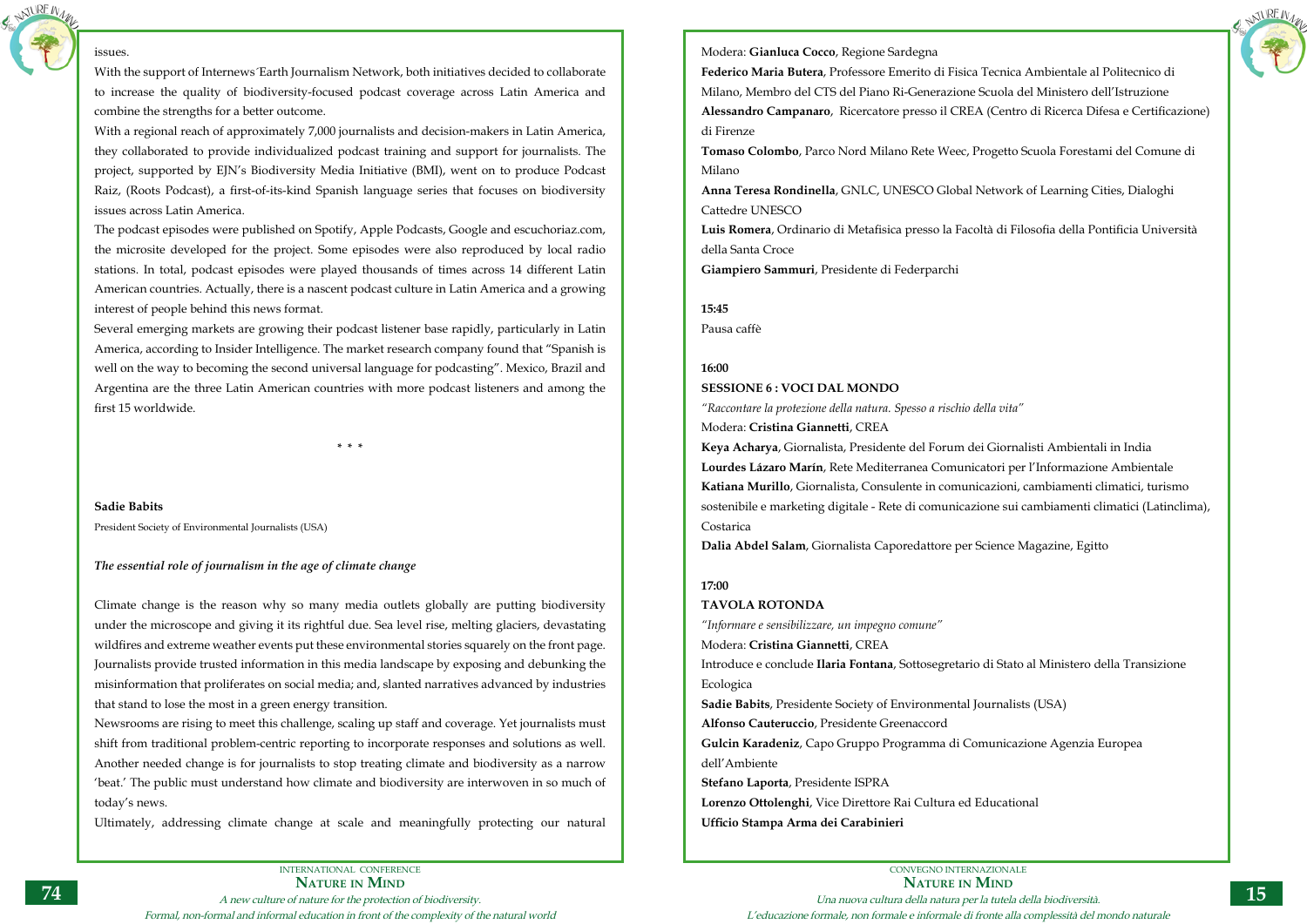

**Stefano Vaccari**, CREA General Manager **ACKNOWLEDGMENTS AND CONCLUSIONS** Chair: **Mario Salomone**, WEEC Network Secretary General **Ettore Prandini**, Coldiretti **Antonio Pietro Marzo**, Commander of the CUFAA

# **Abstracts**

**Davide De Laurentis Deputy Commander of CUFA**

## *At the service of biodiversity culture*

Environmental education has always represented an important tool used by the Italian State Forest Service (CFS) to support its mission to preventing and repressing environmental crimes. Such working system has been further strengthened since 2017 when, due to the merger with the Arma dei Carabinieri, environmental education has increasingly became a way to educatetoward environmental legality. Currently the Environmental and Agri-food Forestry Command (CUFA) of the Carabinieri is developing by all its departments the following step to enrich the environmental legality concept with a set of knowledge, skills, wisdom, information, critical reflections; leading to a further increase inthe individual and collective responsibility sense, thus converting it into a "culture" of biodiversity protection.

**\* \* \***

## **Alessandro Chiarucci**

BIOME Lab, Department of Biological, Geological and Environmental Sciences, Alma Mater Studiorum - University of Bologna

## *The roots of Nature for biodiversity preservation*

Climate changes, ecosystem crises and biodiversity collapse are topics which reached the attention of communication media and political debate. The understanding of the intrinsic link between threats to human well-being, first of all pandemics, and ecosystem status helped in this process. Biodiversity is, however, a concept still poorly understood to the public and politics,





2018. Voglio quindi descrivere, con le parole, con diapositive e fotografie, questo programma molto interessante per i giornalisti, quali tematiche sono state trattate e la sua risposta il suo impatto sui media. Mostrerò anche le influenze che questo programma ha avuto sui suoi borsisti cinque anni dopo.

**\* \* \***

## **Lourdes Lázaro Marín**

Centro IUCN per la Cooperazione Mediterranea

## *Rete dei comunicatori mediterranei di informazione ambientale*

La dichiarazione di Malaga approvata dagli oltre 50 partecipanti intervenuti al 1° Meeting dei giornalisti ambientali delle agenzie di stampa del Mediterraneo, tenutosi a Malaga nel dicembre 2015, ha riconosciuto di diffondere una sufficiente informazione ambientale e scientifica attraverso i mass media e i social network per formare ed educare l'opinione pubblica e i decisori politici in una regione che è riconosciuta come hotspot di biodiversità ma che soffre ancora di gravi sfide ambientali che si sono aggravate negli ultimi anni soprattutto a causa dei cambiamenti climatici, con evidenti e preoccupanti implicazioni sociali ed economiche per la società. La piattaforma Megreenjournalism è il risultato della collaborazione tra i giornalisti ambientali e scientifici dell'Alliance of Mediterranean News Agencies (AMAN) e le organizzazioni ambientali a livello regionale in tutto il Mediterraneo, tra cui IUCN-Med, MedWET, UNEP-MAP, UfM e WWF Med, al fine di creare un network in grado di favorire un giornalismo rigoroso sulle questioni ambientali e scientifiche nella regione del Mediterraneo con l'obiettivo di contribuire a migliorare la comprensione del pubblico in generale sulle sfide ambientali, nonché la loro soluzione.

**\* \* \***

## **Katiana Murillo**

Giornalista, Consulente in comunicazioni, cambiamenti climatici, turismo sostenibile e marketing digitale - Rete di comunicazione sui cambiamenti climatici (Latinclima), Costarica

*Giornalismo collaborativo sulla biodiversità in America Latina*

Nel 2021, LatinClima e Claves21, entrambe reti di giornalisti in America Latina, hanno notato una mancanza di conoscenza nella regione per quanto riguarda il podcasting e una mancanza di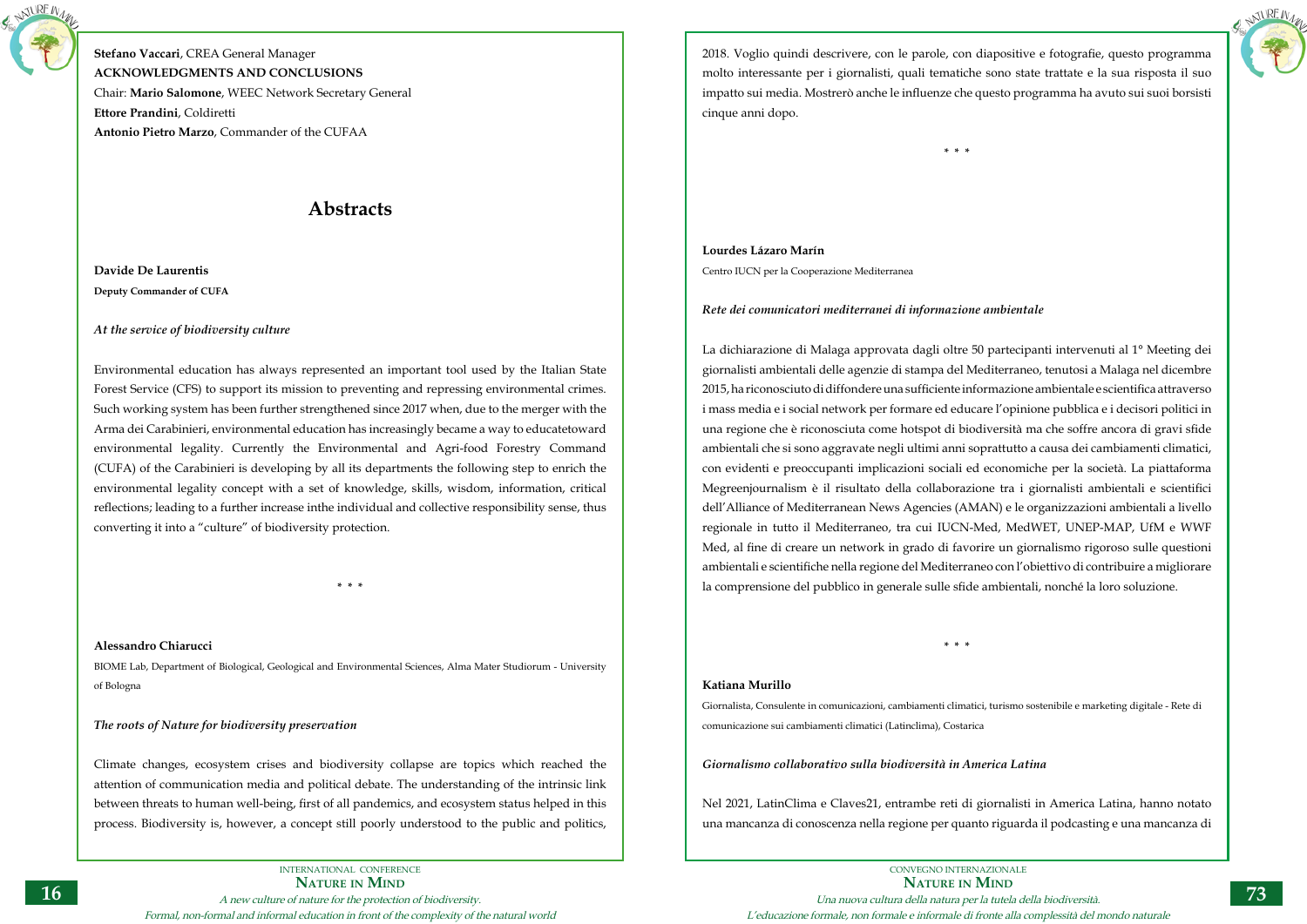

journalists, what areas were covered and its response in the media. I willalso show the impact this programme has had on its Fellows five years later.

**\* \* \***

**Lourdes Lázaro Marín** IUCN Centre for Mediterranean Cooperation

## *Network of Mediterranean Environmental Information Communicators*

The Malaga declaration endorsed by more than 50 participants attended the 1st Meeting of environmental journalists from news agencies in the Mediterranean held in Malaga in December 2015 acknowledged the pressing importance of disseminating sufficient environmental and scientific information via the mass media and social networks to form and educate public opinion and decision makers in a region that is recognised as a biodiversity hotspot but it is still suffering serious environmental challenges that have exacerbated in recent years especially due to climate change, with evident and worrisome social and economic implications for society. The Megreenjournalism platform is a result of the collaboration between environmental and scientific journalists of the Alliance of Mediterranean News Agencies (AMAN) and environmental organisations at regional level across the Mediterranean, including IUCN-Med, MedWET, UNEP-MAP, UfM and WWF Med as to promote networking to foster rigorous news reporting on environmental and scientific issues in the Mediterranean region with a view to helping improve the general public's understanding of environmental challenges as well as their solution.

**\* \* \***

**Katiana Murillo**

Journalist, Consultant in Communications, Climate Change, Sustainable Tourism and Digital Marketing - Climate Change Communication Network, Latinclima, Costa Rica

*Collaborative journalism on biodiversity in Latin America*

In 2021, LatinClima and Claves21, both networks of journalists in Latin America, noticed a knowledge gap in the region regarding podcasting and a lack of information about biodiversity **Stefano Vaccari,** Direttore Generale CREA **RINGRAZIAMENTI E CONCLUSIONI** Modera: **Mario Salomone**, Segretario Generale WEEC Network **Ettore Prandini**, Coldiretti **Antonio Pietro Marzo**, Comandante del CUFAA

## **Abstracts**

**Davide De Laurentis Vice Comandante del CUFA**

*Al servizio della cultura della biodiversità*

L'educazione ambientale ha sempre rappresentato uno strumento importante con cui il CFS ha accompagnato la missione di prevenzione e repressione dei reati ambientali. Tale modo di operare è stato ulteriormente rafforzato dal 2017 quando, con la fusione con l'Arma dei Carabinieri, l'educazione ambientale ha assunto sempre più i connotati di educazione alla legalità ambientale. Lo stadio successivo a cui il Comando unità forestali ambientali e agroalimentari (CUFA) dell'Arma dei Carabinieri sta lavorando con tutti i suoi reparti è quello di arricchire la nozione di legalità ambientale con un insieme di conoscenze, competenze, saperi, informazioni, riflessioni critiche, che portano ad accrescere sempre più il senso di responsabilità, individuale e collettivo e che, quindi, diventa "cultura" della salvaguardia della biodiversità.

**\* \* \***

**Alessandro Chiarucci BIOME Lab, Dipartimento di Scienze Biologiche, Geologiche e Ambientali Alma Mater Studiorum - Università di Bologna**

*Le radici della Natura per la preservazione della biodiversità*

I cambiamenti climatici, la crisi degli ecosistemi e il collasso della biodiversità sono temi che hanno raggiunto l'attenzione dei mezzi di comunicazione e del dibattito politico. La comprensione del legame intrinseco tra minacce al nostro benessere, in primis le pandemie, e lo stato degli ecosistemi ha aiutato in questo processo. La biodiversità è, tuttavia, ancora un concetto poco compreso al

NATURE N<sub>A</sub>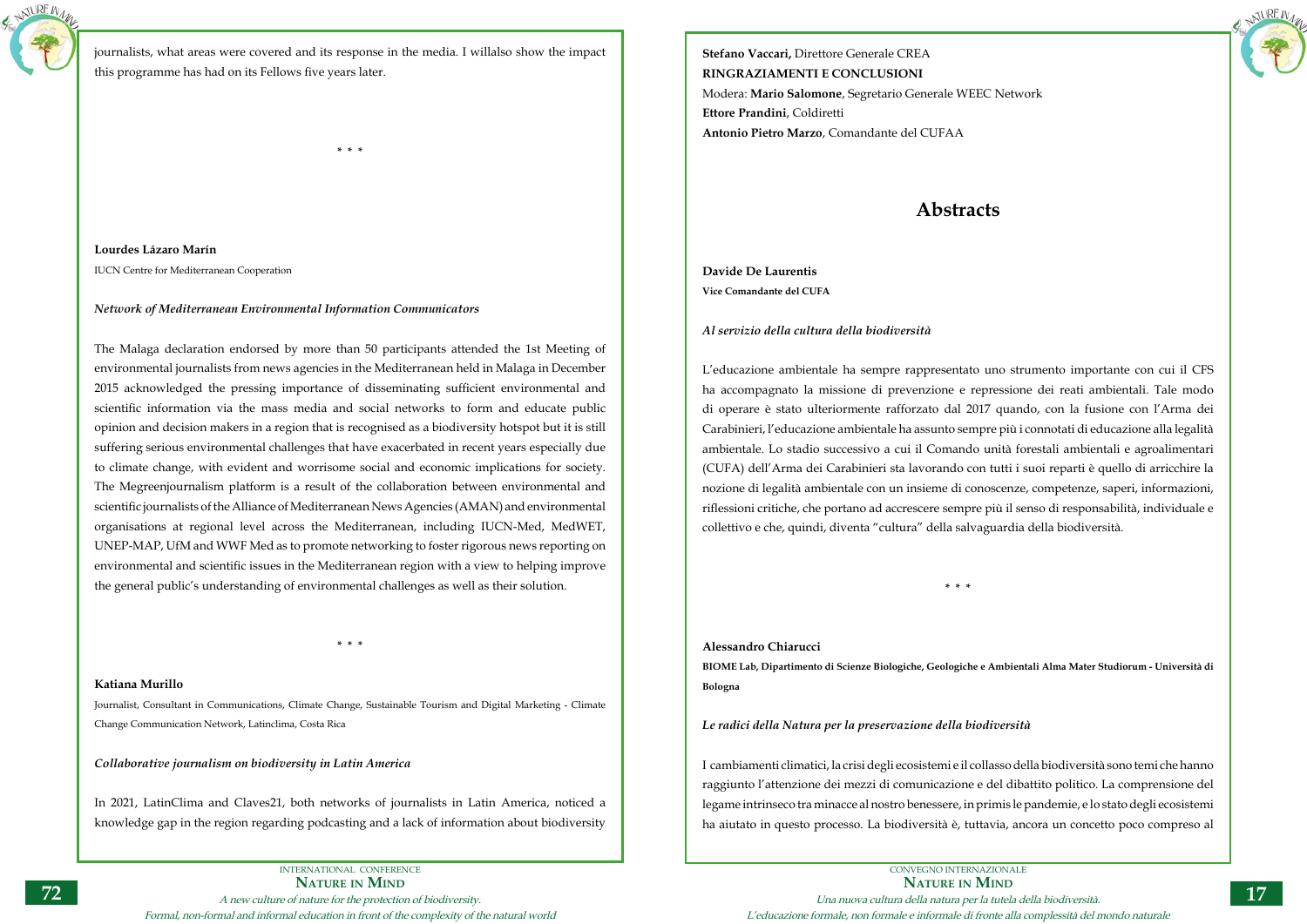

and it is often interpreted to with the only component connected to agrifood chain, or to the part connected to cultural landscapes. Biodiversity is an emergent property of our Planet, evolved during millions of years, and most of it is associated to natural spaces and processes. Human life is also deeply rooted in Nature and it is intrinsically linked to the functioning of ecosystems. By the end of the century we could assist to the disappearance of half of existing species: the sixth mass extinction. Urges a new consciousness of the value of biodiversity and the recognition of its fundamental value.

The notorious Edward O. Wilson (1929-2021) has recently proposed a new deal between humans and Nature to save the life of this planet as we presently see it, namely "Half Earth", half for human beings and half for the rest of the life. Saving the most intact ecosystems and dedicating half of the planet surface to biodiversity conservation we would allow the survival of most of the life forms presently existing. Recent social and economic trends, such as the abandonment of direct exploitation pressures in large areas, can also offer new opportunities. It is needed to immediately protect the most intact places of the Planet and restore a vast degraded areas. Also the European Biodiversity Strategy 2030 presses in this direction, indicating the protection of 30% of the Union surface, one third of which strictly protectred. We are still far from these targets and the time left is not much.

The primary emergence is to guarantee the existence of spaces in which Nature could continue its fundamental processes without a direct human control. We need a precise and ambitious target in this direction, to be declined at the scale of single State or Region, similarly to what has been done for the policy of planting millions of trees. My proposal is to "dedicate exclusively to the natural processes millions of Nature patches, one for each citizen", to realise a network of "Noah Arches of Biodiversity", or "Anthopogenic refugia", preserving fundamental ecological and evolutionary processes, for the survival of biodiversity. In Italy, for example, we should dedicate to this target 500m2 for each citizen, such to reach the 10% of country territory strictly protected, to release benefits for surrounding areas, for the exclusive benefit of present and future generations.

**\* \* \***

## **Marie Stenseke**

Deputy Dean of the School of Business, Economics and Law, University of Gothenburg, Co-chair of the Multidisciplinary Expert Panel of the Intergovernmental science-policy Platform on Biodiversity & Ecosystem Services (IPBES)

## *Social dimensions of nature. With some links and questions to environmental education*

Humans are part of the biological diversity on Hearth. Their activities represent the dominant drivers of changes in biodiversity, with implications for the contributions of nature to humans and, ultimately, for human quality of life. Nature and human culture are inseparable. Therefore,



e il loro impatto sulla biodiversità. Le azioni hanno riguardato 1)La formazione dei moltiplicatori, ovvero del personale dei parchi nazionali, delle altre aree protette, degli zoo, degli orti botanici e dei musei scientifici sul tema delle IAS 2) una campagna di comunicazione per i cittadini con azioni mirate per le scuole, i visitatori dei parchi e i viaggiatori in transito negli aeroporti, attraverso eventi di citizen science. 3) formazione del personale di tutti i soggetti pubblici coinvolti nell'attuazione del Regolamento europeo sul contrasto alle IAS (EU 1143/2014): ministeri, regioni e province autonome, punti di ispezione transfrontaliera e così via.

4) Formazione della comunità scientifica e il suo coinvolgimento diretto nella preparazione di una black list delle specie aliene invasive prioritarie per l'Italia e di una serie di raccomandazioni da sottoporre al Governo Italiano in vista dell'attuazione del Regolamento EU 1143/2014. 5) Diffusione degli strumenti volontari quali i codici di condotta, linee guida per la gestione delle IAS e manuali tecnici presso i vari soggetti economici e ricreativi coinvolti: florovivaisti, commercianti di animali, liberi professionisti, pescatori ricreativi e cacciatori.

**\* \* \***

## **Keya Acharya**

Presidente, Forum dei giornalisti ambientali in India (FEJI)

L'India, con la sua popolazione di 1,3 miliardi di abitanti, risulta essere il settimo paese più grande del mondo, il secondo più grande in Asia, con dieci regioni biogeografiche caratterizzate da montagne, foreste, praterie, zone di altopiano, un vasto litorale con i suoi ecosistemi costieri e marini. Non deve quindi sorprendere che le sue variegate condizioni fisiche abbiano dato origine a un complesso sistema di ecosistemi variegati ad elevata biodiversità, che conta il 7,8% del numero totale di specie nel mondo. Tuttavia, la crescente frammentazione dell'habitat, lo sviluppo industriale, l'urbanizzazione, il cambiamento climatico, il declino della diversità genetica e lo sfruttamento eccessivo delle risorse sono solo alcune delle minacce cui vanno incontro le risorse naturali dell'India.

La rapida urbanizzazione e la migrazione rurale hanno portato le grandi città ad espandersi a danno dei piccoli centri e villaggi adiacenti. La biodiversità naturale risulta essere una vittima ancora silenziosa di questo crescente problema. Il Forum dei giornalisti ambientali in India (FEJI), si era reso conto, fin dal suo inizio nel 2012, che i media rivestivano un ruolo chiave da svolgere nel favorire la conoscenza e la sensibilizzazione sul tema. Per questo motivo, nel 2013, FEJI ha contattato la filantropa indiana, la signora Rohini Nilekani, per la sponsorizzazione di un programma di borse di studio per giornalisti. La signora Nilekani ha accettato un programma di borse di studio di 3 anni per approfondire il tema della biodiversità all'interno dei media. FEJI ha quindi condotto un programma triennale di borse di studio sui media, dal 2014 al 2017-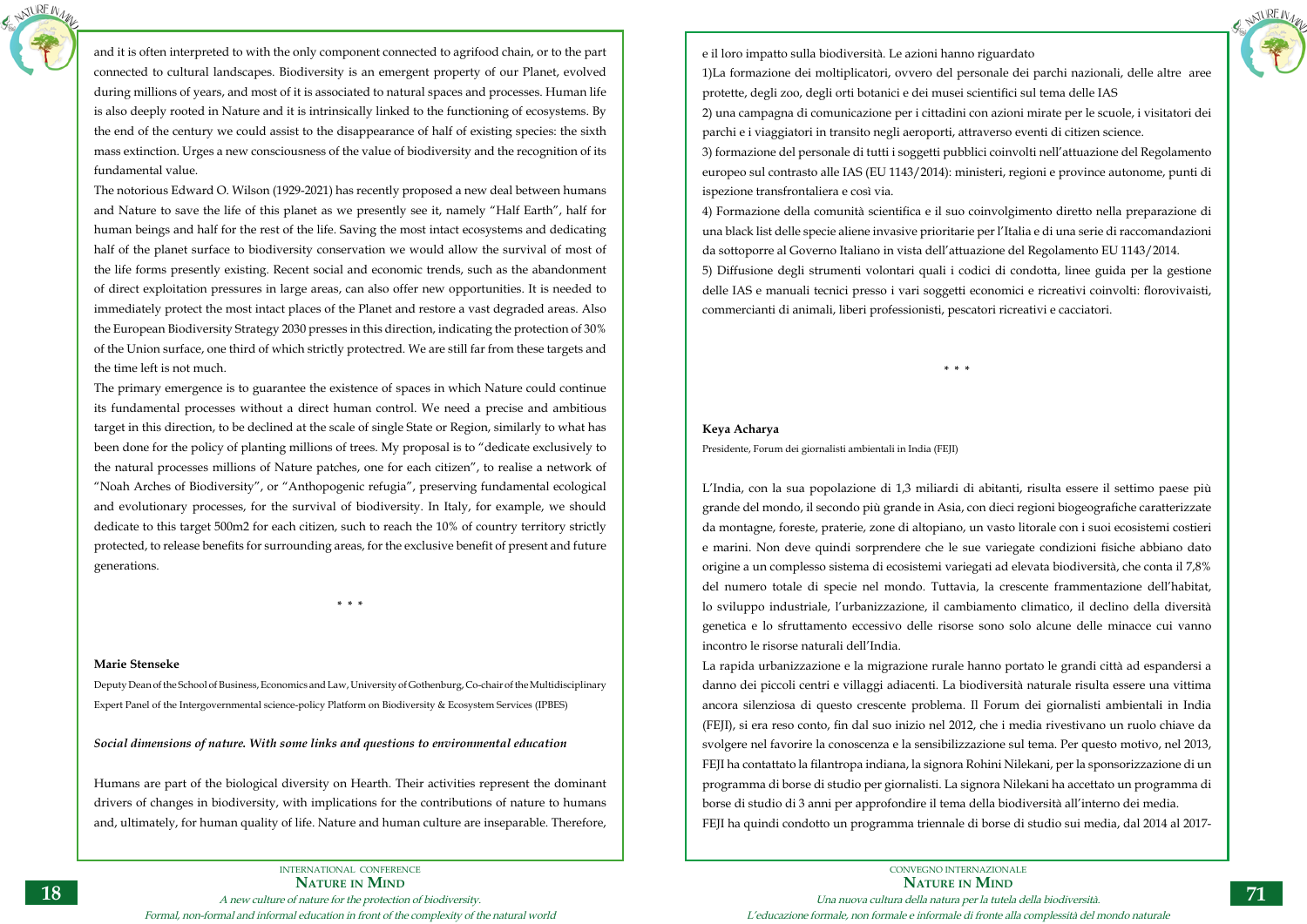INTERNATIONAL CONFERENCE **Nature in Mind** A new culture of nature for the protection of biodiversity. Formal, non-formal and informal education in front of the complexity of the natural world



1) The training of multipliers, i.e. the staff of national parks, other protected areas, zoos, botanical gardens and scientific museums on the theme of IAS

2) a communication campaign for citizens with targeted actions for schools, park visitors and travelers in transit at airports, through citizen science events.

3) staff training of all public entities involved in the implementation of the European Regulation on contrasting IAS (EU 1143/2014): ministries, regions and autonomous provinces, cross-border inspection points and so on.

4) Training of the scientific community and its direct involvement in the preparation of a black list of priority invasive alien species for Italy and a series of recommendations to be submitted to the Italian Government in view of the implementation of EU Regulation 1143/2014.

5) Dissemination of voluntary tools such as codes of conduct, guidelines for the management of IAS and technical manuals among the various economic and recreational subjects involved: horticulturalists, animal traders, freelancers, recreational fishermen and hunters.

**\* \* \***

## **Keya Acharya**

President, Forum of Environmental Journalists in India (FEJI)

India, with a huge population of 1.3b, is the seventh largest country in the world, the secondlargest in Asia, with ten bio-geographic regions featuring mountains, forests, grasslands, plateau areas, a huge coastline with its coastal and marine ecosystems.

Not surprisingly, its varied physical features have given rise to a complex maze of diverse ecosystems and mega biodiversity, holding 7.8% of the world's total number of species.

However, increasing habitat fragmentation, industrial development, urbanisation, climate change, dying genetic diversity and over-exploitation of resources are just some of the threats facing India's natural resources.

Rapid urbanisation and rural migration have caused cities spread to adjoining small towns and villages.

A still silent victim in this growing problem has been natural biodiversity.

The Forum of Environmental Journalists in India (FEJI), had realised, right at its inception in 2012, that the media had a key role to play in aiding dissemination and awareness on the matter. Thus, in 2013, FEJI approached Indian philanthropist, Ms. RohiniNilekani, for sponsoring a fellowship program for journalists. Ms. Nilekani agreed to a three-year progamme for a media biodiversity fellowship program.

FEJI thus conducted a three-year media fellowship programme conducted from 2014 to 2017- 18. I will describe, through narrative, slides and photographs, this very interesting programme for

pubblico e alla politica, e viene spesso identificata con la sola componente collegata alle tematiche alimentari, o con quella legata ai paesaggi culturali. La biodiversità è una caratteristica emergente del nostro Pianeta, evolutasi in milioni di anni, e la maggior parte di essa è associata a spazi e processi naturali. Anche la vita umana ha le sue radici nella Natura ed è intrinsecamente legata al funzionamento degli ecosistemi. Da qui alla fine del secolo potremmo assistere alla scomparsa di metà delle specie esistenti: la sesta estinzione di massa. Urge una nuova consapevolezza sul valore della biodiversità e il riconoscimento del suo valore fondamentale. Il grande Edward O. Wilson (1929-2021) ha recentemente proposto un patto tra uomo e Natura per salvare la vita come la conosciamo oggi, denominato "Metà del Pianeta", metà per gli umani e metà per le altre forme di vita. Impegnandosi a salvare gli ecosistemi più intatti e dedicando metà della superficie terrestre alla conservazione della biodiversità permetteremo la sopravvivenza di gran parte delle forme di vita che esistono. I trend sociali ed economici recenti, come l'abbandono di larghe aree del territorio da pressioni dirette di utilizzo, offrono anche nuove opportunità. Serve proteggere da subito tutti i luoghi più intatti del Pianeta e restaurare intere aree. Anche la Strategia Europea per la Biodiversità 2030 va in questa direzione, indicando la protezione del 30% del territorio, un terzo del quale in modo rigoroso. Siamo ancora lontani da questi obiettivi e il tempo a disposizione non è molto.

L'emergenza primaria è garantire l'esistenza di spazi dedicati ai soli processi naturali, ove la Natura possa continuare i propri processi senza controllo umano diretto. Serve un obiettivo preciso e ambizioso in questa direzione, da declinare a scala di singolo stato o regione, così come si è fatto per le politiche di piantare milioni di alberi. La mia proposta è quella di "destinare ai soli processi naturali milioni di tessere di Natura, una per ciascun cittadino", per realizzare una rete di "Arche di Noè della Biodiversità", dei veri e propri "Rifugi dell'Antropocene", in cui preservare processi ecologici ed evolutivi fondamentali, per la sopravvivenza della biodiversità. In Italia, ad esempio, dovremmo dedicare a questo fine 500m2 per ciascun cittadino, così da raggiungere il 10% di territorio rigorosamente protetto, per il solo bene delle generazioni future.

**\* \* \***

## **Marie Stenseke**

Vice preside della Scuola di Business, Economia e Diritto, Università di Göteborg, co-presidente del gruppo di esperti multidisciplinare della Piattaforma intergovernativa scienza-politica sulla biodiversità e i servizi ecosistemici (IPBES)

## *Dimensioni sociali della natura. Con alcuni collegamenti e domande all'educazione ambientale*

Gli esseri umani fanno parte della diversità biologica del pianeta. Le loro attività rappresentano i driver dominanti dei cambiamenti nella biodiversità, con implicazioni per i contributi della natura agli esseri umani e, in definitiva, per la qualità della vita umana. La natura e la cultura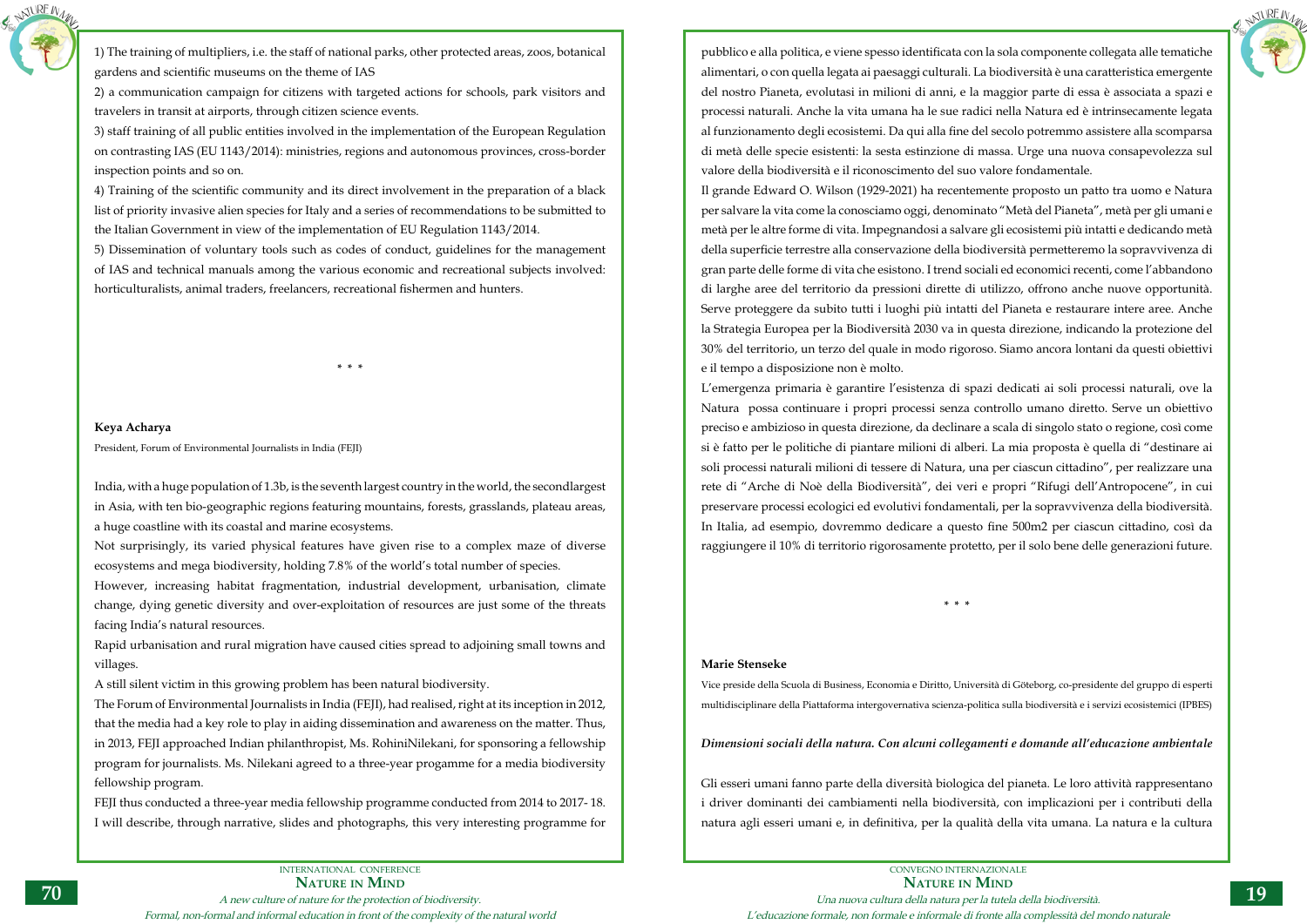

to come to grips with the alarming loss of biodiversity and ecosystem functions without compromising other global challenges such as global justice and wellbeing for all, knowledge on humans and societies has to be integrated with knowledge on genes, species and ecosystems. Approaches in social science and humanities place biodiversity and ecosystem functions in broader societal contexts.It is critically important to consider aspects such as power structures and knowledge acquisitionsfor understanding what measures would be effective and appropriate for halting the loss of biodiversity. Crucial topics include norms and value systems, human behavior and societal change, knowledge and learning, economic benefits, health and welfare aspects associated with biological diversity, societal strategies for conservation and sustainable use,democracy aspects, legal, economic and communicative instruments, physical planning and various forms of collaboration.

IPBES global assessment on biodiversity and ecosystem services concluded that integrative, adaptive, informed and inclusive governance approaches including smart policy mixes are needed for bringing about transformative change from current negative trends towards more sustainable ones. Among the key leverage points identified in the assessment is to

promote education and knowledge generation and sharing.A fundamental role for education in sustainability is being a precursor to well-functioning societies.Following IPBES global assessment, achieving sustainabilityfrom local to global levels will benefit from multiple strategiesfor education and learning, from recognizing and promotinglocal environmental knowledge and sustainable practices tointegration throughout school curricula.Education that leads to sustainable development andenduring change in knowledge, skills, attitudes, and values embraces a "whole person" approach, and can enhance values such as connectedness, careand kinship.

**\* \* \***

## **Mario Salomone**

WEEC Network

## *Environmental education today*

The sense of environmental education today is well represented by the very program of this conference, which emphasizes its centrality in the "deeper formation of the citizen" and as "the only possibility for a better future".

"Nature in Mind" takes place in a year full of events and significant anniversaries for the environment, nature, biodiversity.

Among the many, we recall in particular the MIT report to the Club of Rome "The Limits to Growth" (presented at the Smithsonian Institution on March 2, 1972) and the first UN conference



CONVEGNO INTERNAZIONALE **Nature in Mind** Una nuova cultura della natura per la tutela della biodiversità. L'educazione formale, non formale e informale di fronte alla complessità del mondo naturale

di sintonia), un'esperienza somatica (esercizio fisico, benessere), un'esperienza relazionale (interazione con la natura di interiorità ed esteriorità e di condivisione con altri). 2. Il rapporto con la natura, s'è autentico, comporta la consapevolezza di un riconoscimento: vale a dire della presa di coscienza di essere dinnanzi e immersi in una realtà che, nella sua alterità, possiede una sua identità, con dinamismi che vanno identificati e assunti nella loro realtà

e concretezza.

3. Il riconoscimento della conformazione oggettiva della natura e dei suoi dinamismi comporta un'esigenza di rispetto. L'esperienza della natura è un'esperienza ecologica, il che significa anche etica. La coscienza ecologica si mostra come assunzione di un'identità e un dinamismo che non posso manipolare senza gravi conseguenze. Il lavoro umano e la scoperta di risorse naturale deve andare di pari passo con il rispetto che si manifesta in un atteggiamento etico di responsabilità.

4. Il rapporto con la natura, con il suo diletto, il suo riconoscimento e il suo rispetto, conduce a un atteggiamento di ringraziamento. La natura non mi appartiene, non è un mio prodotto: mi viene data come un dono straordinario nel quale vivo la mia identità. Questo punto di vista – che integra gli altri e si esprime sia in opere d'arte che in sentimenti profondi di ciascuno di noi – indirizza al valore simbolico della natura e quindi apre lo spazio della trascendenza, con la sua valenza anche religiosa.

Per questi quattro elementi del rapporto umano con la natura, tale rapporto include una valenza educativa di notevole portata a livello di interiorità della persona (anch'essa si scopre meritevole di riconoscimento, rispetto e ringraziamento) e quindi a livello relazionale, civico e sociale.

**\* \* \***

## **Giampiero Sammuri**

Presidente di Federparchi

L'educazione ambientale è, insieme alla conservazione della biodiversità, uno dei compiti principali delle aree protette. È un settore di attività che negli ultimi anni ha subito una decisa evoluzione con un approccio e metodologie che consentono di perseguire in maniera sempre pià efficace importanti obbiettivi educativi. più Un esempio è quello che ha fatto il più antico parco italiano, il Gran Paradiso, che è passato da interventi verso le scuole di tipo tradizionale che consistevano nell' accogliere gite scolastiche ed accompagnarle in natura o in interventi in aula una tantum ad un progettualità più articolata completo e duratura con le scuole del territorio. L'altro esempio da ricordare è il progetto LIfe ASAP, che ha visto capofila ISPRA, e numerosi partner tra i quali il Ministero dell'ambiente, Federparchi, Legambiente e quattro parchi nazionali. Il progetto si proponeva di "educare" su una tema molto difficile: le specie aliene invasive (IAS)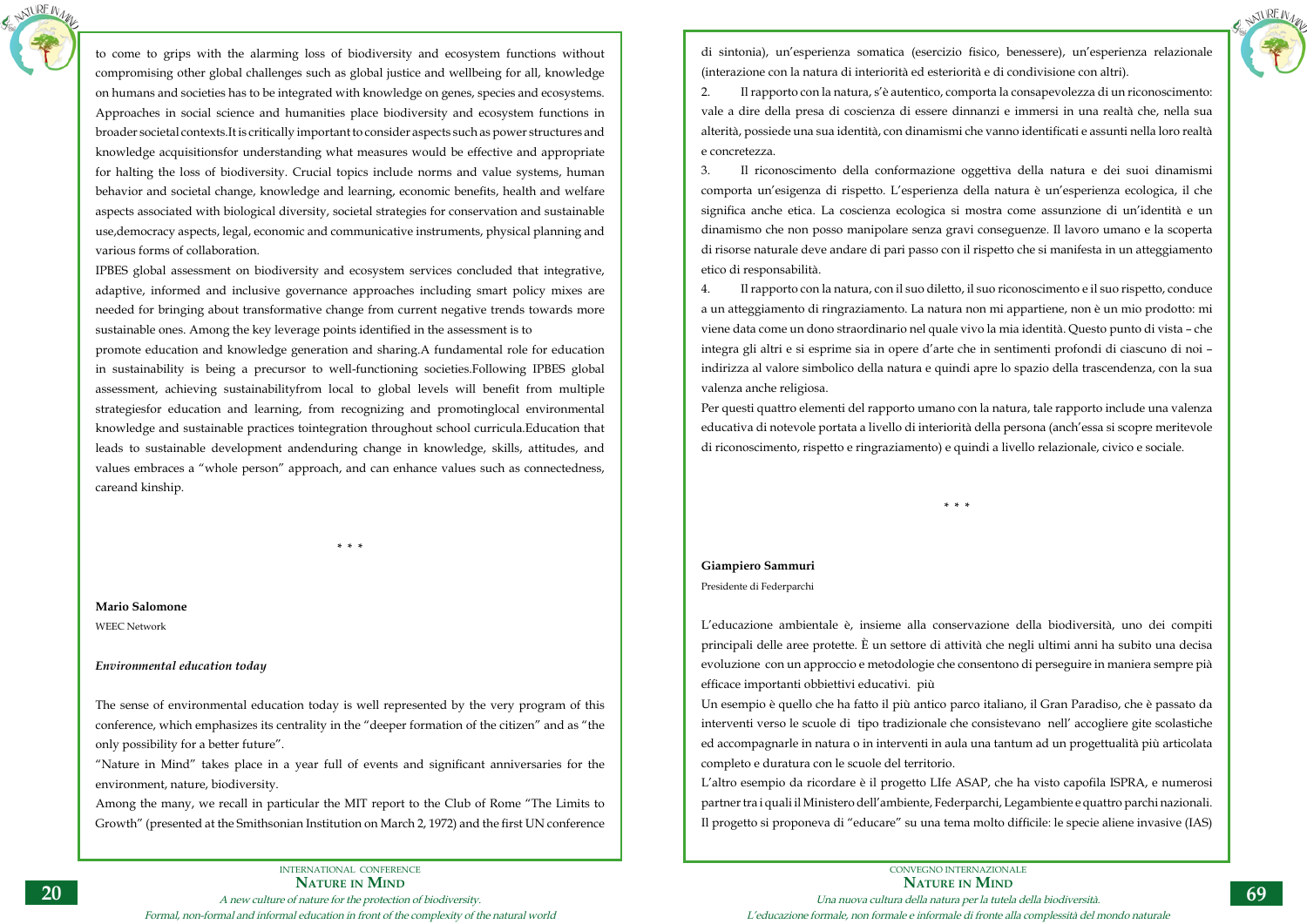



of harmony), a somatic experience (physical exercise, well-being) and a relational experience (interaction with nature of interiority and exteriority and sharing with others).

2. The relationship with nature, if authentic, implies the awareness of a recognition: that is, the awareness of being in front of and immersed in a reality that, in its otherness, has its own identity, with dynamics that must be identified and assumed in their reality and concreteness.

3. Recognizing the objective conformation of nature and its dynamics entails a need for respect. The experience of nature is an ecological experience, which also means ethics. Ecological awareness shows itself as the assumption of an identity and a dynamism that cannot be manipulated without serious consequences. Human work and the discovery of natural resources must go hand in hand with respect showing itself in an ethical attitude of responsibility.

4. The relationship with nature, with its delight, recognition and respect, leads to an attitude of thanksgiving. Nature does not belong to me, it is not my product: it is given to me as an extraordinary gift in which I live my identity. This point of view - which integrates the others and is expressed both in works of art and in the deep feelings of each of us - addresses to the symbolic value of nature, giving place to transcendence, with its religious value as well.

Considering these four elements of the human relationship with nature, this connection includes an high educational value at the interiority level of the person (revealing itself worthy of recognition, respect and gratitude) and then at the relational, civic and social level.

**\* \* \***

**Giampiero Sammuri**

## President of Federparchi

Environmental education is, together with the conservation of biodiversity, one of the main tasks of protected areas. It is a sector of activity that in recent years has undergone a decisive evolution with an approach and methodologies that allow it to pursue important educational objectives in an increasingly effective way. An example is what the oldest Italian park, the Gran Paradiso, has made, which has gone from interventions towards traditional schools which consisted in welcoming school trips and accompanying them in nature or in one-off classroom interventions to a more fully articulated and lasting with local schools.

The other example to remember is the LIfe ASAP project, which saw ISPRA as leader, and numerous partners including the Ministry of the Environment, Federparchi, Legambiente and four national parks. The project aimed to "educate" on a very difficult topic: invasive alien species (IAS) and their impact on biodiversity. Actions have concerned

umana sono inseparabili. Perciò, per venire a capo dell'allarmante perdita di biodiversità e delle funzioni degli ecosistemi senza compromettere altre sfide globali come la giustizia globale e il benessere per tutti, la conoscenza degli esseri umani e delle società deve essere integrata con la conoscenza dei geni, delle specie e degli ecosistemi. Gli approcci delle scienze sociali e umane collocano la biodiversità e le funzioni degli ecosistemi in contesti sociali più ampi. È criticamente importante considerare aspetti come le strutture di potere e le acquisizioni di conoscenza per capire quali misure sarebbero efficaci e appropriate per fermare la perdita di biodiversità. Gli argomenti cruciali includono norme e sistemi di valori, comportamento umano e cambiamento sociale, conoscenza e apprendimento, benefici economici, aspetti della salute e del benessere associati alla diversità biologica, strategie sociali per la conservazione e l'uso sostenibile, aspetti della democrazia, strumenti legali, economici e comunicativi, pianificazione fisica e varie forme di collaborazione.

La valutazione globale dell'IPBES sulla biodiversità e i servizi ecosistemici ha concluso che sono necessari approcci di governance integrativi, adattivi, informati e inclusivi, inclusi mix di politiche intelligenti, per portare un cambiamento trasformativo dalle attuali tendenze negative verso altre più sostenibili. Tra i punti chiave identificati nella valutazione c'è quello di promuovere l'educazione e la generazione e condivisione delle conoscenze. Un ruolo fondamentale per l'educazione alla sostenibilità è quello di precursore di società ben funzionanti. Seguendo la valutazione globale dell'IPBES, il raggiungimento della sostenibilità dal livello locale a quello globale beneficerà di molteplici strategie per l'educazione e l'apprendimento, dal riconoscimento e la promozione delle conoscenze ambientali locali e delle pratiche sostenibili all'integrazione nei programmi scolastici. L'educazione che porta allo sviluppo sostenibile e al cambiamento duraturo di conoscenze, abilità, atteggiamenti e valori abbraccia un approccio di "tutta la persona" e può rafforzare valori come la connessione, la cura e la parentela.

**\* \* \***

**Mario Salomone** WEEC Network

## *L'educazione ambientale oggi*

Il senso dell'educazione ambientale oggi è ben rappresentato dal programma stesso di questo convegno, che sottolinea la sua centralità nella «formazione più profonda del cittadino» e come «unica possibilità per un futuro migliore».

"Nature in Mind" si colloca in un anno ricco di eventi e di anniversari significativi per ambiente, natura, biodiversità.

Tra i tanti, ricordiamo in particolare il rapporto del MIT al Club di Roma "The Limits to Growth" (presentato allo Smithsonian Institution il 2 marzo 1972) e la prima conferenza dell'ONU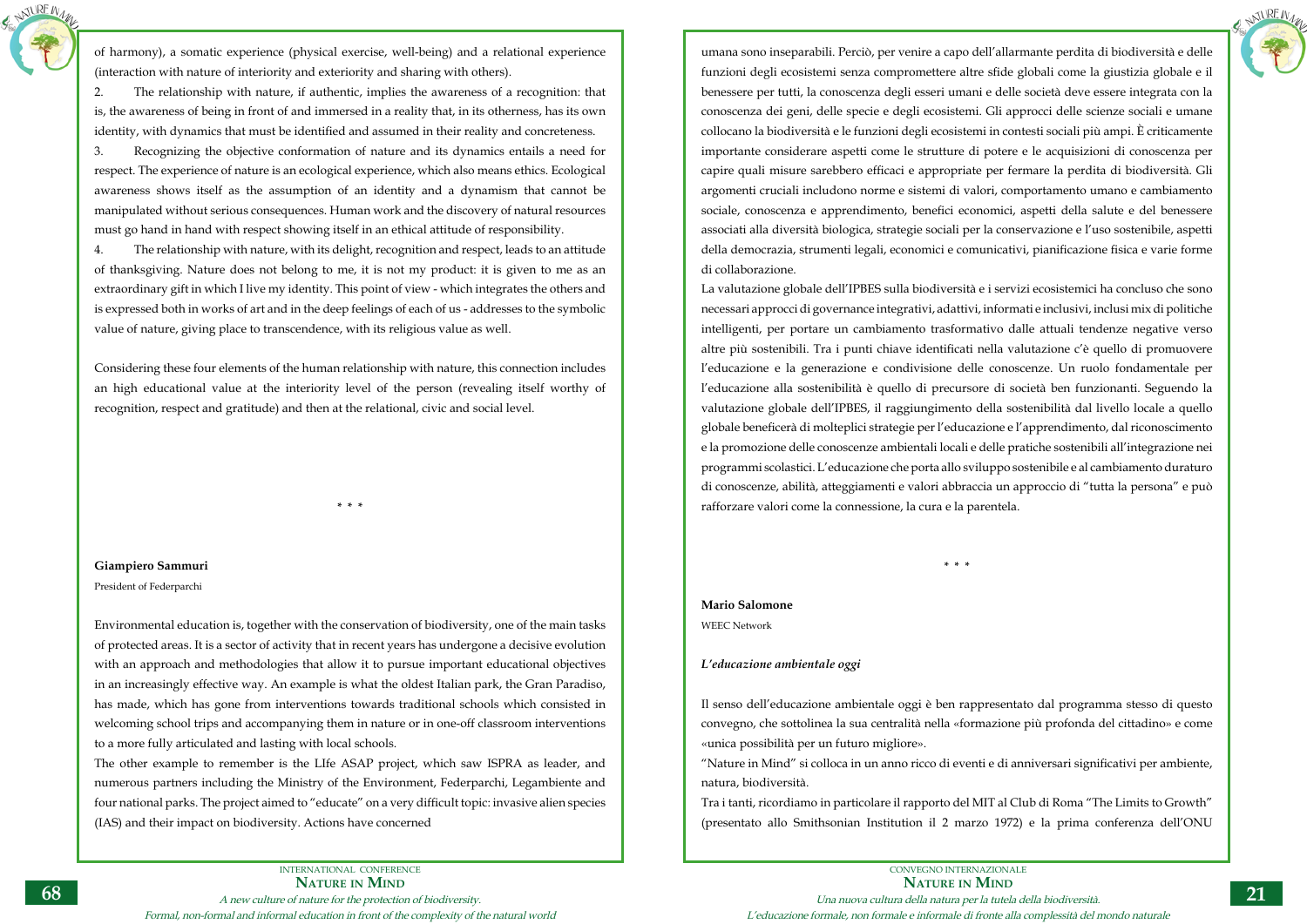Formal, non-formal and informal education in front of the complexity of the natural world



## on the environment (Stockholm, June 5, 1972).

It was at the turn of the '60s and '70s of the last century that, after the pioneering denunciation of Rachel Carson ("Silent Spring", 1962), UNEP was founded, environmental movements multiplied, the first ministries of the environment were born, Earth Day and, after Stockholm, World Environment Day began to be celebrated. It is no coincidence that at that time (as it was discovered many years later) the human ecological footprint on natural capital exceeded that of the planet.

A new great acceleration of the Anthropocene was taking place.

In those same years, an educational dimension was emerging, which the 1977 intergovernmental conference in Tbilisi defined well, at the end of a complex process that had also included Stockholm: environmental education.

Half a century later, environmental education not only confirms the validity of the principles sanctioned then, but it becomes even more central.Since then, new knowledge and new tools have been added to the contributions mentioned and to the many others we could have mentioned. The possible scenarios - if we do not move, all together as a human race, towards an ecological conversion, inspired by an integral ecology - become more and more threatening on the level of climate and ecosystems, certainly, but also on the interconnected social and economic levels, peace and health, civil coexistence and security, justice and freedom.

I dare say that today it is even clearer that the environmental approach to education must be a compass for every sector, formal, non-formal and informal, that has to do with the objectives indicated by the Tbilisi Declaration in 1977:

- Awareness
- Knowledge
- Attitudes
- Skills

- Active participation at every level as social groups and individuals.

What is needed is a conversion to the environmental approach of schools, universities and research, of the world of information and culture and of the various articulations of civil society, and it is necessary to make greater use of the resources already engaged in the field of nonformal education, from parks, to local communities, to the Third Sector.

As I mentioned, the program of this conference interprets well the sense of a challenge:

1. It reminds us that the environment (as stated in Article 1 of the 1977 Declaration) is to be considered "in its totality: natural and built, technological and social (economic, political, historical-cultural, ethical, aesthetic)".

2. It reminds us of "the fact that biological and physical characteristics form the natural basis of the human environment" (ibid.) and the "limits to growth."

3. It therefore puts the natural basis of life back at the center of public discourse (as also recalled by the quotation from Sir Patrick Geddes placed at the epigraph of the program) and that nature which has been mistreated exponentially by the acceleration of the Anthropocene and from which we have been separated by urbanization, the artificialization of the earth's landscape



- 
- 



## **Alessandro Campanaro**

CREA Centro di ricerca Difesa e Certificazione, Firenze

## *La scienza partecipata per avere a cuora e "in mente" la natura*

La divulgazione scientifica, l'integrazione delle conoscenze provenienti da differenti ambiti di ricerca e la promozione del dibattito su tematiche scientifiche di interesse nazionale e internazionale sono tra le finalità e attività istituzionali del CREA. In tale contesto e nell'ambito della tutela della biodiversità, il Centro di ricerca Difesa e Certificazione sta sperimentando un'educazione non formale tramite progetti di citizen science. Il progetto LIFE ESC360 - 360 volunteers for monitoring forest biodiversity in the Italian Natura 2000 network si è rivolto ad un target "difficile", giovani di 18-30 anni, che sono stati coinvolti in attività di monitoraggio di habitat e specie protetti nelle Riserve Naturali Statali incluse nella Rete Natura 2000 e gestite dal Raggruppamento Biodiversità dell'Arma dei Carabinieri. Il medesimo approccio di learning by doing è alla base dell'iniziativa InNat che invece propone un percorso di cittadinanza attiva mediante la raccolta di segnalazioni di specie protette sul territorio nazionale.

Queste esperienze mirano all'integrazione dei cittadini nella ricerca scientifica: sono proprio questi, infatti, a poter fungere da motore per una maggiore consapevolezza ambientale, in modo tale da poter sviluppare una cittadinanza di nuova generazione che abbia a cuore e "in mente" la natura.

**\* \* \***

## **Luis Romera**

Ordinario di Metafisica presso la Facoltà di Filosofia della Pontificia Università della Santa Croce

## *Dialogo tra educatori formali, non formali e informali*

Nell'analisi della dimensione educativa del rapporto con la natura entrano in gioco diversi elementi che configurano una totalità, crescente e sempre formativa, che aiuta di maniera progressiva alla maturazione della persona, con ricadute relazionali, civiche e sociali di notevole portata.

Tale intreccio è costituito da dimensioni formalmente educative, ma anche da altre che non siamo soliti a denominare educative, ma che lo sono in modo incisivo. Nel percorso formativo del rapporto con la natura emergono quattro concetti che vorremmo abbozzare, nella loro valenza educativa.

1. Il rapporto con la natura si vive come diletto: l'esperienza della natura possiede un carattere plurale con una sua specificità ben marcata, perché è un'esperienza estetica (contemplativa,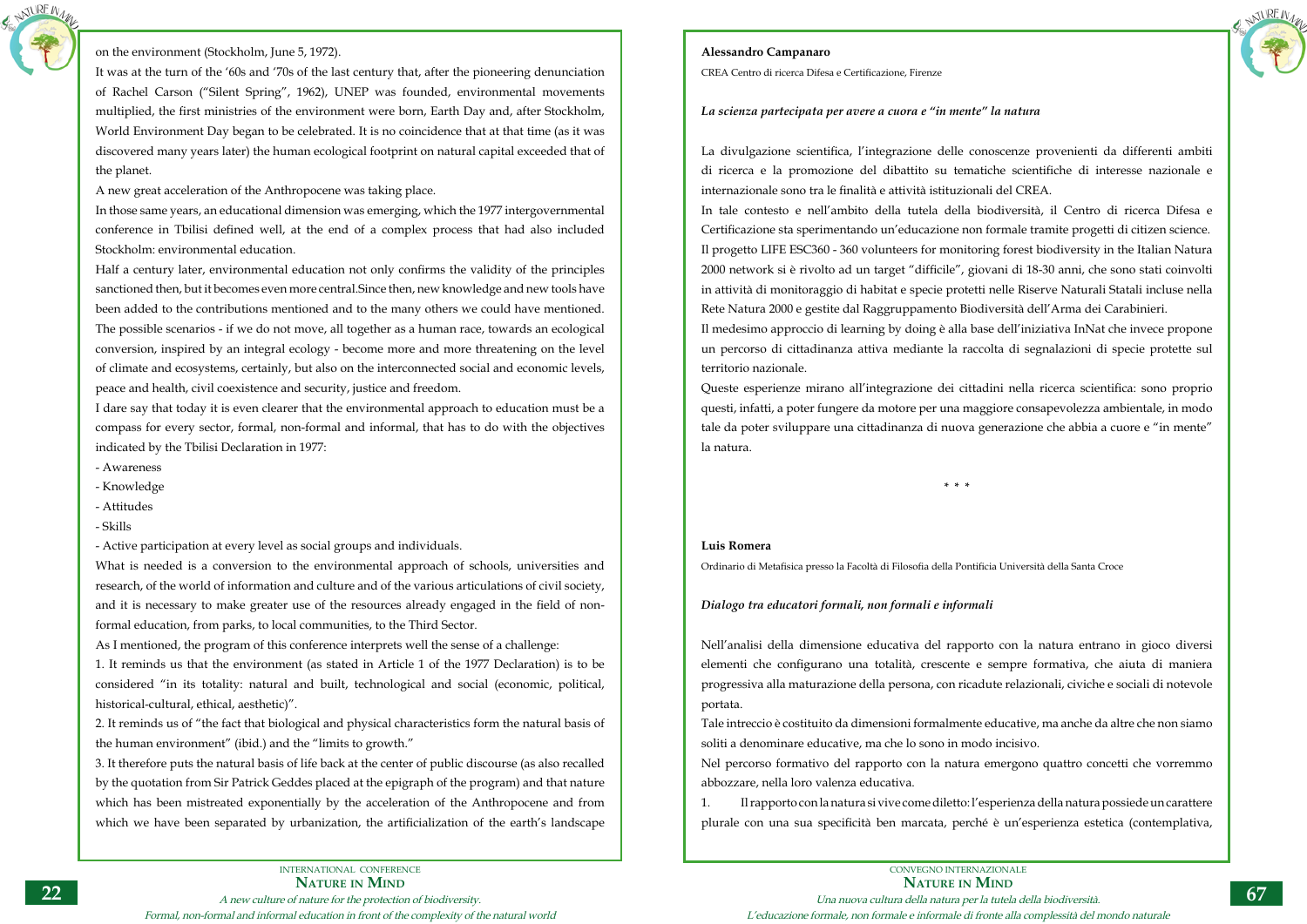Formal, non-formal and informal education in front of the complexity of the natural world





## **Alessandro Campanaro**

CREA Research Center for Defense and Certification, Florence

## *Participatory science to have nature at heart and in mind*

The dissemination of scientific knowledge, the integration of knowledge from different research fields and the promotion of debate on scientific issues of national and international interest are among the aims and institutional activities of CREA.

In this context and in the field of biodiversity protection, the Defense and Certification Research Center is experimenting with non-formal education through citizen science projects.

The project LIFE ESC360 - 360 volunteers for monitoring forest biodiversity in the Italian Natura 2000 network was addressed to a "difficult" target, young people aged 18-30 years, who were involved in monitoring activities of habitats and protected species in State Nature Reserves included in the Natura 2000 Network and managed by the Biodiversity Group of the Carabinieri. The same learning-by-doing approach is at the base of the InNat initiative, which proposes a path of active citizenship through the collection of reports about protected species on the national territory.

These experiences aim to involve citizens into scientific research: in fact, they can act as a driving force for greater environmental awareness, in order to develop a new generation of citizenship having nature at heart and "in mind".

**\* \* \***

## **Luis Romera**

Professor of Metaphysics at the Faculty of Philosophy of the Pontifical University of the Holy Cross

## *Dialogue between formal, non-formal and informal educators*

In the analysis of the educational dimension of the relationship with nature come into play several elements configuring a wholeness, growing and always formative, which helps in a progressive way to the development of the person, with relational, civic and social effects of considerable magnitude.

This intertwining is made up of dimensions that are formally educational, but also of dimensions we are not used to call educational, but so they are in an incisive way.

In the formative path of the relationship with nature, there are four emerging concepts we would like to outline in their educational value.

1. The relationship with nature is lived as a pleasure: the experience of nature has a plural character with its own well-marked specificity, because it is an aesthetic experience (contemplative,

## sull'ambiente (Stoccolma, 5 giugno 1972).

È a cavallo tra gli anni '60 e '70 del secolo scorso che dopo la pionieristica denuncia di Rachel Carson ("Silent Spring", 1962) viene fondato l'UNEP, si moltiplicano i movimenti ambientalisti, nascono i primi ministeri dell'ambiente, si comincia a celebrare l'Earth Day e, dopo Stoccolma, la giornata mondiale dell'ambiente. Non è un caso che proprio allora (come poi si scoprirà molti anni dopo) l'impronta ecologica umana sul capitale naturale superi quella di un pianeta. Una nuova grande accelerazione dell'Antropocene stava avvenendo. Negli stessi anni si stava affermando una dimensione educativa, che la conferenza intergovernativa del 1977 a Tbilisi ben definì, al termine di un articolato percorso che tra le sue tappe aveva avuto anche Stoccolma: l'educazione ambientale.

A distanza di mezzo secolo, non solo l'educazione ambientale conferma la validità dei principi sanciti allora, ma diventa ancora più centrale.

Da allora nuove conoscenze e nuovi strumenti si sono aggiunti ai contributi citati e ai tanti altri che avremmo potuto ricordare. Gli scenari possibili - se non si va, tutti insieme come genere umano, verso una conversione ecologica, ispirata a una ecologia integrale - diventano sempre più minacciosi sul piano della situazione climatica e degli ecosistemi, certo, ma anche sui piani – interconnessi - sociale e economico, della pace e della salute, della convivenza civile e della sicurezza, della giustizia e della libertà.

Oso dire che oggi è ancora più chiaro che l'approccio ambientale all'educazione deve essere una bussola per ogni settore, formale, non formale e informale, che ha a che fare con gli obiettivi indicati dalla Dichiarazione di Tbilisi nel 1977:

- Consapevolezza
- Conoscenza
- Atteggiamenti
- Abilità

- Partecipazione attiva a ogni livello come gruppi sociali e persone. Occorre una conversione all'approccio ambientale di scuole, università e ricerca e del mondo dell'informazione e della cultura e delle varie articolazioni della società civile e occorre valorizzare maggiormente le risorse già impegnate nel campo dell'educazione non formale, dai parchi, alle comunità locali, al Terzo settore.

Il programma di questo convegno interpreta bene, come ho accennato, il senso di una sfida: 1. Ci ricorda che è l'ambiente (come recita l'articolo 1 della Dichiarazione del 1977) va considerato «nella sua totalità: naturale e costruito, tecnologico e sociale (economico, politico, storicoculturale, etico, estetico)».

2. Ci ricorda «il fatto che le caratteristiche biologiche e fisiche costituiscono la base naturale dell'ambiente umano»(ibidem) e i "limiti alla crescita". 3. Rimette dunque al centro del discorso pubblico le basi naturali della vita (come ricorda anche la citazione di Sir Patrick Geddes posta a epigrafe del programma) e quella natura bistrattata in modo esponenziale dalla accelerazione dell'Antropocene e da cui ci hanno separato l'inurbamento, l'artificializzazione del paesaggio terrestre (sempre più segnato dalla "human

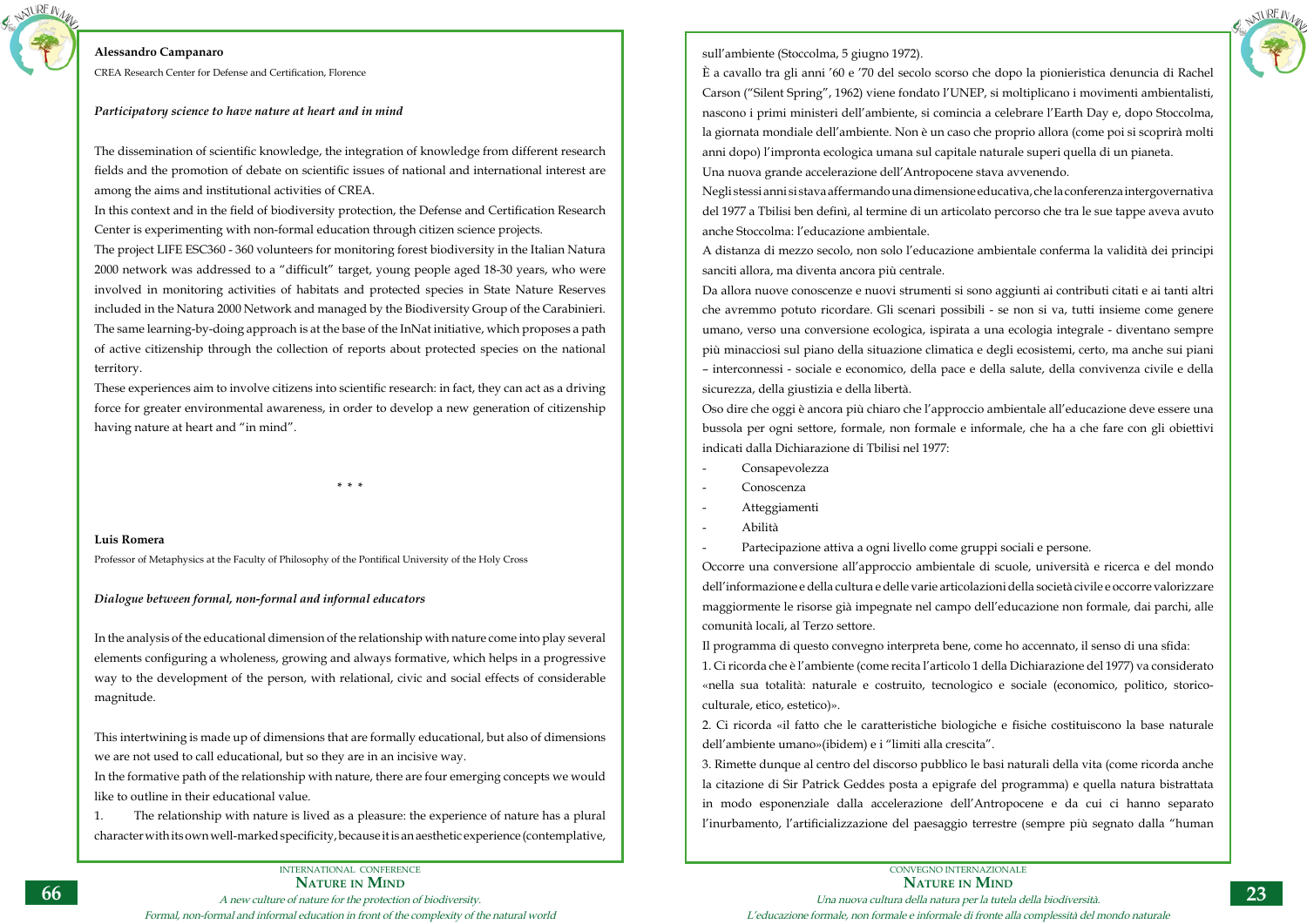

(increasingly marked by the "human footprint") and the industrialization of agriculture itself. 4. The vastness of the conversion or transition towards a new ecological civilization (which touches every field of knowledge and every area of human activity and cannot be the result of improbable and amazing technological solutions) requires a profound revision of all educational models and systems and a radical change of paradigm.

5. In the end, and our conference is also an example of this, it is necessary to work for a contamination of languages and for a great pact, a great common commitment (which is also ethical and of values) to which institutions, social partners, political, moral and cultural authorities, economic actors and citizens are called.

**\* \* \***

## **Maurilio Cipparone**

Universit Consortium CURSA, Scientific Responsable for Protected Areas, Citizen Science, Environmental Education, Heritage Interpretation, Nature&Well-Being.

## *Nature is well-being: a national work programme for the education and promotion of children's health*

The World Healthy Parks Healthy People Campaign, promoted by Parks Victoria and endorsed by the IUCN and the global community of Protected Areas, aims highlighting and recognizing the close relationship between Biodiversity, Nature and the Wellbeing of human beings, Wellbeing that, according to the WHO, is not only the absence of disease, but a state of complete physical, mental and social well-being. It also attributes to the Parks, and to the heritage of Nature that they preserve, both the role of an "Educational agency" and that of health prevention.

CURSA is the first Italian institution joining the global campaign, and promoting its application at national level in all Protected Areas, through capacity building actions for their staff, information and education for teachers, and local communities, and seeking to promote the involvement of the National Health Service Operators.

**\* \* \***

## **Giovanni Cannata**

President of Abruzzo Lazio Molise National Park

*One hundred years of Park and Nature: Protected Areas "educational agencies" for a healthy future*

Since their conception and subsequent establishment, the National Parks, and more generally all protected areas, have also pursued an educational mission. This imprinting was certainly picked



CONVEGNO INTERNAZIONALE **Nature in Mind** Una nuova cultura della natura per la tutela della biodiversità. L'educazione formale, non formale e informale di fronte alla complessità del mondo naturale

le sfide interconnesse della democrazia e della stabilità climatica e a contribuire alla transizione verso un mondo post-combustibili fossili che sia democratico, giusto, resistente e duraturo. I nostri studenti si diplomeranno sapendo come funziona la terra come sistema fisico, i principi di base della democrazia e perché entrambi sono importanti per le loro vite e carriere; una nuova generazione di leader che capisce che siamo cittadini di una comunità civica ed ecologica indivisibile. Inoltre, impiegheremo le nostre risorse di insegnamento, ricerca, esperienza, eventi pubblici, consulenza, pianificazione della carriera, formazione della leadership, e coinvolgeremo i nostri ex allievi nello sforzo di preservare un pianeta abitabile e i diritti duramente conquistati delle persone di scegliere come sono governati, da chi e a quali fini.

**\* \* \***

## **Federico Maria Butera**

Professore Emerito di Fisica Tecnica Ambientale al Politecnico di Milano, Membro del CTS del Piano Ri-Generazione Scuola del Ministero dell'Istruzione

## *Gli elementi essenziali dell'educazione ambientale*

Da quando il tema della crisi ambientale si è imposto all'attenzione generale, si è veicolato il messaggio secondo cui l'umanità deve imparare a trovare una sintesi, un equilibrio, fra le esigenze economiche, sociali ed ambientali, ponendole tutte sullo stesso piano. Ma sullo stesso piano non sono, perché la società, l'uomo, è "dentro" l'ambiente, ne è parte integrante, e l'economia è "dentro" la società, al suo servizio. Da qui il necessario cambiamento di prospettiva del rapporto uomo-ambiente: non dobbiamo cercare una mediazione, ma una nostra integrazione. E questo deve essere il messaggio da trasmettere specialmente alle nuove generazioni, attraverso la scuola, mediante la conoscenza dei processi che regolano il funzionamento della biosfera, delle alterazioni che apportiamo loro con le nostre azioni e dalle ragioni che ci spingono ad agire così come agiamo.È un messaggio che porta prima di tutto far prendere coscienza del concetto di limite: i sistemi naturali hanno una loro velocità di rigenerazione, che non può essere alterata, e dunque c'è un limite alla velocità alla quale possiamo prelevarne beni e servizi. Dobbiamo imparare a essere "sobri", facendo capire che sobrietà non significa povertà, penuria, avarizia, ma che si tratta di un valore. L'economia circolare, di cui sempre più si parla spesso a sproposito, ne è la declinazione moderna.

In questa prospettiva occorre pure far prendere coscienza del fatto che tutto è connesso, e che le interconnessioni sono tanto importanti quanto i nodi di un sistema complesso quale è il sistema Terra: bisogna imparare ad avere una visione sistemica. Una visione sistemica nella quale trovano posto e si interconnettono tutti i saperi, da quelli legati alle scienze fisiche a quelli relativi alle scienze umane.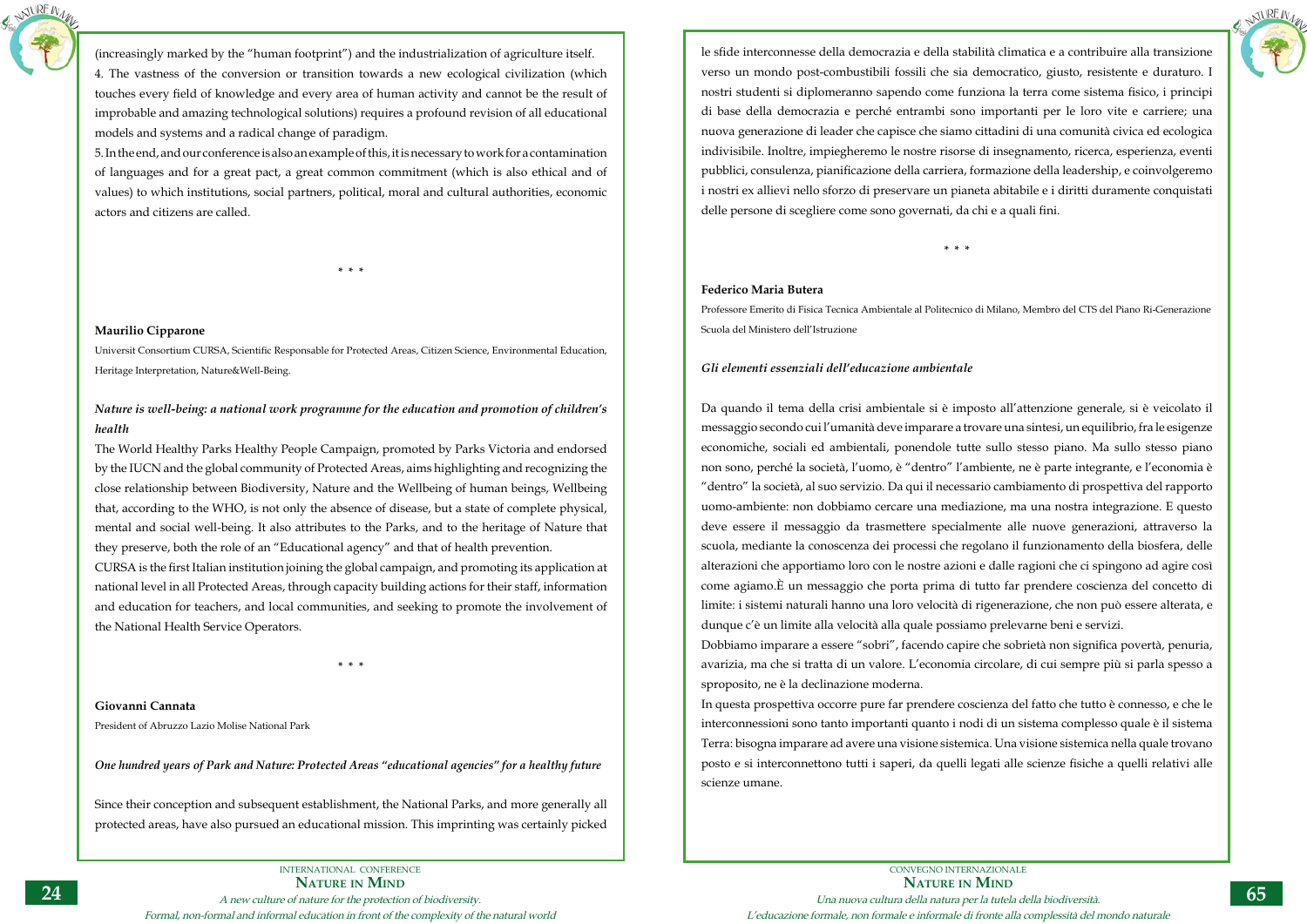



Our students will graduate knowing how the earth works as a physical system, the basic principles of democracy, and why both are important for their lives and careers; a new generation of leaders who understand that we are citizens of one indivisible civic and ecological community. Further, we will deploy our assets of teaching, research, expertise, public events, counseling, career planning, leadership training, and engage our alumni in the effort to preserve a habitable planet and the hard-won rights of people to choose how they are governed, by whom, and to what ends.

**\* \* \***

## **Federico Maria Butera**

Emeritus Professor of Environmental Technical Physics -Milan Polytechnic and member of the CTS of the School Re-Generation Plan of the Ministry of Education

## *The essentials of environmental education*

Ever since the environmental crisis came to the general attention, the message has been that mankind must learn to find a synthesis, a balance, between economic, social and environmental needs, putting them all on the same level. But they are not on the same level, because society, mankind, is 'inside' the environment, an integral part of it, and the economy is 'inside' society, at its service. Hence the necessary change of perspective in the man-environment relationship: we don't need to look for a mediation, but for our own integration. And this must be the message to be conveyed especially to the new generations, through schools, by means i) of the knowledge of the processes that regulate how the biosphere works, ii) of the alterations we cause to them with our actions and iii) of the reasons that drive us to act as we do. This is a message that leads first of all to the awareness of the concept of limits: natural systems have their own speed of regeneration, which cannot be altered, and therefore there is a limit to the intensity we can take goods and services from them.

We must learn to be 'sober', making it clear that sobriety does not mean poverty, scarcity, stinginess, but that it is a value. The circular economy, which is often considered in a wrong way, is the modern version of it.

In this perspective, we also need to raise awareness of the fact that everything is connected, and that interconnections are as important as the nodes of a complex system like the Earth system. We must learn to acquire a systemic vision, a systemic vision in which all knowledges, from physical sciences to human sciences, finds their place and result interconnected.

footprint") e l'industrializzazione della stessa agricoltura. 4. La vastità della conversione o transizione verso una nuova civiltà ecologica (che tocca ogni sapere e ogni ambito dell'attività umana e non può discendere da improbabili e mirabolanti soluzioni tecnologiche) richiede una profonda revisione di tutti i modelli e sistemi formativi e una radicale cambiamento di paradigma.

5. Infine, e anche di questo il nostro convegno è un esempio, è necessario lavorare per una contaminazione di linguaggi e per un grande patto, un grande impegno comune (che è anche etico e di valori) cui sono chiamate istituzioni, parti sociali, autorità politiche, morali e culturali, attori economici, cittadini.

**\* \* \***

## **Maurilio Cipparone**

Consorzio Universitario CURSA, Responsabile Scientifico Aree Protette, Citizen Science, Educazione Ambientale, Heritage Interpretation, Nature&Well-Being.

## *"Natura è benessere: un programma di lavoro nazionale per l'educazione e la promozione della salute dei bambini"*

La Campagna mondiale Parchi Sani Persone Sane, promossa da Parks Victoria e fatta propria dall'IUCN e dalla comunità globale delle Aree Protette, vuole mettere in evidenza e far riconoscere lo stretto rapporto esistente tra Biodiversità, Natura e Benessere degli esseri umani, Benessere che, stando all'OMS, non è solo assenza di malattie,ma uno stato di completo di benessere fisico, mentale e sociale. Essa attribuisce anche ai Parchi, e al patrimonio di Natura che essi conservano, sia il ruolo di "agenzia Educativa", sia quello di presidio di prevenzione sanitaria. CURSA è la prima Istituzione italiana a aderire alla campagna globale, e a promuoverne l'applicazione a livello nazionale in tutte le Aree Protette, attraverso azioni di capacity building per il loro personale, di informazione e educazione per Docenti, Insegnanti e Comunità locali, e a cercare di promuovere il coinvolgimento degli Operatori del Servizio Sanitario Nazionale.

**\* \* \***

## **Giovanni Cannata**

Presidente Parco Nazionale Abruzzo Lazio Molise

## *"Cento anni di Parco e Natura:le Aree Protette "agenzie educative" per un futuro di salute*

Fin dalla loro ideazione e successiva istituzione i Parchi Nazionali, e più in generale tutte le aree protette, hanno perseguito anche una missione educativa. Questo imprinting è stato certamente

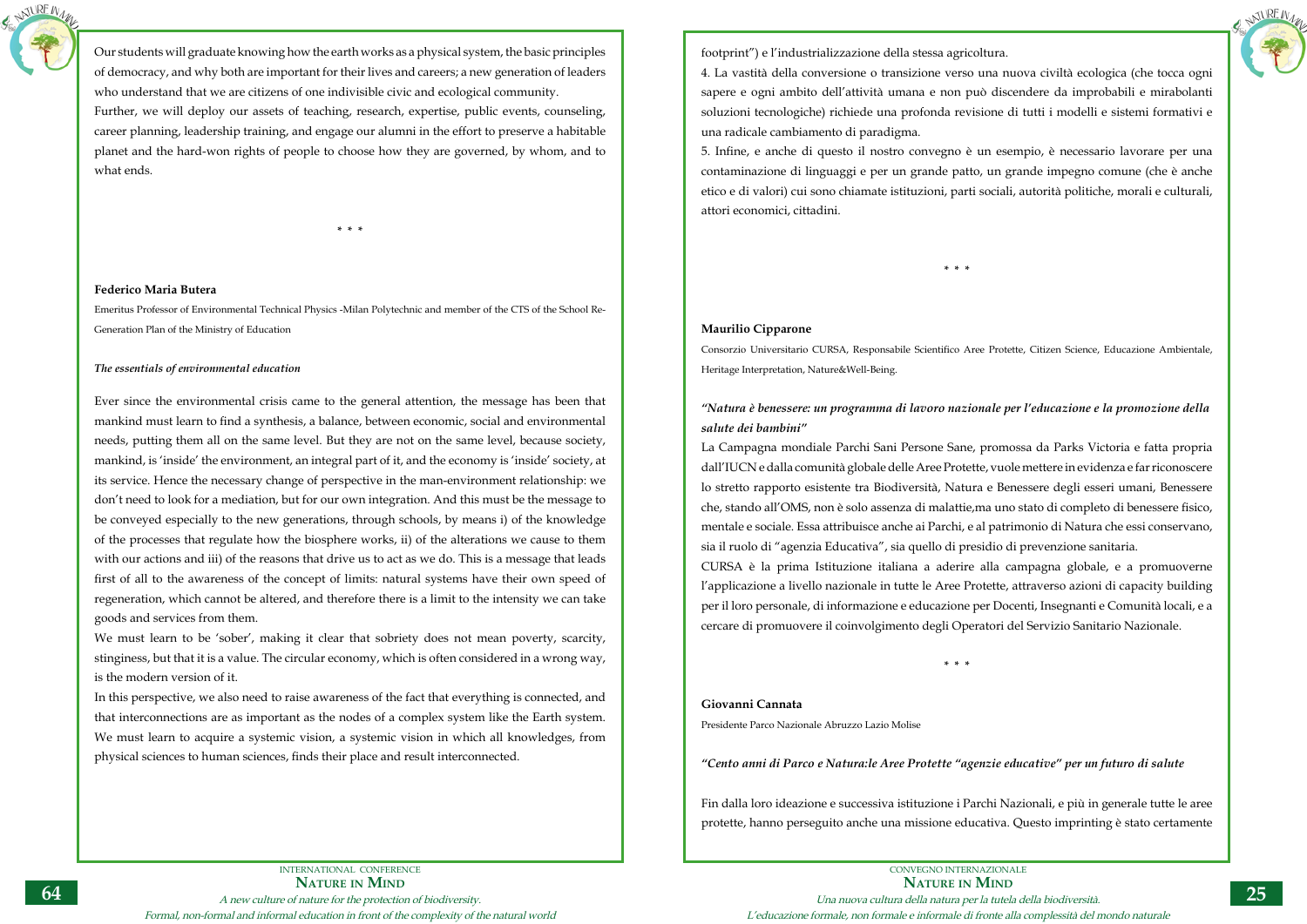

up by the Framework Law 394/1991 on protected areas, in Article 1, having entrusted to the parks and other protected areas the function of education and training.

Today, the educational "mission" has become a constant that permeates most of the Parks and therefore of the Italian territories, thanks to the internal services of the Institutions, to the Visitor Centers, to the Museums, but also thanks to the diffusion in every Municipality of educators, mountain guides, excursion guides, heritage interpreters, organizers of experience camps, didactic laboratories, accommodation facilities that incorporate, directly or through agreements with local operators, a purely educational function.

Today, therefore, the Parks can rightly be considered a real educating community available to contribute to the recovery of the country, through a national strategy "Parks and Schools" that contributes to the regeneration of the school system in the light of environmental challenges and the construction of a harmonious relationship of mankind with nature as a whole.

Parks offer their availability in order to collaborate with the schools of the national territory and to adapt, since the current emergency, some "Formative paths".

The benefits of an education in greater contact with Nature are evidenced by the noticeable improvement in formal and informal learning and in the skills of observation and reasoning, by the increased interest in the subjects of study through direct experience, by a more intense capacity for attention and concentration, by the connection between the outer and inner world and by the same results obtained in group work.

Even communities can benefit in terms of a deeper awareness of the importance of the relationship with Nature and the heritage of available resources and the development of a sense of belonging to the affective places, reduction of illegal behaviors, lower public spending for health care, more active and healthier lifestyles, even in view of the future of children and young people.

The training courses proposed to schools, as well as taking as a fundamental pedagogical reference the direct relationship with nature that many children and young people in the city is completely denied, make their own the Manifesto of widespread Education.

The National Park of Abruzzo Lazio Molise offers a consolidated experience of training in protected areas gained in its one hundred years of life.

**\* \* \***

## **Jo Hopkins**

Parks Victoria, Supporting Partner of the Chair, Health & Well-being Specialist Group IUCN World Commission on Protected Areas

*From the 2010 Melbourne message vision to action, 20 years of international commitment to Nature and health*

rappresenta gli otto elementi vitali, tra cui Madre Natura, Società, Cultura, Intelletto, Accademica, Estetica, Spiritualità ed Etica, che hanno una rivendicazione irresistibile sull'educazione, sui sistemi educativi e sui professionisti dell'educazione per rendere l'esperienza di apprendimento autentica e soddisfacente.

Il verde è un colore, ma, cosa più importante, è una metafora. Il verde è una metafora per qualsiasi cosa e tutto ciò che supporta e sostiene la vita in tutta la sua infinita varietà - umani, animali, piante, uccelli, rettili - nel mare, sulla terra e nell'aria, e ovunque nel mezzo. Così possiamo avere una scuola verde, organizzazioni verdi, economia verde, affari verdi, amministrazioni verdi, politiche verdi, legislatura verde, esecutivo verde, magistratura verde, diplomazia verde, agricoltura verde, menti verdi, prospettive verdi - tutto ciò che sostiene la vita e la vita. La visione sacra di My Green School è che i nostri bambini e giovani che passano attraverso questa esperienza mentre sono a scuola, al college o all'università e si uniscono alla società più grande dopo il diploma, rilasceranno alla società i valori e le virtù delineati nel Mandala. Aiuteranno a costruire una società più armoniosa e una nazione più saggia e contribuiranno a creare un mondo migliore. Tradotto in circa 18 lingue principali in tutto il mondo, compreso l'italiano, con altre traduzioni in corso, il messaggio centrale di My Green School come strumento vitale per lo sviluppo umano e sociale all'interno di confini planetari di sostegno reciproco è spesso salutato come un contributo significativo al pensiero educativo globale oggi.

**\* \* \***

## **David Orr**

Oberlin College, USA

## *Con la terra in Mente. Ogni educazione è una educazione ambientale*

"Le più grandi sfide che abbiamo davanti non sono tanto tecnologiche o economiche o anche pedagogiche, ma politiche. Se il nostro lavoro di educatori vuole avere successo, dobbiamo preparare i nostri studenti ad affrontare le sfide interrelate della democrazia e della stabilità climatica per costruire un ponte robusto verso un mondo post-combustibili fossili che sia democratico, giusto, resiliente e durevole. I nostri studenti devono sapere come funziona la terra come sistema fisico, devono conoscere il principio base della democrazia, e perché entrambi sono importanti per le loro vite e carriere; una nuova generazione di leader in grado di comprendere che siamo cittadini di una comunità civica ed ecologica indivisibile. Le nostre università devono impiegare meglio le loro risorse di insegnamento, ricerca, esperienza, eventi pubblici, consulenza, pianificazione della carriera e formazione della leadership nello sforzo di preservare un pianeta abitabile e i diritti duramente conquistati delle persone di scegliere come sono governati, da chi e a quali fini". David W. Orr

Di conseguenza, coglieremo un'opportunità storica per preparare i nostri studenti ad affrontare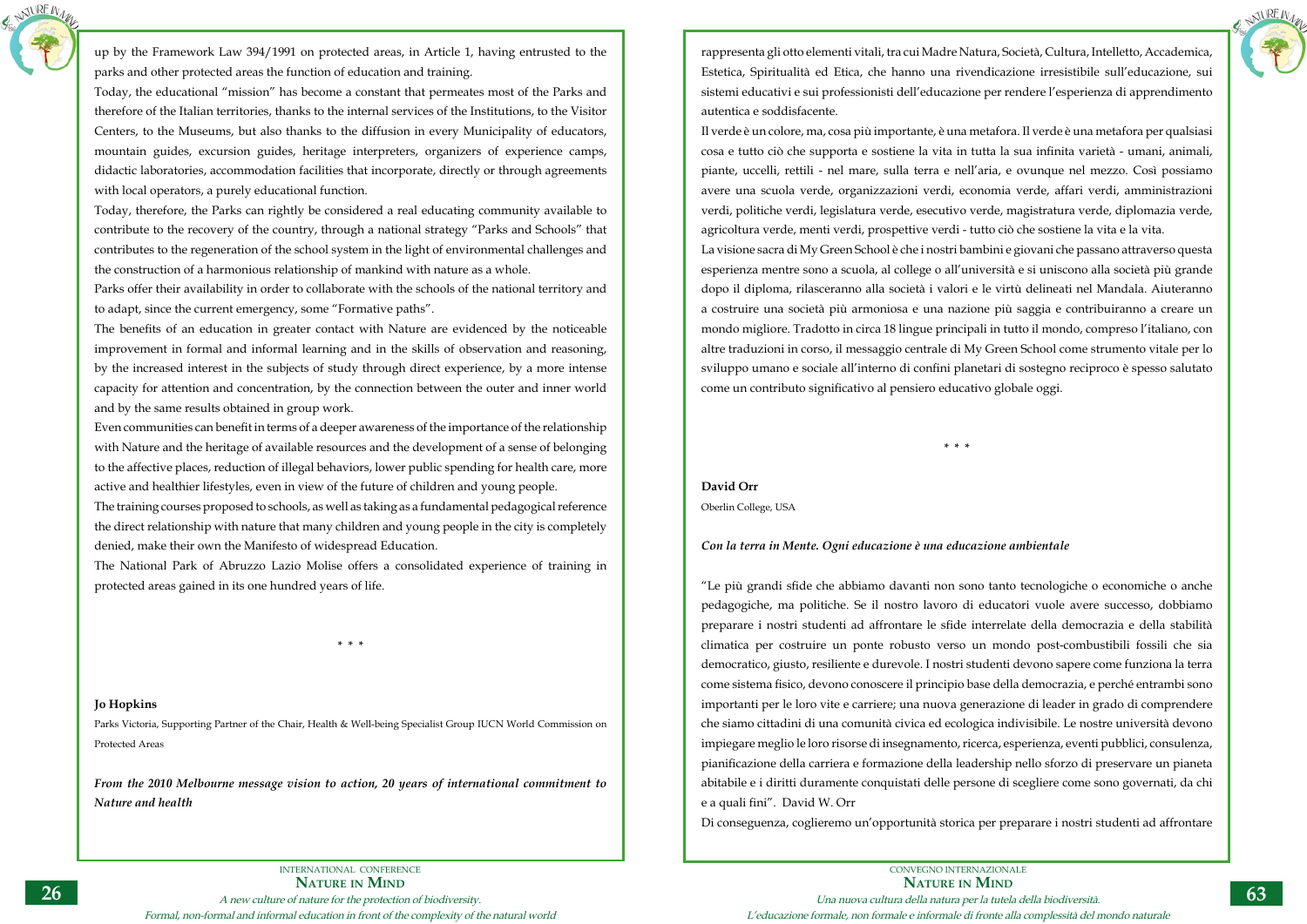INTERNATIONAL CONFERENCE **Nature in Mind** A new culture of nature for the protection of biodiversity. Formal, non-formal and informal education in front of the complexity of the natural world



vital elements, including Mother Nature, Society, Culture, Intellect, Academics, Aesthetics, Spirituality, and Ethics, that have a compelling claim on education, education systems and practitioners of education to make the experience of learning authentic and fulfilling. Green is a colour, but, more importantly, it is a metaphor.

Green is a metaphor for anything and everything that supports and sustains life in all its infinite variety – human, animal, plant, bird, reptiles - in the sea, on land, and in the air, and everywhere in between. So we can have a green school, green organisations, green economy, green business, green administrations, green policies, green legislature, green executive, green judiciary, green diplomacy, green farming, green minds, green outlook – anything that supports life and living. The sacred vision of MyGreen School is that our children and youth who go through this experience while at school, college or university and join the larger society upon graduation will release to the society the values and virtues outlined in the Mandala.

They will help build a more harmonious society and a wiser nation and contribute to the making of a better world.

Translated into some 18 major languages around the world, including Italian, with more translations underway, the core message of My Green School as a vital instrument for human and societal development within mutually supportive planetary boundaries is often hailed as a significant contribution to global education thought today.

**\* \* \***

**David Orr**

Oberlin College, USA

## *Having the Earth in mind. Every education is an environmental education*

 "The largest challenges ahead are not so much technological or economic or even pedagogical, but political. If our work as educators is to succeed, we must prepare our students to meet the interrelated challenges to democracy and climate stability to build a sturdy bridge to a post-fossil fuel world that is democratic, fair, resilient, and durable. Our students must know how the earth works as a physical system, the basic principle of democracy, and why both are important for their lives and careers; a new generation of leaders who understand that we are citizens of one indivisible civic and ecological community. Our universities must better deploy their assets of teaching, research, expertise, public events, counseling, career planning, and leadership training in the effort to preserve a habitable planet and the hard-won rights of people to choose how they are governed, by whom, and to what ends." David W. Orr

Accordingly, we will seize a historic opportunity to prepare our students to meet the interrelated challenges to democracy and climate stability and to contribute to the transition to a post-fossil fuel world that is democratic, fair, resilient, and durable.

raccolto dalla Legge quadro 394/1991 sulle aree protette, all'articolo 1, avendo affidato ai parchi e alle altre aree protette la funzione di educazione e formazione. Oggi la "missione" educativa è diventata una costante che permea gran parte dei Parchi e quindi dei territori italiani grazie ai Servizi interni degli Enti, ai Centri visita, ai Musei, ma anche grazie alla diffusione in ogni Comune di educatori, di accompagnatori di montagna, di guide escursionistiche, d'interpreti del patrimonio, di organizzatori di campi d'esperienza, di laboratori didattici, di strutture ricettive che inglobano, direttamente o tramite convenzioni con gli operatori locali, una funzione prettamente educativa. Oggi, dunque i Parchi a ragione possono ritenersi una vera e propria Comunità educante a disposizione per concorrere alla ripresa nel Paese, attraverso una strategia nazionale "Parchi e Scuole" che concorra alla rigenerazione del sistema scolastico alla luce delle sfide ambientali e alla costruzione di un rapporto armonioso del genere umano con la Natura nel suo complesso. I Parchi offrono la propria disponibilità al fine di collaborare con le Scuole del territorio nazionale e adattare fin dall'attuale emergenza, alcuni "Percorsi formativi". I benefici di un'educazione a maggiore contatto con la Natura sono evidenziati dal riscontrato miglioramento dell'apprendimento formale e informale e delle abilità di osservazione e di ragionamento, dall'aumento dell'interesse per le materie di studio attraverso l'esperienza diretta, da una più intensa capacità di attenzione e di concentrazione, dalla connessione tra il mondo esteriore e quello interiore e dagli stessi risultati ottenuti anche nel lavoro di gruppo. Anche le comunità possono trarne benefici in termini di una più profonda consapevolezza dell'importanza del rapporto con la Natura e del patrimonio di risorse disponibili edi sviluppo del senso di appartenenza ai luoghi affettivi, di riduzione dei comportamenti illegali, di minore spesa pubblica per l'assistenza sanitaria, di stili di vita più attivi e più sani, anche in vista del futuro dei bambini e dei ragazzi. I Percorsi formativi proposti alle scuole, oltre ad assumere come riferimento pedagogico fondamentale il rapporto diretto con la natura che a tanti bambini e ragazzi delle città è completamente negato, fanno proprio il Manifesto dell'Educazione diffusa. Il Parco Nazionale di Abruzzo Lazio Molise mette a disposizione una consolidata esperienza di formazione in area protetta maturata nei suoi cento anni di vita.

**\* \* \***

## **Jo Hopkins**

Parks Victoria, Supporting Partner of the Chair, Health & Well-being Specialist Group IUCN World Commission on Protected Areas

*Dalla visione del messaggio di Melbourne del 2010 all'azione, 20 anni di impegno internazionale per Natura e la salute*

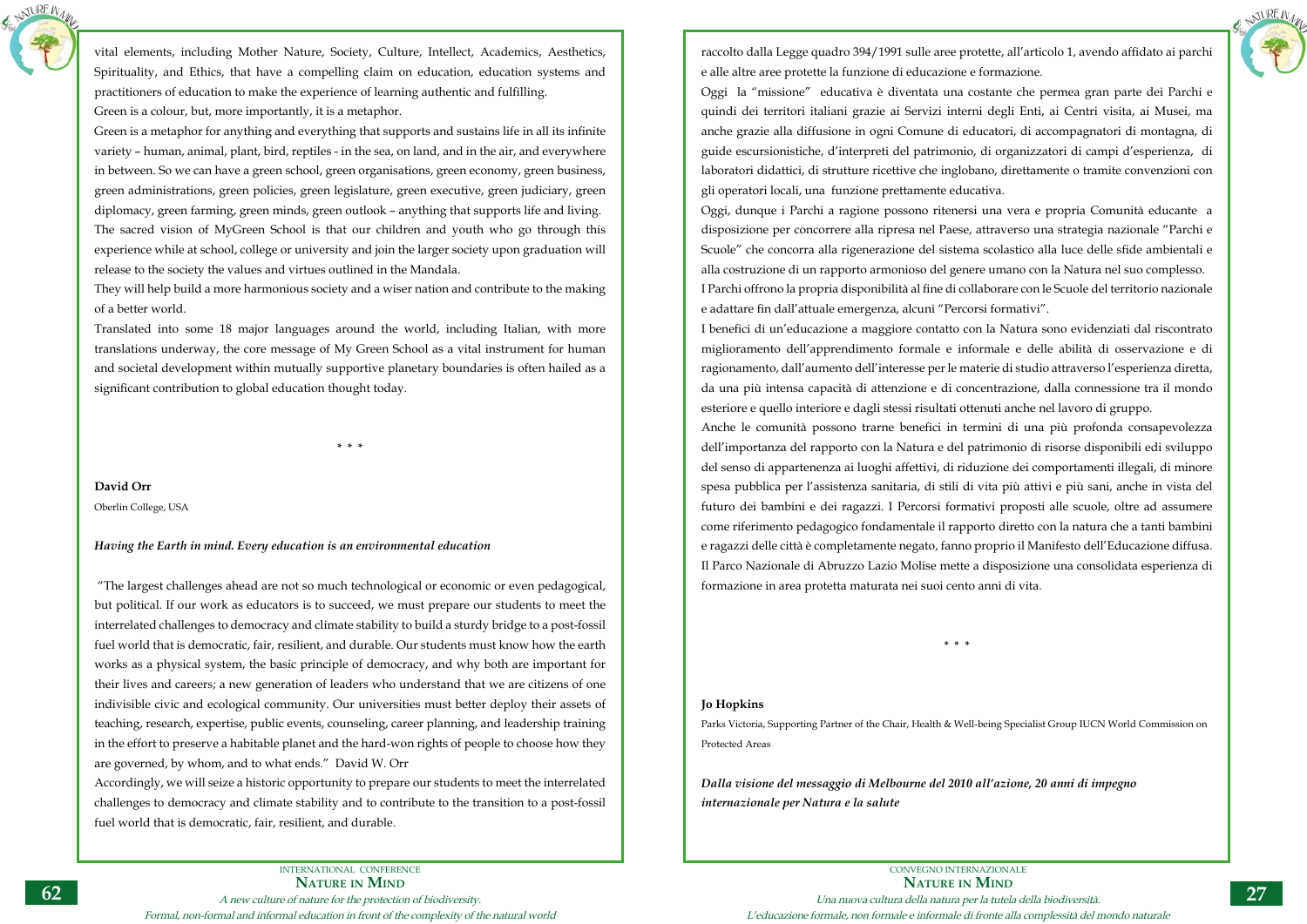INTERNATIONAL CONFERENCE **Nature in Mind**

A new culture of nature for the protection of biodiversity.

Formal, non-formal and informal education in front of the complexity of the natural world



Hello, my name is Jo Hopkins and it's a pleasure to be here and speaking with you all today. Thank you for the generous invitation to be part of this fantastic event, the Nature in Mind Conference in Italy. I wish I could be there in person!

I am lucky enough to Chair the IUCN's World Commission on Protected Area's Health and Wellbeing Specialist Group and coordinate an active group of conservation and health experts from around the world to further highlight the interdependency of healthy biodiversity and healthy people and societies.

I also work for Parks Victoria, which is the national park management agency for the state of Victoria, in Australia. Over 20 years ago Parks Victoria developed the approach to park management called Healthy Parks Healthy People – which is based on the fact that parks are important for conserving biodiversity and improving physical, mental and spiritual health of people and communities. There is much research and evidence to support this – and this evidence is growing.

There is no debate thatnature provides the ultimate foundations of life and health. This has long been acknowledged by Indigenous peoples for tens of thousands of years.

In Australia, our aboriginal people, the Traditional Custodians of the land, have a saying, "If you care for Country, Country cares for you."

This powerful message – and reminds us that we are reliant on nature and the land for our existence – for our body, mind and soul. It also reinforces for us that in order to benefit from nature we need to conserve and protect it. We are all part of the natural world.

The Healthy Parks Healthy People approach is now widespread with many other park management agencies and organisationsall over the world deliveringsuccessful policies, partnerships and programs including in the USA, Canada, New Zealand, Colombia, Chile, Brazil, Korea, Japan and all over Europe. The importance of parks and ACCESS to parks has never been so evident than during the restrictions of the last few year during the pandemic.

EQUITY of access to nature is a major consideration, and the increasing disparity to access of nature results in massive health inequalities.

Most recently the Health and Well-being Specialist Group launched the Nature is Good Medicine Call to Action Statement that has been endorsed by over 40 partners from governments, peak bodies, park agencies, universities and research bodies NGO's and the health sector.

The statement provides a guiding set of principles and key actions to assist practitioners and policy makers who are focused on the nature and health agenda.

There are 4 key messages:

• Nature is an essential health service and so we must MAINSTREAM nature as a public health resource across sectors

• We need to provide opportunities for everyone to make time and space for nature in their everyday lives

• Partnerships across the health and environment sectors must deliver mutually beneficial outcomes

There is still a way to go to realise the full potential of nature in our cities, but there is



ad essere schiavi: schiavi della mafia, del terrorismo, della violenza, del totalitarismo, delle nostre

paure. Gli alberi dei Giusti nel mondo uniscono il passato al presente, avendo di mira il futuro. Ci aiutano a non dimenticare e a costruire un futuro migliore fondato sui Valori.

**\* \* \***

**Andrea Giuliacci** Meteorologo e Divulgatore scientifico

## *Un cartoon a difesa della natura e della biodiversità: METEOHEROES*

Un'efficace politica di contrasto al cambiamento climatico e difesa dell'ambiente non può prescindere dal coinvolgimento della cittadinanza: è chiaro che maggiore è il numero di persone coinvolte, migliore è il risultato che si riesce a raggiungere. E' quindi fondamentale spiegare ai più piccoli l'importanza di temi quali la sostenibilità e il rispetto dell'ambiente, per costruire oggi gli adulti di domani consapevoli del problema e disposti perciò a impegnarsi per risolverlo. Per raggiungere i più piccoli bisogna però utilizzare il linguaggio giusto. Ecco perché i MeteoHeroes, serie animata a tema ambientale, diventano tanto preziosi: i più piccoli apprendono i concetti fondamentali delle tematiche ambientali con linguaggio semplice, divertendosi e immedesimandosi nei piccoli supereroi.

**\* \* \***

## **Thakur S. Powdyel**

former Minister of Education of the Kingdom of Bhutan

*La mia scuola verde: Un percorso per l'apprendimento riparativo*

My Green School: An Outline è nato dalla constatazione che la nozione e la pratica dell'educazione nel mondo di oggi banalizza questo strumento importantissimo per la fioritura umana e sociale per rispondere principalmente alla chiamata del mercato e lascia fuori altri elementi vitali che costituiscono la vita del discente e che investono il processo di insegnamento e apprendimento con significato, scopo e integrità.

Derivando la sua forza vitale dalla visione di sviluppo armonioso del Bhutan della Felicità Nazionale Lorda, My Green School presenta un modello olistico di educazione e cerca di reintegrare questo mezzo vitale di bene pubblico alla sua funzione essenziale di settore nobile. Il Mandala Sherig (che significa apprendimento profondo) che si trova nel cuore di My Green School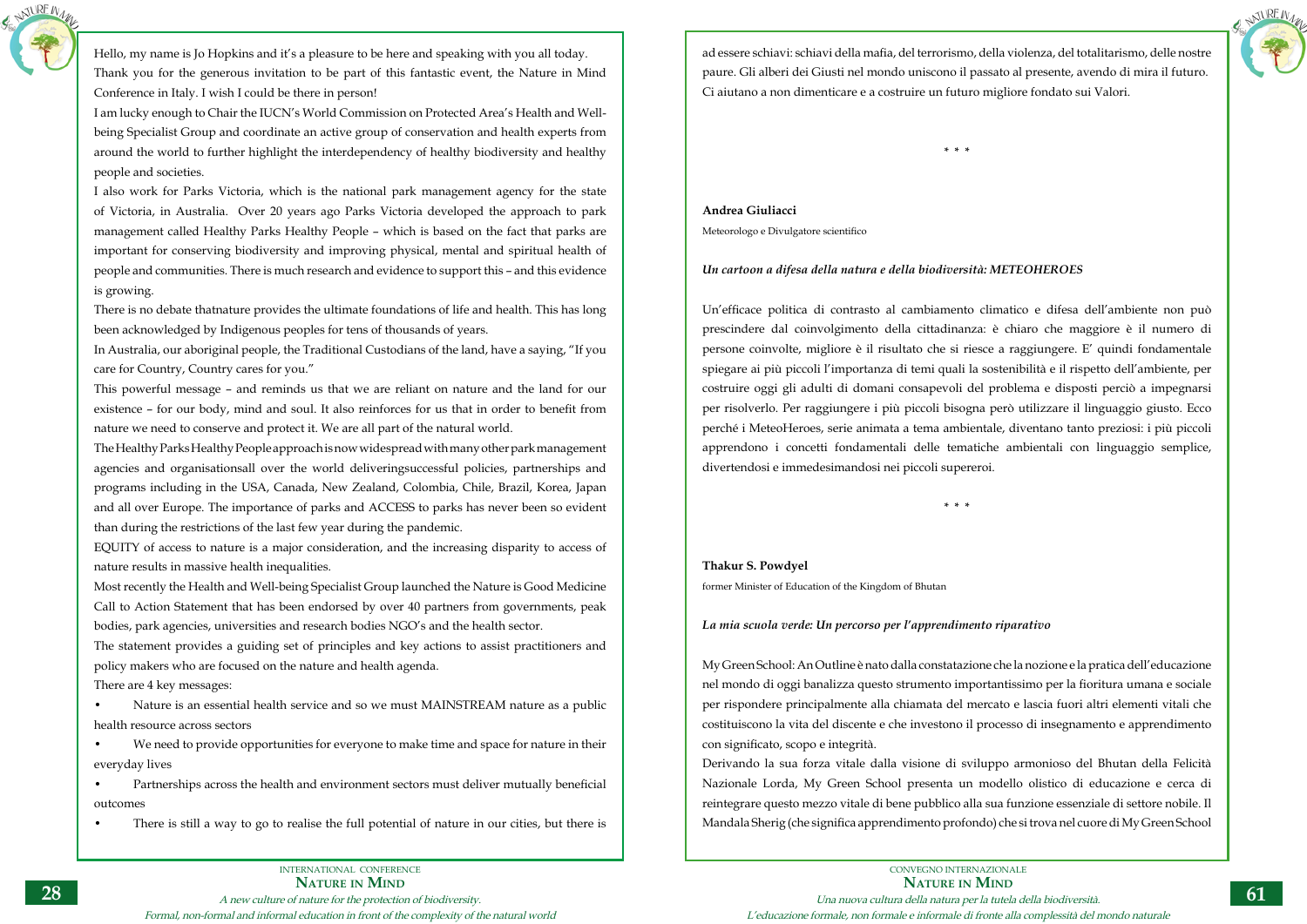

our fears. The trees of the Righteous in the world unite the past with the present, aiming at the future.

They help us not to forget and to build a better future based on values.

**\* \* \***

**Andrea Giuliacci**

Meteorologo e Divulgatore scientifico

## *A cartoon to defend nature and biodiversity: METEOHEROES*

An effective policy against climate change and environmental protection can not ignore the involvement of citizenship: it is clear that the greater the number of people involved, the better the result that can be achieved. It is therefore essential to explain to children the importance of issues such as sustainability and respect for the environment, to build today the adults of tomorrow aware of the problem and therefore willing to commit to solve it. To reach the youngest, however, it is necessary to use the right language. This is why MeteoHeroes, an animated series with an environmental theme, is so valuable: children learn the basic concepts of environmental issues in simple language, having fun and identifying with the little superheroes.

**\* \* \***

**Thakur S. Powdyel** former Minister of Education of the Kingdom of Bhutan

## *My Green School: A Pathway for Restorative Learning*

My Green School: An Outline was born out of a realisation that the notion and practice of education around the world today trivialises this most important instrument for human and societal flourishing to respond primarily to the call of the market and leaves out other vital elements that constitute the life of the learner and which invest the process of teaching and learning with meaning, purpose and integrity.

Deriving its life-force from Bhutan's harmonious development vision of Gross National Happiness, My Green School presents a holistic model of education and seeks to reinstate this most vital medium of public good to its essential function as the Noble Sector. The Sherig (meaning deep learning) Mandala that lies at the heart of My Green School represents the eight



Salve, il mio nome è Jo Hopkins ed è un piacere essere qui e parlare con tutti voi oggi. Grazie per il generoso invito a far parte di questo fantastico evento, la Conferenza Nature in Mind in Italia. Vorrei poter essere lì di persona! Ho la fortuna di presiedere il gruppo specialistico sulla salute e il benessere della Commissione mondiale per le aree protette dell'IUCN e di coordinare un gruppo attivo di esperti di conservazione e salute da tutto il mondo per evidenziare ulteriormente l'interdipendenza tra una biodiversità sana e persone e società sane.

Lavoro anche per Parks Victoria, che è l'agenzia di gestione dei parchi nazionali per lo stato di Victoria, in Australia. Più di 20 anni fa Parks Victoria ha sviluppato un approccio alla gestione dei parchi chiamato Healthy Parks Healthy People - che si basa sul fatto che i parchi sono importanti per conservare la biodiversità e migliorare la salute fisica, mentale e spirituale delle persone e delle comunità. Ci sono molte ricerche e prove a sostegno di questo - e queste prove stanno crescendo. Non c'è alcun dibattito sul fatto che la natura fornisce le basi ultime della vita e della salute.

Questo è stato a lungo riconosciuto dai popoli indigeni per decine di migliaia di anni. In Australia, i nostri aborigeni, i custodi tradizionali della terra, hanno un detto: "Se ti prendi cura del Paese, il Paese si prende cura di te". Questo messaggio potente - e ci ricorda che dipendiamo dalla natura e dalla terra per la nostra esistenza - per il nostro corpo, la nostra mente e la nostra anima. Esso inoltre rinforza in noi il pensiero che per beneficiare della natura dobbiamo conservarla e proteggerla. Siamo tutti parte del mondo naturale.

L'approccio Healthy Parks Healthy People è ora diffuso in tutto il mondo con molte altre agenzie di gestione dei parchi e organizzazioni che realizzano politiche, partenariati e programmi di successo, tra cui Stati Uniti, Canada, Nuova Zelanda, Colombia, Cile, Brasile, Corea, Giappone e in tutta Europa. L'importanza dei parchi e dell'ACCESSO ai parchi non è mai stata così evidente come durante le restrizioni degli ultimi anni durante la pandemia. L'EQUITÀ di accesso alla natura è una considerazione importante, e la crescente disparità di accesso alla natura si traduce in enormi disuguaglianze di salute. Recentemente il gruppo specialistico per la salute e il benessere ha lanciato la dichiarazione Nature is Good Medicine Call to Action che è stata approvata da oltre 40 partner di governi, enti di punta, agenzie di parchi, università ed enti di ricerca, ONG e settore sanitario. La dichiarazione fornisce una serie di principi guida e di azioni chiave per assistere i professionisti e i responsabili politici che si concentrano sull'agenda della natura e della salute. Ci sono 4 messaggi chiave:

- La natura è un servizio essenziale per la salute e quindi dobbiamo mantenere la natura come una risorsa di salute pubblica in tutti i settori

- Abbiamo bisogno di fornire opportunità per tutti di fare tempo e spazio per la natura nella loro vita quotidiana

- I partenariati tra i settori della salute e dell'ambiente devono produrre risultati reciprocamente vantaggiosi

- C'è ancora molta strada da fare per realizzare il pieno potenziale della natura nelle nostre città,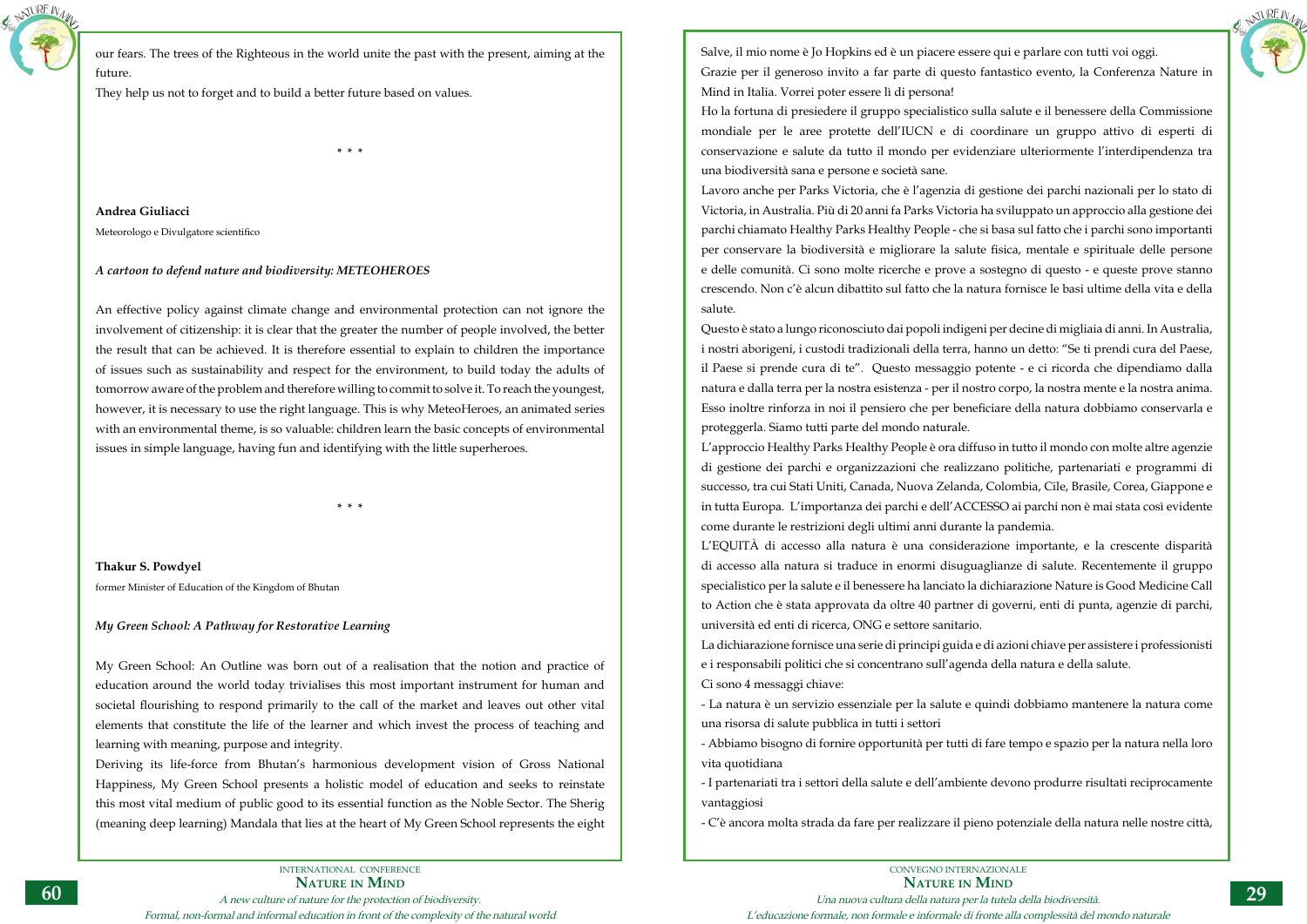INTERNATIONAL CONFERENCE **Nature in Mind** A new culture of nature for the protection of biodiversity. Formal, non-formal and informal education in front of the complexity of the natural world



## some great work happening.

So, on that note, I would like to congratulate the organisers and participants of the Nature in Mind conference. I hope your discussions are productive and empowering. Congratulations also for the new amendment you have made to your Constitution. I wish you the best of success and look forward to ways that we can collaborate in the future. Thank you.

**\* \* \***

**Giulia Bonella** Director of the Presidential State Reserve "Castelporziano Estate"

## *Education and nature without barriers in the Castelporziano Presidential Estate*

The progressive and diversified opening of the Castelporziano Presidential Estate to the public exemplifies how a green public space, in the heart of the urban context of a European metropolitan city such as Rome, can become an inclusive and educational place: Castelporziano's biodiversity and related ecosystem services offer innovative nature-based educational solutions, welcoming - sustainably - fragile groups (disabled, elderly and sheltered children), schoolchildren and students of all ages, as well as the general public.

The intent is to contribute to the development of a collective awareness of the potential that nature and interdisciplinary dialogue offer in terms of well-being and equity, so as to overcome barriers and relational separations. This is done within the framework of the significant anniversaries that 2022 celebrates for biodiversity and the environment and with the continuous reference to the policies of the European Union and the Global Agendas for Sustainability and Health Promotion. The Tenuta di Castelporziano has been recognized as a state nature reserve since 1999, and contributes to the ecological coherence of the Natura 2000 network of the European Union, with two Special Areas of Conservation for the hygrophilous oak forest and for the ancient dune and with a Special Protection Area for the avifauna: the almost 6000 species reported inhabit a precious relict strip of lowland Mediterranean forest.

**\* \* \***

**Laura Mancini, Simona Gaudi, Stefania Marcheggiani**

*Biodiversity is health - the health of ecosystems*



## **Stefano Amore**

Magistrato assistente presso la corte Costituzionale

*Gli alberi dei Giusti in Italia, in Israele e nel mondo. Tutela dell'ambiente ed educazione alla legalità.* 

Ha scritto Walter Benjamin che «la storia è oggetto di una costruzione il cui luogo non è il tempo omogeneo e vuoto, ma quello pieno di 'attualità'». (Angelus Novus, Einaudi, Torino 1962, p. 83) Di questo tempo pieno di attualità sono concreta testimonianza gli alberi Monumentali e gli alberi dei Giusti. La disciplina sugli alberi monumentali è stata introdotta, come noto, a livello nazionale, con l'articolo 7 della legge 14 gennaio 2013, n. 10 (Norme per lo sviluppo degli spazi verdi urbani) e, quindi, con il d.m. 23 ottobre 2014. Con l'espressione "albero monumentale" si intende, più precisamente, ai sensi di tale norma: a) l'albero ad alto fusto isolato o facente parte di formazioni boschive naturali o artificiali ovunque ubicate ovvero l'albero secolare tipico, che possono essere considerati come rari esempi di maestosità e longevità, per età o dimensioni, o di particolare pregio naturalistico, per rarità botanica e peculiarità della specie, ovvero che recano un preciso riferimento ad eventi o memorie rilevanti dal punto di vista storico, culturale, documentario o delle tradizioni locali; b) i filari e le alberate di particolare pregio paesaggistico, monumentale, storico e culturale, ivi compresi quelli inseriti nei centri urbani; c) gli alberi ad alto fusto inseriti in particolari complessi architettonici di importanza storica e culturale, quali ad esempio ville, monasteri, chiese, orti botanici e residenze storiche private. Anche gli alberi dei Giardini dei Giusti sono alberi Monumentali. Lo stabilisce la Deliberazione n. 23 del 2018 del Comitato per lo sviluppo del verde pubblico del Ministero dell'ambiente e della tutela del territorio e del mare che ha così voluto celebrare, in modo ancora più significativo, la Giornata nazionale dei Giusti dell'umanità, istituita il 6 marzo, data della scomparsa dell'artefice del Viale dei Giusti Moshe Bejski, il magistrato israeliano, superstite dell'Olocausto, Presidente della Commissione dei Giusti tra le nazioni di "YadVashem".

Dal 7 dicembre 2017 la Giornata dei Giusti è solennità civile anche in Italia. Ogni anno il 6 marzo si celebra l'esempio dei Giusti del passato e del presente per diffondere i valori della responsabilità, della tolleranza, della solidarietà.

E la sezione italiana del Keren KayemethLeisrael (KKL) ha voluto dedicare, il 6 settembre 2017, un monumento ai magistrati italiani assassinati, piantando in Israele, nella foresta di Tsora, dedicata alla memoria di ChaimWeizmann, primo Presidente dello Stato di Israele, 28 querce in loro memoria.

Immaginiamo che quanto accaduto nel recente passato possa essere, all'improvviso, dimenticato; immaginiamo che delle stragi di Capaci e di Via D'Amelio non si serbi più alcun ricordo, che del massacro di milioni di persone venga persa ogni memoria. Immaginiamo una amnesia collettiva della nostra società e delle nostre istituzioni.

Cosa accadrebbe? Sarebbe compromessa, in modo irreparabile, la nostra identità. Torneremmo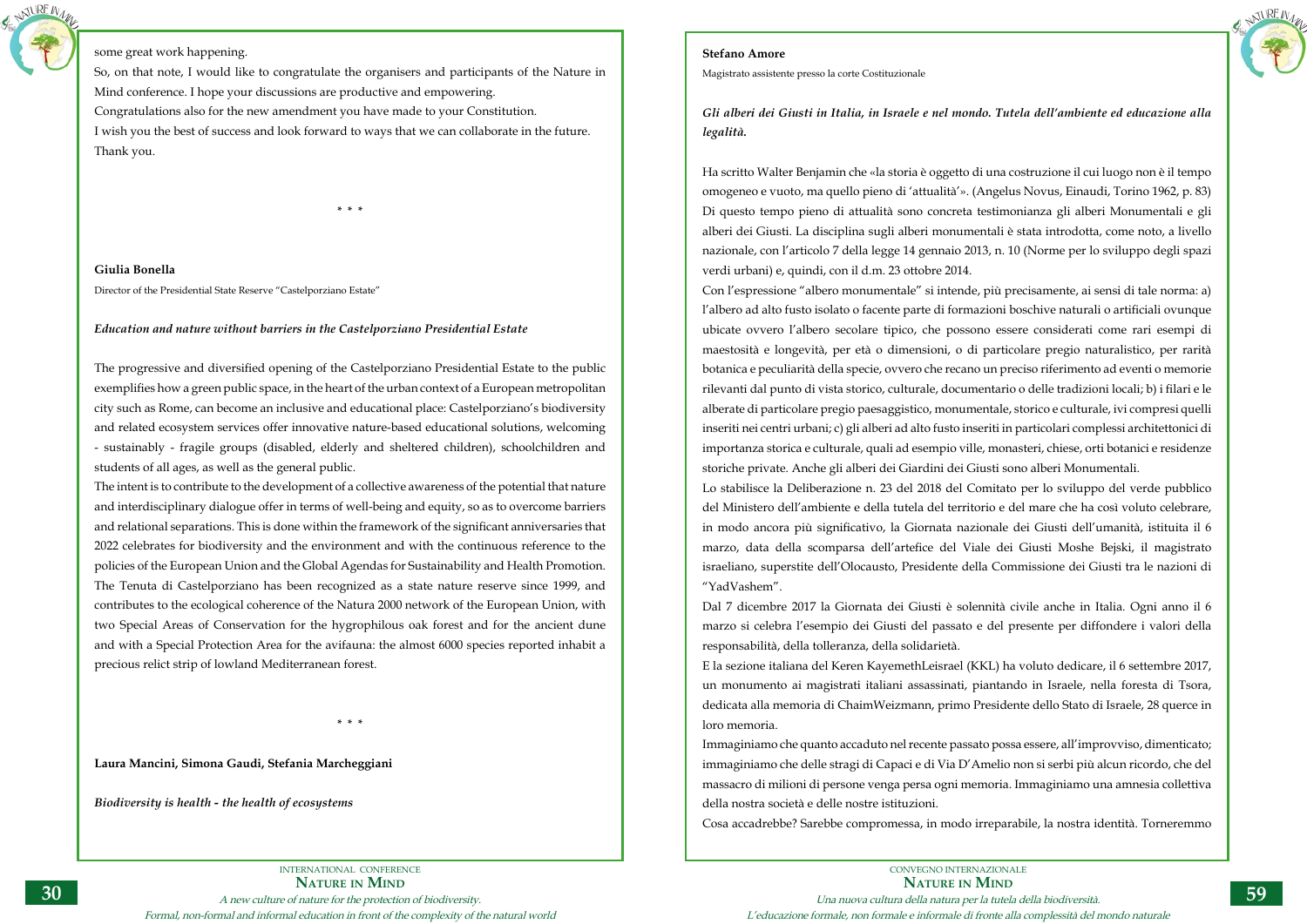

### **Stefano Amore**

**Assistant Magistrate at the Constitutional Court**

*Gli Alberi dei Giusti in Italy, in Israel and in the world. Environmental protection and legal education.*

Walter Benjamin1 wrote that "history is the object of a construction whose place is not homogeneous and empty time, but one full of 'actuality'".

1 Angelus Novus, Einaudi, Turin 1962, p. 83

The Monumental trees and the trees of Righteous are concrete evidence of this time full of topicality. The discipline on monumental trees was introduced, as is known, at a national level, with article 7 of the law of 14 January 2013, n. 10 (Rules for the urban green spaces development) and, therefore, with the Ministerial Decree 23 October 2014. The expression "monumental tree" or "veteran tree" means, more precisely, within the meaning of this rule: a) the tall tree isolated or part of natural or artificial wood formations wherever located or the typical secular tree, which can be considered as rare examples of majesty and longevity, by age or size, or of particular naturalistic value, by botanical rarity and peculiarity of the species, or which bear a precise reference to events or memories relevant from a historical, cultural point of view, documentary or local traditions; b) the rows and trees of particular landscape, monumental, historical and cultural value, including those inserted in urban centers; c) tall trees inserted in particular architectural complexes of historical and cultural importance, such as villas, monasteries, churches, botanical gardens and private historical residences. The trees of the Giardini dei Giusti are also veteran trees. This was established by Resolution no. 23 of 2018 of the Committee for the development of public greenery of the Ministry of the environment and the protection of the territory and the sea which thus wanted to celebrate, in an even more significant way, the National Day of the Righteous of Humanity, established on March 6, date of the disappearance of the architect of the Avenue of the Righteous Moshe Bejski, the Israeli magistrate, Holocaust survivor, President of the Commission of the Righteous among the Nations of "Yad Vashem".

From 7 December 2017, the Day of the Righteous is also a civil solemnity in Italy. Every year on March 6, they celebrate the example of the Righteous of the past and present to spread the values of responsibility, tolerance and solidarity. The Italian section of Keren Kayemeth Leisrael (KKL) wanted to dedicate, on 6 September 2017, a monument to the murdered Italian magistrates, planting 28 oaks in their memory in Israel, in the Tsora forest, dedicated to the memory of Chaim Weizmann, first President of the State of Israel.

Let's imagine that what happened in the recent past can suddenly be forgotten; Let's imagine that there is no longer any memory of the massacres in Capaci and Via D'Amelio, that all memory of the massacre of millions of people is lost. Let's imagine a collective amnesia of our society and our institutions. What would happen? Our identity would be irreparably compromised. We would go back to slavery: slaves of the mafia, of terrorism, of violence, of totalitarianism, of



ma c'è un ottimo lavoro in corso.

Quindi, su questa nota, vorrei congratularmi con gli organizzatori e i partecipanti della conferenza Nature in Mind. Spero che le vostre discussioni siano produttive e potenzianti. Congratulazioni anche per il nuovo emendamento che avete fatto alla vostra Costituzione. Vi auguro il miglior successo e attendo con ansia i modi in cui potremo collaborare in futuro. Vi ringrazio

**\* \* \***

## **Giulia Bonella**

Direttrice Riserva Naturale Statale Tenuta Presidenziale di Castelporziano

## *Educazione e natura senza barriere nella Tenuta presidenziale di Castelporziano*

La progressiva e diversificata apertura alla cittadinanza della Tenuta presidenziale di Castelporziano esemplifica come uno spazio pubblico verde, nel cuore del contesto urbano di una città metropolitana europea quale Roma, possa divenire luogo inclusivo ed educativo: la biodiversità e i connessi servizi ecosistemici di Castelporziano offrono innovative soluzioni formative basate sulla natura, accogliendo - sostenibilmente - le fasce fragili (disabili, anziani e bimbi protetti), gli scolari e gli studenti di ogni età, nonché il pubblico vasto. L'intento è contribuire allo sviluppo di una consapevolezza collettiva sulle potenzialità che la natura e il dialogo interdisciplinare offrono in termini di benessere ed equità, così da superare barriere e separazioni relazionali. Ciò nel quadro delle significative ricorrenze che il 2022 celebra per la biodiversità e l'ambiente e con il continuo riferimento alle politiche dell'Unione europea e alle Agende globali per la sostenibilità e la promozione della salute. La Tenuta di Castelporziano è riconosciuta riserva naturale statale dal 1999, e contribuisce alla coerenza ecologica della rete Natura 2000 dell'Unione europea, con due Zone Speciali di Conservazione per il querceto igrofilo e per la duna antica e con una Zona di Protezione Speciale per l'avifauna: le quasi 6000 specie segnalate abitano un prezioso lembo relitto di foresta planiziale mediterranea.

**\* \* \***

**Laura Mancini, Simona Gaudi, Stefania Marcheggiani**

*Biodiversità è salute - La salute degli ecosistemi*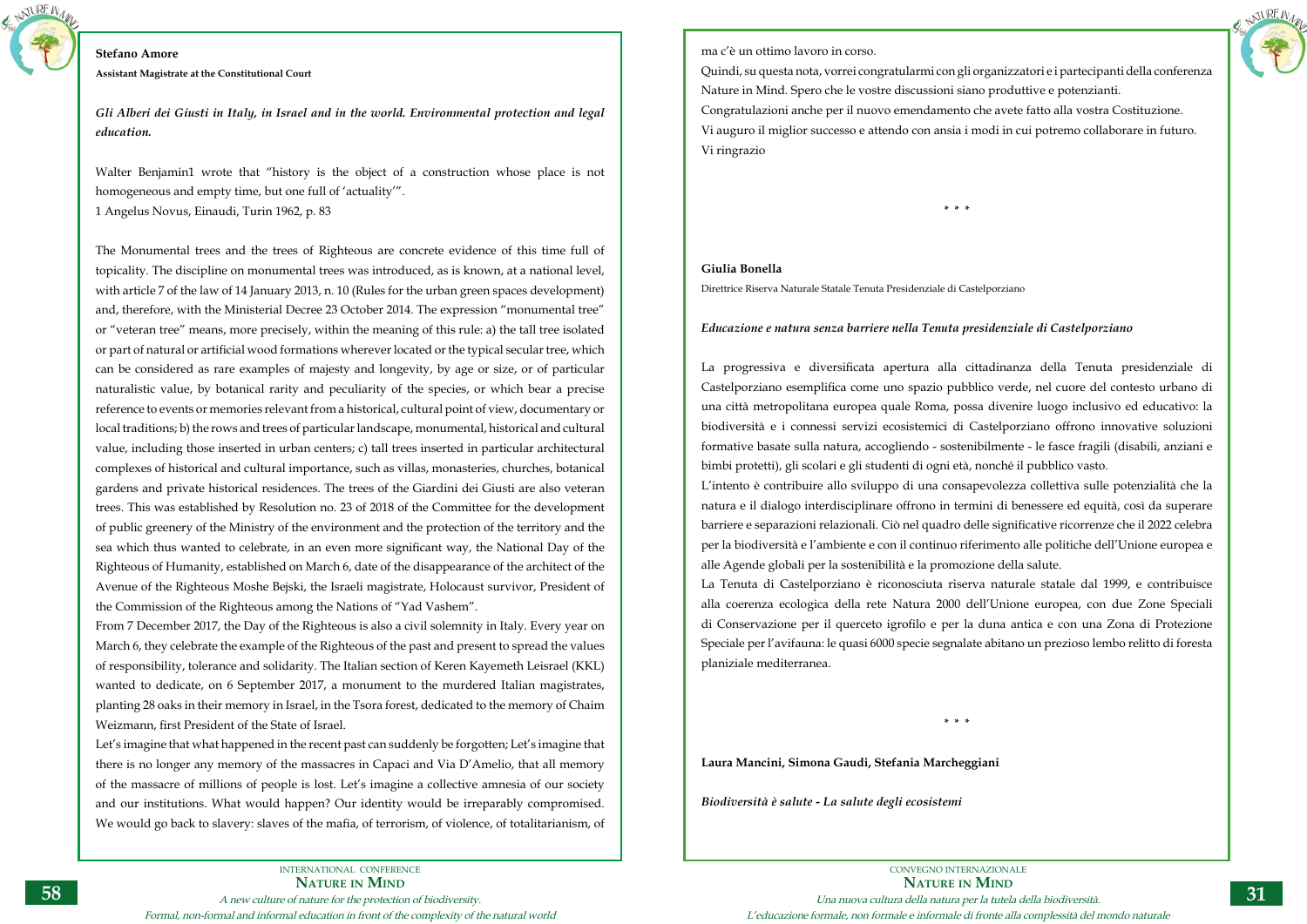

Human health and ecosystem health are inextricably linked and man is the main user. In the last decade the knowledge and awareness of the interconnections between human health and ecosystem health has significantly progressed also in terms of well-being derived from the contact with nature.

Exposure to microbiological biological physical and chemical contaminants through the environment has significant impacts on human and animal health, for example related to the onset of diseases related to zoonoses, allergies or skin cancer. All of these effects are also amplified by global environmental change and not least by the loss of biodiversity. Altered environments cause just almost 1 every 4 deaths globally.

Healthy ecosystems keep us healthy and provide numerous services from water, to food, to clean air. They are a resource for traditional medicines and provide opportunities for the discovery of other molecules. The natural, blue and/or green environment provides ecosystems for healthy behaviors and social contact. Healthy ecosystems mitigate extreme events and natural disasters, can play a regulatory role in the transmission of infectious agents and insect vectors. Ecosystems, and biodiversity have both intrinsic value and value to our economies.

However, not all of the value of biodiversity is reflected in GDP: there are significant non-market benefits, including recreation, water purification, and carbon sequestration that are not fully valued.

Future scenarios predict that an increase in world population to 8 billion by 2030 could lead to severe shortages of food, water, and energy, and as a result there could be severe impacts on health and resource availability.

Avoidable environmental damage and loss of biodiversity threaten population health. The loss of services provided by natural ecosystems will result in the need to find costly alternatives. Investments in our natural capital will save money in the long run, which is why they are essential to our well-being and long-term survival.

This ecosystem view reverses the way we approach problems and allows for prevention without chasing emergencies and focuses on the myriad ways that nature, biodiversity, and ecosystems can support and protect our health and well-being. WHO calls for governance that can prepare long-term strategies for sustainable environmental management; integrate health and the environment into all policies at both national and local levels; seek natural solutions to social and environmental challenges; and share insights on best practices.

A vision that is closely linked to the conceptual framework of Planetary Health.

**\* \* \***

**Teresa Muthoni Maina Gitonga** Programme Manager AFR100, One Tree Planted

*The role of Non-profit making organisations like One Tree Planted in Building grassroots Environmental Awareness in Africa*



CONVEGNO INTERNAZIONALE **Nature in Mind** Una nuova cultura della natura per la tutela della biodiversità. L'educazione formale, non formale e informale di fronte alla complessità del mondo naturale

## **Gianluca Piovesan**

Dipartimento di Scienze ecologiche e biologiche (DEB), Università della Tuscia

## *Foreste e cambiamento climatico*

Lo studio dell'impatto dei cambiamenti climatici sulle foreste rappresenta uno dei temi portanti della ricerca nelle scienze naturali e ambientali degli ultimi decenni. Grazie alla capacità di mitigare l'impatto del cambiamento climatico,la conservazione delle foreste ad alta naturalità e il restauro degli ecosistemi forestali rappresentano le soluzioni più efficaci per conservare la biodiversità e rallentare il riscaldamento globale del pianeta. Oggi più che mai abbiamo bisogno di integrare i vari metodi di monitoraggio per studiare la dinamica degli ecosistemi forestali con particolare riferimento alla composizione, struttura e funzionalità nei diversi contesti biogeografici e in relazione alle pressioni antropiche e ai disturbi naturali. Studi paleoecologici e dendroecologici stanno dimostrando una notevole resistenza e resilienza degli ecosistemi forestali alle variazioni climatiche nelle diverse scale temporali(da quelle interannuali a quelle secolari). D'altro canto,nel corso della storia l'uomo ha determinato una forte contrazione e semplificazione degli ecosistemi forestali, in primo luogo nel bioma temperato. Ad esempio, nell'Italia peninsulare il paesaggio forestale ha subito profonde trasformazioni intimamente legate al contesto socioeconomico con fasi di deforestazione diffusa come durante il Medioevo. Infatti, le ricostruzioni delle dinamiche di paesaggio hanno evidenziato nell'uso del territorio il fattore condizionante la distribuzione, composizione e struttura delle nostre foreste, mentre l'alternarsi di fasi climatiche, quali il periodo caldo medievale e la piccola era glaciale, sembrano aver avuto in genere un impatto secondario e geograficamente limitato. Venendo agli ultimi decenni, le reti dendroecologiche stanno evidenziando una notevole resistenza e resilienza delle foreste al riscaldamento climatico grazie alla spiccata capacità di acclimatazione che caratterizza il funzionamento dell'ecosistema foresta. Addirittura, al limite meridionale dell'areale numerose specie forestali temperate,quali ad esempio il faggio e l'abete bianco, mantengono una risposta nel complesso funzionale ai disturbi naturali, biotici ed abiotici. In particolare, recenti studi stanno evidenziando una notevole resistenza delle foreste vetuste ai cambiamenti globali con alberi plurisecolari e millenari che stanno rispondendo in modo sorprendente. Gli ecosistemi forestali ad alta naturalità si contraddistinguono, infatti, per la capacità di smorzare le ondate di calore garantendo così l'accumulo di alti stock di carbonio e la sopravvivenza di quelle specie nemorali altrimenti a rischio di estinzione. La protezione degli alberi antichi e delle foreste vetuste e il restauro funzionale degli ecosistemi forestali divengono così un cardine imprescindibile delle politiche ambientali per mitigare gli impatti del cambiamento climatico e conservare la biodiversità. In questo senso, la rete delle faggete vetuste d'Europa,riconosciuta patrimonio naturale dall'Unesco e distribuita in 18 paesi su 100000 ha (Ancient and Primeval Beech Forests of the Carpathians and Other Regions of Europe), rappresenta un interessante caso di cooperazione internazionale per dare una efficace attuazione agli accordi internazionali sullo sviluppo sostenibile.

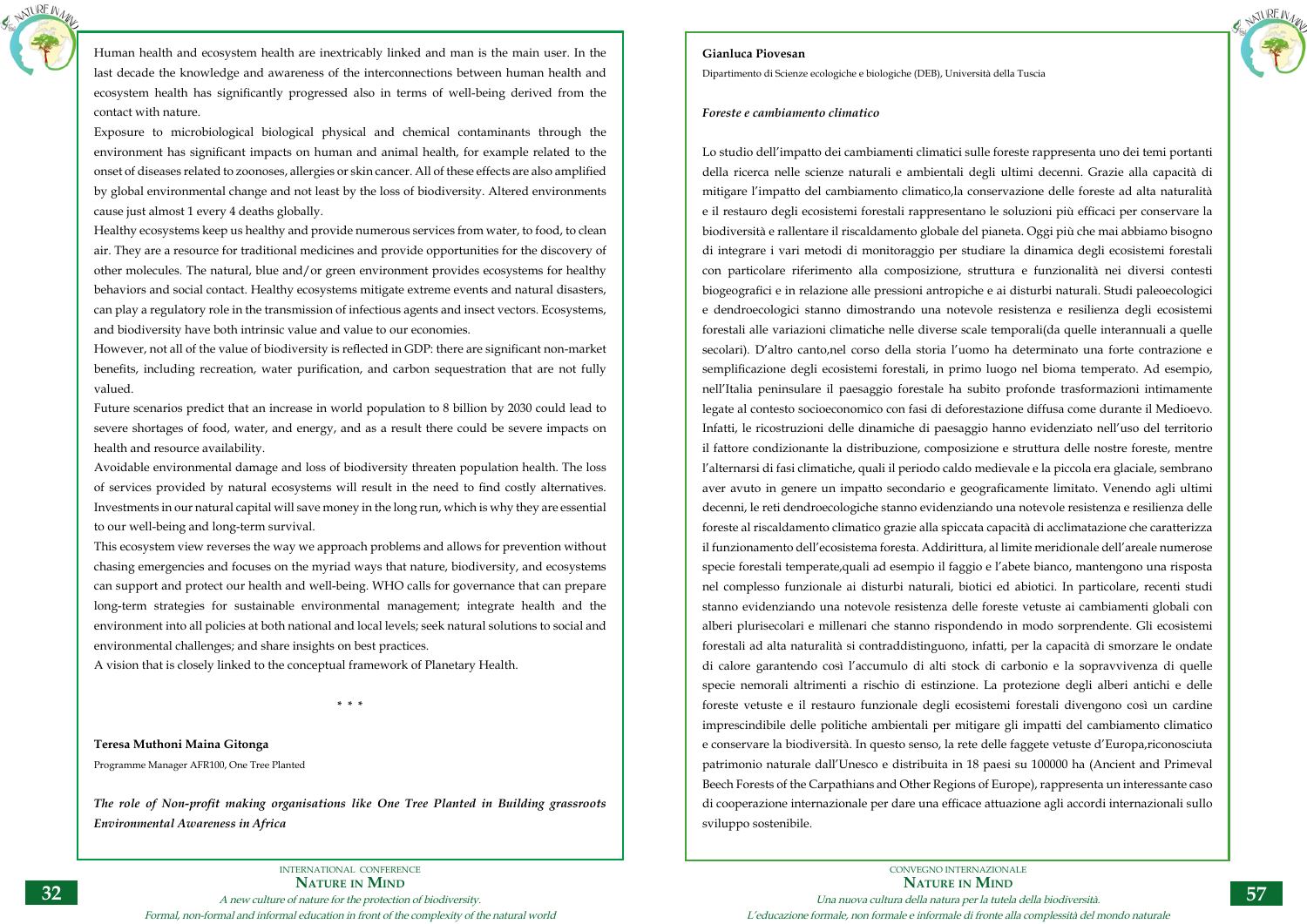

## **Gianluca Piovesan**

**Department of Ecological and Biological Sciences (DEB), University of Tuscia, Italy** 

## *Forests and climate change*

The study of the impact of climate change on forests represents one of the main topics of research in natural and environmental sciences in the last decades. Thanks to their ability to mitigate the impact of climate change, the conservation of high-nature forests and the restoration of forest ecosystems represent the most effective solutions to preserve biodiversity and slow down the global warming of the planet. Today, more than ever, we need to integrate the various monitoring methods to study the dynamics of forest ecosystems with particular reference to composition, structure and functionality in different biogeographical contexts and in relation to anthropogenic pressures and natural disturbances. Paleoecological and dendroecological studies are demonstrating a remarkable resistance and resilience of forest ecosystems to climatic variations in different temporal scales (from interannual to secular). On the other hand, throughout history man has determined a strong contraction and simplification of forest ecosystems, primarily in the temperate biome.

For example, in peninsular Italy the forest landscape has undergone deep transformations intimately linked to the socio-economic context with phases of widespread deforestation as during the Middle Ages. In fact, reconstructions of landscape dynamics have highlighted land use as the factor conditioning the distribution, composition and structure of our forests, while alternating climatic phases, such as the Medieval Warm Period and the Little Ice Age, seem to have had a secondary and geographically limited impact. Coming to the last decades, dendroecological networks are showing a remarkable resistance and resilience of forests to climate warming thanks to the strong acclimatization capacity that characterizes the functioning of the forest ecosystem.

Indeed, at the southern limit of the range many temperate forest species, such as beech and silver fir, maintain a functional response to natural biotic and abiotic disturbances. In particular, recent studies are showing remarkable resilience of old-growth forests to global changes with centuriesold and millennial trees responding surprisingly well. Highly natural forest ecosystems, in fact, are characterized by their ability to dampen heat waves, thus ensuring the accumulation of high carbon stocks and the survival of those nemoral species otherwise at risk of extinction. The protection of ancient trees and old-growth forests and the functional restoration of forest ecosystems become an essential cornerstone of environmental policies to mitigate the impacts of climate change and preserve biodiversity.

In this sense, the network of ancient beech forests of Europe, recognized as a natural heritage by UNESCO and distributed in 18 countries on 100000 ha (Ancient and Primeval Beech Forests of the Carpathians and Other Regions of Europe), represents an interesting case of international cooperation to give an effective implementation to international agreements on sustainable development.



La salute umana e la salute degli ecosistemi sono inestricabilmente collegate e l'uomo è il principale fruitore. Nell'ultima decade la conoscenza e la consapevolezza delle interconnessioni tra salute umana e quella ecosistemica è notevolmente progredita anche in termini di benessere derivante dal contatto con la natura. L'esposizione a contaminanti microbiologici biologici fisici e chimici mediante l'ambiente ha impatti significativi sulla salute umana ed animale, ad esempio legate a l'insorgere di malattie connesse alle zoonosi, alle allegorie o al cancro della pelle. Tutte questi effetti inoltre si amplificano a causa del cambiamento ambientale globale e non ultimo dalla perdita di biodiversità. Gli ambienti alterati causano poco meno di 1 su 4 decessi a livello globale.

Ecosistemi sani ci mantengono in salute e forniscono numerosi servizi dall'acqua, al cibo, all'aria pulita. Sono una risorsa per le medicine tradizionali e offrono opportunità per la scoperta di altre molecole. L'ambiente naturale, blu e/o verde offre ecosistemi per comportamenti sani e contatti sociali. Gli ecosistemi sani mitigano gli eventi estremi e le catastrofi naturali possono svolgere un ruolo di regolazione nella trasmissione degli agenti infettivi e insetti vettori. Gli ecosistemi, e la biodiversità hanno sia un valore intrinseco che un valore per le nostre economie. Tuttavia, non tutto il valore della biodiversità si riflette nel PIL: vi sono significativi vantaggi non di mercato, tra cui attività ricreative, purificazione dell'acqua e sequestro del carbonio che non sono pienamente valutati. Gli scenari futuri prevedono che un aumento della popolazione mondiale a 8 miliardi di persone entro il 2030 potrebbe comportare gravi carenze di cibo, acqua ed energia e di conseguenza ci potrebbero essere forti ripercussioni sulla salute e sulla disponibilità di risorse. I danni ambientali evitabili e la perdita di biodiversità minacciano la salute della popolazione. La perdita dei servizi forniti dagli ecosistemi naturali comporterà la necessità di trovare alternative dispendiose. Gli investimenti nel nostro capitale naturale consentiranno di risparmiare nel lungo periodo e per questo sono essenziali per il nostro benessere e per la sopravvivenza a lungo termine. Questa visione ecosistemica inverte il modo di affrontare i problemi e permette di fare prevenzione senza rincorrere le emergenze e si concentra sulla miriade di modi in cui la natura, la biodiversità e gli ecosistemi possono sostenere e proteggere la nostra salute e il nostro benessere. L'OMS richiede una governace in grado di preparare strategie a lungo termine per una gestione sostenibile dell'ambiente; integrare salute e ambiente in tutte le politiche sia a livello nazionale che locale; cercare soluzioni naturali per le sfide sociali e ambientali oltre a condividere approfondimenti sulle buone pratiche. Una visione che è strettamente collegata all'impianto concettuale della Planetary Health.

**\* \* \***

## **Teresa Muthoni Maina Gitonga**

Responsabile del programma AFR100, One TreePlanted

*Il ruolo delle organizzazioni senza scopo di lucro come One TreePlanted nel costruire la consapevolezza ambientale di base in Africa*

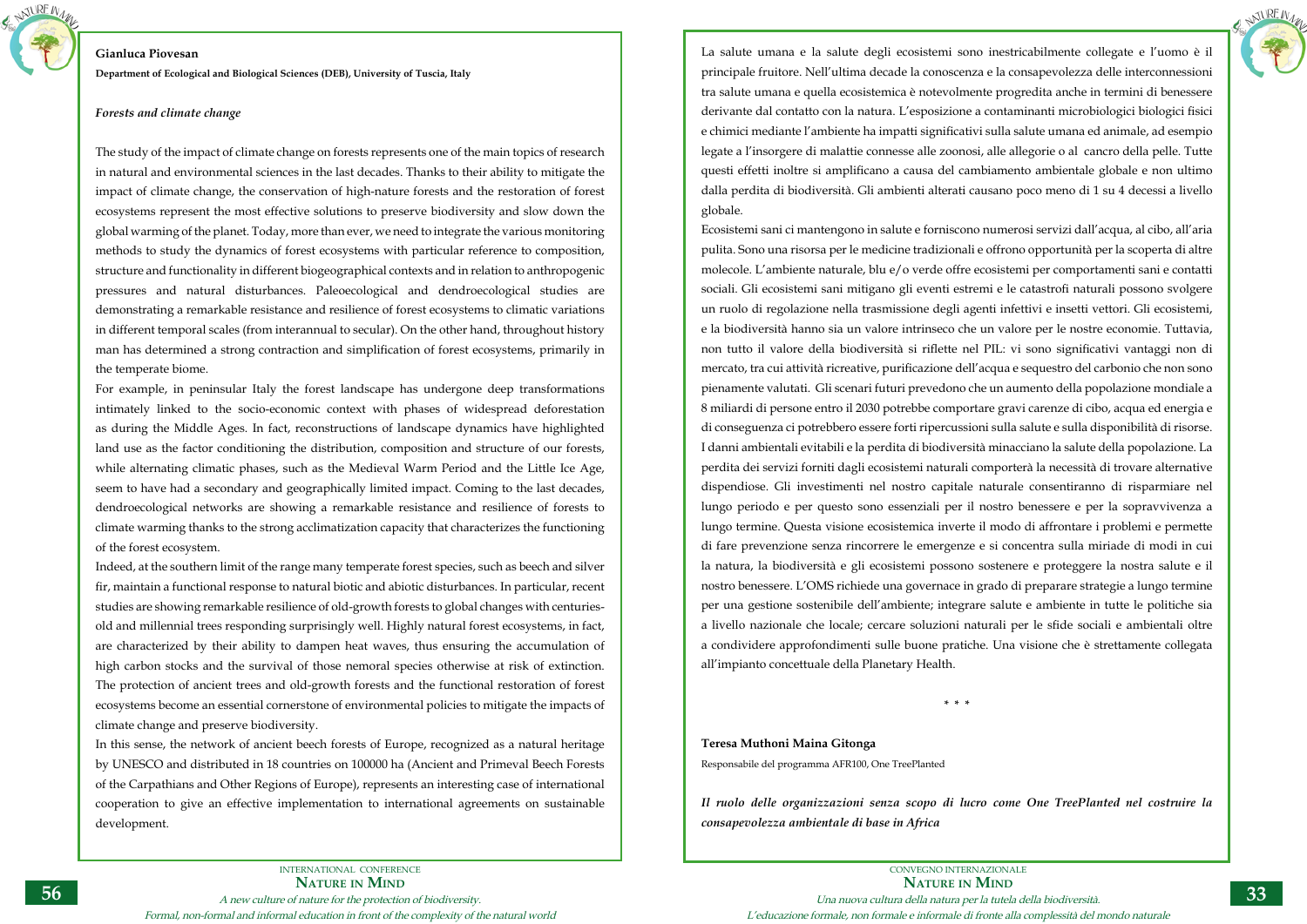

Africa has 1 billion hectares of drylands, of which 393 million hectares need to be restored. In addition, 65 percent of productive land in Africa is degraded, an estimated 132 million hectares . When combined with the fact that 45 percent of Africa's land is impacted by desertification and climate change continues to worsen, these degraded lands increase the vulnerability of millions of people to food insecurity, poverty, and loss of livelihoods. The net loss of forests is still increasing in Africa with 4 million hectares of forest disappearing every year. Africa's drylands are particularly vulnerable to climate change and their restoration is a priority for adaptation and building resilient and sustainable food systems.

Now more than ever, forest restoration is a priority not just for the land and biodiversity, but also for the people of Africa who depend on forests for their livelihoods. This beautiful planet needs us to invest in her now before it is too late. Every bit of climate action, no matter how big or small, and every climate conversation we have with someone else is an investment in our Earth and in our future.

In 2015, African countries came together and launched AFR100 (the African Forest Landscape Restoration Initiative), a country-led effort to bring 100 million hectares of land in Africa into restoration by 2030. Our programmes in Africa are community led with a strong climate change dimension, aiming at not only sequestering carbon, but also creating jobs, reducing the vulnerabilities of rural people to food insecurity and helping them adapt to changes in climate. The local ownership and stakeholder engagement are key fundamental factors for success. Highlevel political support and access to finance are also crucial.

As an official partner of AFR100, we are excited to expound on how One Tree Planted together with community groups and other partners are building grassroots restoration movement and scaling up restoration in Africa.

**\* \* \***

**Woro Supartinah**

in collaboration with MitraInsani foundation.

*Community Enhancing Environment Protection while Improving Livelihood, Riau-Indonesia*

The community in KelurahanSapat, Indragiri Hilir district, mostly live from coconut plantation and fishing. It was in 1995-1998 that the community enjoyed a golden moment from fishing, as they could catch 1-ton fishes/week.

However, after that period, the threat of illegal fishing done with poisoning (by outsiders) started to occur, and fish catch decreased significantly.

As a result, fishermen lost their willingness to fishing, and started to cut mangrove trees to produce charcoal and sell it. It had no doubt an impact to the environment.

The situation continued until December 2017, when the community collectively gained rights



per la natura. L'ecologia integrale è pertanto ecologia ambientale, ma anche economica, sociale e culturale. E l'emergenza ambientale, nella sua più profonda essenza, è anche emergenza sociale. Concluderei la mia breve riflessione tornando per un attimo alle istituzioni educative, alle quali desidero rivolgere un accorato appello. La complessità dello sviluppo tecnico scientifico, che pervade oramai tutte le articolazioni della struttura sociale, richiede indubbiamente che i nostri giovani acquisiscano conoscenze e competenze di alto livello specialistico. Ritengo che possiamo ritrovarci tutti, con serenità, in tale affermazione. Sappiamo, però, che la qualificazione settoriale porta con sé il rischio, non remoto, della frammentazione, della separazione. Per cui, in accordo con quanto sin qui espresso, trovo altrettanto decisivo dotare le nuove generazioni di un corredo culturale che affini la capacità di esercitare uno sguardo perspicace sull'insieme, di cogliere l'unità nella differenza, di riconoscere valore all'alterità. Sono infatti fermamente convinto che un atteggiamento effettivamente responsabile verso la tutela ed il rispetto delle diversità (sia biologiche, sia, in ambito antropologico, etniche e culturali), riconosciute come opportunità di reciproco arricchimento nella condivisione, richieda una disposizione autenticamente fraterna ed una profonda coscienza della partecipazione alla medesima essenza ed al medesimo destino. Non amo le citazioni, ma trovo perfettamente congruente quanto scrisse Stephen Hawking, che tutti ricordiamo come uno dei più apprezzati cosmologi del nostro tempo, nella sua ultima opera divulgativa, pubblicata postuma nell'ottobre del 2018, Brief Answers to the big Questions: "Quando osserviamo la Terra dallo spazio, riconosciamo noi stessi come un Tutto. Vediamo l'unità e non le divisioni".

**\* \* \***

## **Serenella Iovino**

Università Nortd Carolina, Stati Uniti

## *Ecologia e letteratura al tempo dell'Antropocene*

Le sfide dell'Antropocene sono tante. Sono le sfide dell'inquinamento e del cambiamento climatico, delle diseguaglianze e del rischio globale. Una di queste sfide, forse la più grave e silenziosa, riguarda la materia vivente: è la sfida della sesta estinzione. In questa lezione, vi parlerò di come la letteratura, e la poesia in particolare, ci aiutano a guardare questi fenomeni.

**\* \* \***

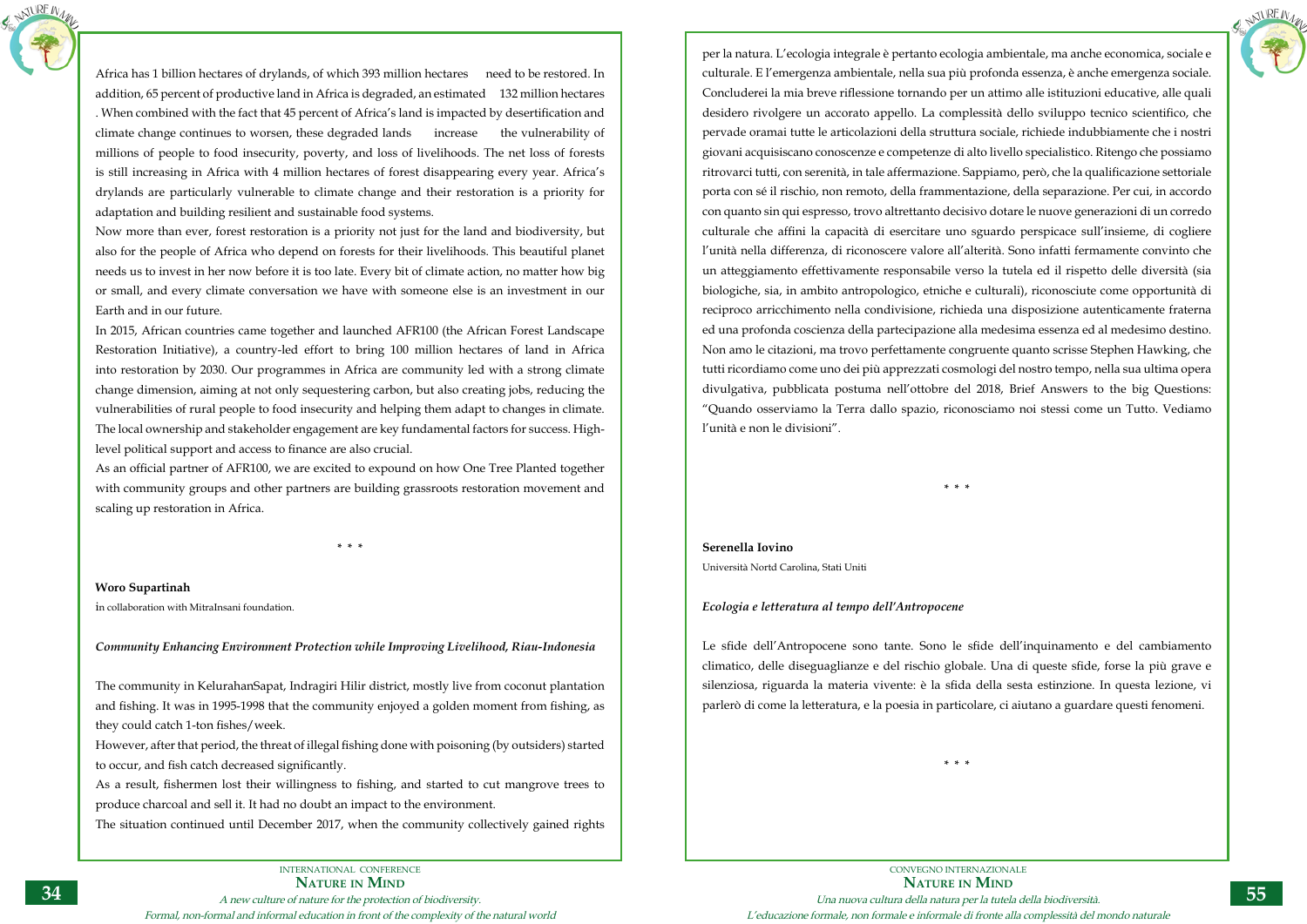INTERNATIONAL CONFERENCE **Nature in Mind** A new culture of nature for the protection of biodiversity. Formal, non-formal and informal education in front of the complexity of the natural world



The so-called "Integral Ecology", in fact, is just an exhortation to grasp the profound relationship between all creatures, such that respect for the person cannot be separated from respect for nature. Integral ecology is therefore environmental ecology as well as economic, social and cultural ecology.

And environmental emergency, in its deepest essence, is also social emergency. I would conclude my brief reflection by returning for a moment to educational institutions, to which I would like to make a heartfelt appeal. The complexity of scientific-technical development, which now pervades all articulations of the social structure, undoubtedly requires that our young people acquire knowledge and skills of a high specialized level. I believe that we can all find ourselves, with serenity, in that statement. We know, however, that sectoral qualification brings with it the not remote risk of fragmentation, of separation. Hence, in agreement with what has been expressed so far, I find it equally decisive to equip the new generations with a cultural equipment that sharpens the ability to exercise a discerning look at the whole, to grasp unity in difference, to recognize value in otherness. Indeed, I firmly believe that an effectively responsible attitude toward the protection and respect of diversity (both biological and, in the anthropological sphere, ethnic and cultural), recognized as opportunities for mutual enrichment in sharing, requiresa genuinely fraternal disposition and a deep awareness of participation in the same essence and destiny. I am not fond of quotations, but I find perfectly congruent what Stephen Hawking, whom we all remember as one of the most esteemed cosmologists of our time, wrote in his last popular work, published posthumously in October 2018, "Brief Answers to the big Questions": "When we observe the Earth from space, we recognize ourselves as a Whole. We see unity and not divisions."

**\* \* \***

**Serenella Iovino**

Università Nortd Carolina, Stati Uniti

## *Ecology and literature in the time of the Anthropocene*

The challenges of the Anthropocene are many. They are the challenges of pollution and climate change, inequality and global risk. One of these challenges, perhaps the most serious and silent, concerns living matter: it is the challenge of the sixth extinction. In this lecture, I will talk about how literature, and poetry, in particular, help us look at these phenomena.

**\* \* \***



L'Africa ha 1 miliardo di ettari di terre aride, di cui 393 milioni di ettari devono essere ripristinati. Inoltre, il 65% della terra produttiva in Africa è degradata, si stima 132 milioni di ettari. Se combinato con il fatto che il 45% delle terre africane sono colpite dalla desertificazione e il cambiamento climatico continua a peggiorare, queste terre degradate aumentano la vulnerabilità di milioni di persone all'insicurezza alimentare, alla povertà e alla perdita dei mezzi di sussistenza. La perdita netta di foreste continua ad aumentare in Africa, con 4 milioni di ettari di foresta che scompaiono ogni anno. Le zone aride dell'Africa sono particolarmente vulnerabili al cambiamento climatico e il loro ripristino è una priorità per l'adattamento e la costruzione di sistemi alimentari resilienti e sostenibili. Ora più che mai, il ripristino delle foreste è una priorità non solo per la terra e la biodiversità, ma anche per le persone dell'Africa che dipendono dalle foreste per il loro sostentamento. Questo bellissimo pianeta ha bisogno che noi investiamo in lei ora, prima che sia troppo tardi. Ogni azione sul clima, non importa quanto grande o piccola, e ogni conversazione sul clima che abbiamo con qualcun altro è un investimento nella nostra Terra e nel nostro futuro. Nel 2015, i paesi africani si sono riuniti e hanno lanciato AFR100 (l'iniziativa africana di ripristino del paesaggio forestale), uno sforzo guidato dal paese per portare 100 milioni di ettari di terra in Africa al ripristino entro il 2030. I nostri programmi in Africa sono guidati dalla comunità con una forte dimensione di cambiamento climatico, mirando non solo a sequestrare il carbonio, ma anche a creare posti di lavoro, a ridurre la vulnerabilità della popolazione rurale all'insicurezza alimentare e ad aiutarla ad adattarsi ai cambiamenti del clima. La proprietà locale e l'impegno degli stakeholder sono fattori fondamentali per il successo. Anche il sostegno politico di alto livello e l'accesso ai finanziamenti sono cruciali. Come partner ufficiale di AFR100, siamo entusiasti di spiegare come One TreePlanted, insieme a gruppi di comunità e altri partner, sta costruendo un movimento di restauro di base e sta aumentando il restauro in Africa.

**\* \* \***

## **WoroSupartinah**

*in collaborazione con la fondazione Mitra Insani.* 

## *Comunità che rafforza la protezione dell'ambiente migliorando i mezzi di sussistenza, Riau-Indonesia*

La comunità di KelurahanSapat, nel distretto di IndragiriHilir, vive principalmente della piantagione di cocco e della pesca. Nel 1995-1998 la comunità ha goduto di un momento d'oro grazie alla pesca, dove ha pescato 1 tonnellata di pesce a settimana. Tuttavia, dopo quel periodo, la minaccia della pesca illegale fatta con l'avvelenamento (da parte di estranei) ha iniziato a verificarsi, la cattura del pesce è diminuita significativamente. Come risultato, i pescatori hanno perso la loro volontà di pescare e hanno iniziato a tagliare gli alberi di mangrovia per produrre carbone di legna e venderlo. È senza dubbio ha un impatto sull'ambiente. La situazione continua fino al dicembre 2017, quando la comunità ha ottenuto collettivamente i diritti di gestire la foresta con un'area totale di 4.249 ettari utilizzando lo schema di Social Forestry (HutanDesa).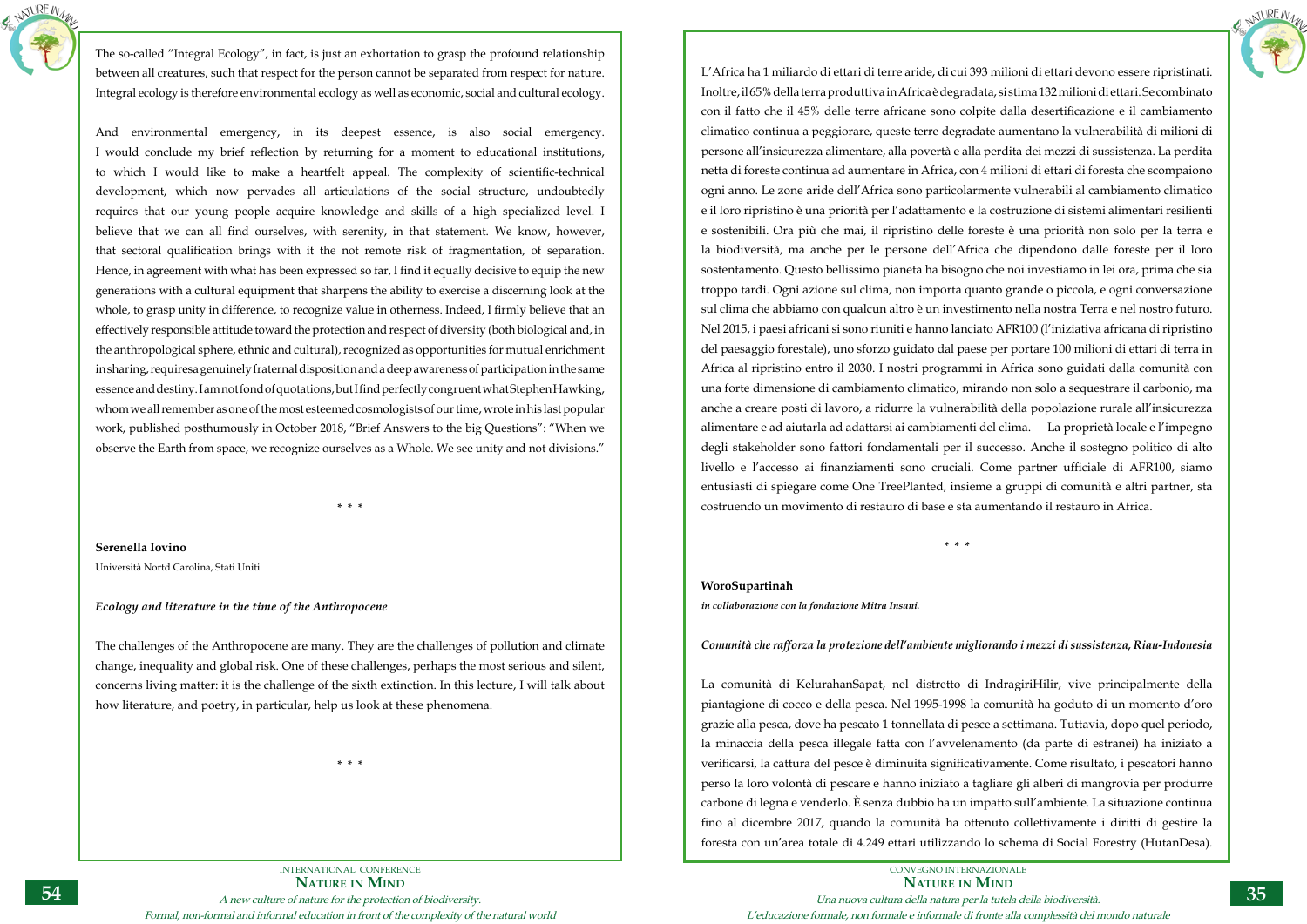

to manage the forest with a total area of 4,249 ha using the Social Forestry (HutanDesa) scheme. After gaining the rights, the community agreed to protect HutanDesa, conduct regular patrol preventing outsiders from poisoning the river, providing support if a community member needed to cut mangrove tree for housing, and fineing people who cut mangrove trees without permit, inluded those who poisonied the river for fishing.

Thanks to this ongoing process, now the community has started to gain benefit from increasing number of fish catch, creation of new livelihood by renting boats for people who want to go fishing, local stores, and other activities.

Overall, HutanDesa management has boost the village economics six times of its original state.

**\* \* \***

**Shariel Gun** Director of Worldwide Funding KKL - JNF. Head office. Jerusalem - Israel

## *The KKL's activities in Israel and around the world to protect the environment and promote environmental education*

KKL-JNF is a sustainable development NGO established over 120 years ago, being one of the oldest ecologically oriented organizations in the world. The primary goal of KKL-JNF is to protect and preserve Israel's open space resources for future generations. As a result of a special mandate from the government of Israel, the KKL-JNF acts as Israel's Forest Service and Land Development Authority. KKL-JNF is committed to creating a better tomorrow through the ecological rehabilitation of damaged landscapes via sustainable forest management (SFM), agricultural R&D, water resource management, eco-tourism development and educational programs.

KKL-JNF has planted more than 245 million trees on an area exceeding 160,000 ha. Over the years, KKL-JNF has developed advanced technologies and techniques to combat desertification through an integrated, multi-disciplinary approach to afforestation, watershed management and soil conservation in semi-arid zones. KKL-JNF's works help reduce greenhouse gas emissions, sequester atmospheric carbon, create green open-spaces around and within communities and enhance the biodiversity of Israel's Mediterranean and semi-arid landscapes.

Israel faces the constant dilemma of balancing progress and preservation. Land degradation, mainly due to over-grazing, intensive cultivation and the expansion of urban areas needs to be offset by land preservation activities. KKL-JNF supports an integrative ecological research program designed to understand the interface between natural processes and human interventions to achieve long-term sustainability, productivity, and biodiversity of Israel's Mediterranean and semi-arid landscapes.

KKL- JNF shares its experience, research and technologies with international agencies and



perimetro di tale istanza in senso sia temporale sia spaziale, vale a dire alle future generazioni e all'intera biosfera. Per il filosofo e storico delle religioni tedesco, il livello raggiunto dal progresso tecnologico è divenuto una potenziale minaccia per il mondo (inquietudine che in parte riecheggia anche nell'opera di Emanuele Severino, il quale denuncia una prospettiva scatologica in cui si manifesterebbe una specie di eterogenesi dei fini, con la tecnica che, sorta come mezzo, diverrebbe essa stessa scopo). È quindi necessario che l'umanità rinunci all'idea di dominio sul mondo e sappia utilizzare la tecnica, rispettando la vulnerabilità della natura. Ed è segnatamente nel suo Natura ed Etica, che Jonas pone con forza la questione dell'essere umano in relazione all'essere nel mondo. Ed ecco, dunque, il secondo presupposto: la relazione, quale categoria costitutiva dell'essere ed in particolare di quella specialissima manifestazione dell'essere che è la persona umana. Tutti noi conosciamo bene la celeberrima espressione di Aristotele, nel primo libro della Politica: "O Aνθρωπος φύσει πολιτικoν ζwον". L'essere umano, per il filosofo stagirita, è infatti strutturalmente in relazione. E nelle più recenti elaborazioni del dibattito culturale contemporaneo, la riflessione sulla prospettiva antropologica marca l'accento, con crescente vigore, sull'interconnessione della persona umana con la realtà, tanto nella sua totalità, quanto nelle sue componenti costitutive. Ciascuno di noi viene, di conseguenza, richiamato al rispetto e al riconoscimento di valore nei confronti dell'alterità, ossia di ciò che è diverso da noi, ma è con noi in relazione. A dire il vero, all'espressione diversità, la cui semantica mi pare quasi evocare una distanza irriducibile, una scissione insanabile, una dicotomia, preferisco personalmente differenza, la quale, mentre distingue i termini della relazione, evidenziandone la mancanza d'identità, nel contempo li unisce, implicando che abbiano in comune la qualità per cui differiscono. Ad esempio, mantenendoci sul piano antropologico, le comunità umane sono accumunate ciascuna dall'avere culture, credenze, etnie e tradizioni, seppur tra loro differenti. E questa è ricchezza, che domanda non solo di essere tutelata, ma condivisa e valorizzata. Lo stesso dicasi per la varietà biologica, qualità peculiare e inestimabile del pianeta che abitiamo. Ecco, perciò, il ruolo decisivo di un percorso che educhi ad uno sguardo capace di riconoscere, nella molteplicità della realtà sensibile e quindi naturale, la comune appartenenza ad un'unità profonda ed essenziale, che richiede rispetto e condivisione. E qui desidero richiamare la tradizione sapienziale che possiamo riconoscere, sin dalle sue origini, nella storia del magistero della Chiesa Cattolica e particolarmente, in tempi più recenti, nella cosiddetta Dottrina Sociale (denominazione coniata da Pio XII), la cui genesi canonica coincide con la promulgazione della Rerum Novarum di Leone XIII, nel 1891. Attraverso testi e pronunciamenti dei pontefici successivi, si giunge sino a Francesco. E tra i documenti del magistero del Papa attuale non posso non ricordare, segnatamente, l'enciclica Laudato si'. Se la dottrina sociale della Chiesa aveva posto una cura tutta particolare al richiamo a vivere relazioni rispettose della dignità della persona umana, con peculiare attenzione alle condizioni proprie del mondo del lavoro, Francesco, leggendo con grande nitore i segni dei tempi, invita ad estendere la relazione fraterna all'intero creato, alla sua bellezza ed alla sua ricchezza, frutto fecondo dell'amore del Padre. La cosiddetta Ecologia Integrale, infatti, altro non è che l'esortazione a cogliere la profonda relazione tra tutte le creature, tale per cui non può essere scisso il rispetto della persona da quello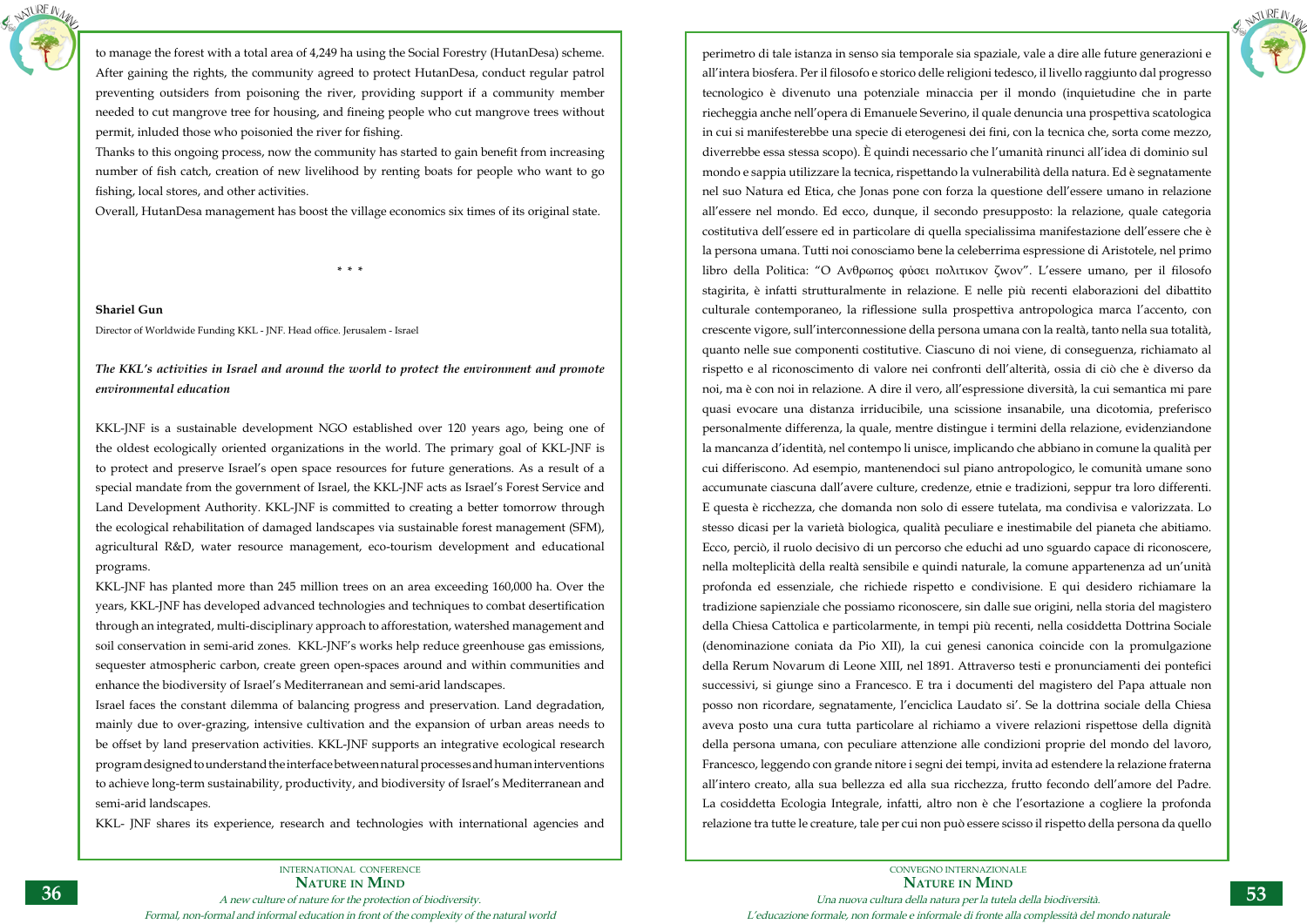INTERNATIONAL CONFERENCE **Nature in Mind** A new culture of nature for the protection of biodiversity. Formal, non-formal and informal education in front of the complexity of the natural world



instance in both a temporal and spatial sense, that is, to future generations and the entire biosphere. For the German philosopher and historian of religions, the level reached by technological progress has become a potential threat to the world (a disquiet that in part is also echoed in the work of Emanuele Severino, who denounces an eschatological perspective in which a kind of heterogenesis of ends would be manifested, with technology that, having arisen as a means, would itself become an end). It is therefore necessary for humanity to give up the idea of dominion over theworld and know how to use technique while respecting the vulnerability of nature. And it is notably in his "Nature and Ethics", that Jonas forcefully poses the question of human being in relation to being in the world.

And here, then, is the second presupposition: relationship, as a constitutive category of being and in particular of that very special manifestation of being that is the human person. We are all familiar with Aristotle's celebrated expression in the first book of the "Politics": "O Aνθρωποςφύσειπολιτικoν ζwον." Human being, for the Stagirite philosopher, is indeed structurally in relation. And in the most recent elaborations of contemporary cultural debate, reflection on the anthropological perspective marks the emphasis, with increasing vigor, on the interconnection of the human person with reality, both in its totality and in its constituent components.

Each of us is, as a result, called to respect and value recognition toward otherness, that is, that which is different from us but is related to us.

Actually, to the word diversity, which semantics seems to me almost to evoke an irreducible distance, an irreducible split, a dichotomy, I personally prefer difference, which, while distinguishing the terms of the relationship, highlighting their lack of identity, at the same time unites them, implying that they have in common the quality by which they differ. For example, keeping us on the anthropological level, every human community is united by having cultures, beliefs, ethnicities and traditions, albeit different from each other. And this is arichness, demandingnot only to be protected, but shared and valued. The same goes for biological variety, a peculiar and priceless quality of the planet we inhabit. Here, therefore, is the decisive role of a path that educates to a gazeable to recognize, in the multiplicity of sensitive and therefore natural reality, the common belonging to a profound and essential unity, which demands respect and sharing.

And here I wish to recall the sapiential tradition that we can recognize, from its origins, in the history of the magisterium of the ChurchCatholic and particularly, in more recent times, in the so-called Social Doctrine (a denomination coined by Pius XII), whose canonical genesis coincides with the promulgation of Leo XIII's Rerum Novarum in 1891. Through texts and pronouncements of successive pontiffs, it goes all the way to Francis. And among the documents of the present Pope's magisterium I cannot fail to mention, notably, the encyclical Laudatosi'. If the Church's social doctrine had placed special care to the call to live relationships respectful of the dignity of the human person, with particular attention to the conditions proper to the world of work, Francis, reading with great clarity the signs of the times, invites us to extend the fraternal relationship to the whole of creation, to its beauty and richness, fruitful fruit of the Father's love.



Dopo aver ottenuto i diritti, la comunità ha accettato di proteggere l'HutanDesa, di condurre una regolare pattuglia che impedisca agli estranei di avvelenare il fiume, di fornire un meccanismo se il membro della comunità ha bisogno di tagliare le mangrovie per la casa, e di multare le persone che tagliano le mangrovie senza permesso, anche a coloro che avvelenano il fiume per la pesca. Con questo processo, ora la comunità ha iniziato a trarre beneficio dall'aumento del numero di pesci catturati, dalla creazione di nuovi mezzi di sostentamento con il noleggio di barche per le persone che vogliono pescare, dal negozio locale e da altre attività. Nel complesso, la gestione di HutanDesaha incrementato il villaggio economico sei volte rispetto al suo stato originale. Urban Nature : la natura in città.

**\* \* \***

## **Shariel Gun**,

Director of Worldwide Funding KKL - JNF. Head office. Jerusalem - Israel

*The KKL's activities in Israel and around the world to protect the environment and promote environmental education*

KKL-JNF è una ONG per lo sviluppo sostenibile fondata oltre 120 anni fa, essendo una delle più antiche organizzazioni al mondo orientate all'ecologia. L'obiettivo principale del KKL è proteggere e preservare le risorse dello spazio aperto di Israele per le generazioni future. Come risultato di un mandato speciale del governo di Israele, il KKL funge da Autorità per il servizio forestale e lo sviluppo del territorio israeliano. Il KKL-JNF si impegna a creare un domani migliore attraverso la riabilitazione ecologica dei paesaggi danneggiati attraverso la gestione sostenibile delle foreste (SFM), la ricerca e lo sviluppo agricolo, la gestione delle risorse idriche, lo sviluppo dell'ecoturismo e i programmi educativi.

Il KKL-JNF ha piantato più di 245 milioni di alberi su un'area che supera i 160.000 ettari. Nel corso degli anni, il KKL ha sviluppato tecnologie e tecniche avanzate per combattere la desertificazione attraverso un approccio integrato e multidisciplinare all'imboschimento, alla gestione dei bacini idrografici e alla conservazione del suolo nelle zone semiaride. Le opere del KKL aiutano a ridurre le emissioni di gas serra, sequestrare il carbonio atmosferico, creare spazi verdi aperti intorno e all'interno delle comunità e migliorare la biodiversità dei paesaggi mediterranei e semiaridi di Israele.

Israele deve affrontare il costante dilemma di bilanciare progresso e conservazione. Il degrado del suolo, dovuto principalmente al pascolo eccessivo, alle coltivazioni intensive e all'espansione delle aree urbane, deve essere compensato da attività di conservazione del suolo. KKL-JNF sostiene un programma di ricerca ecologica integrativa progettato per comprendere l'interfaccia tra i processi naturali e gli interventi umani per raggiungere la sostenibilità a lungo termine, la produttività e la biodiversità dei paesaggi mediterranei e semiaridi di Israele.

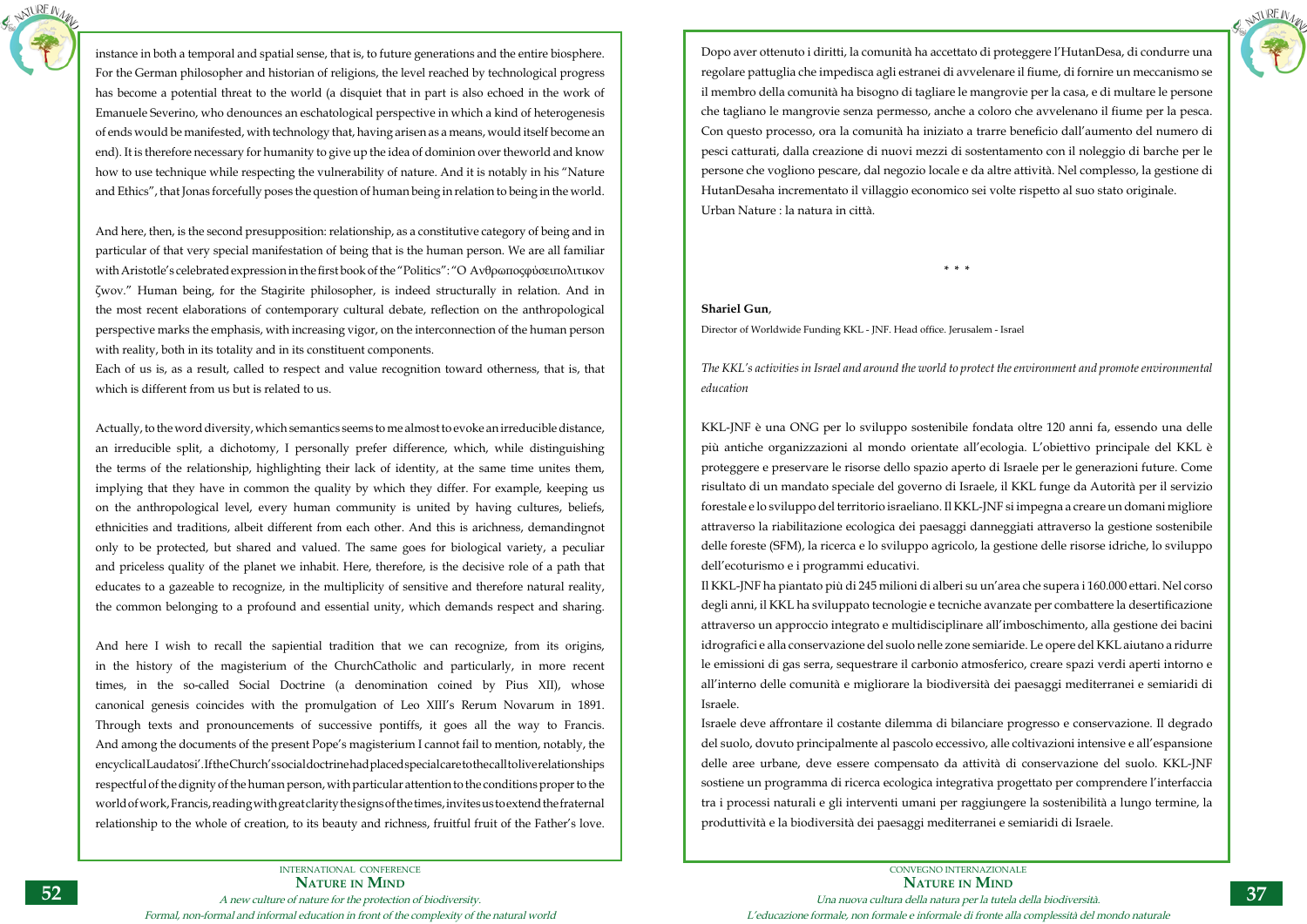

countries facing similar resource challenges to help turn climate threats into opportunities for advancing sustainable forest management practices.

**\* \* \***

## **Maria Antonietta Quadrelli** WWF Italia

## *Urban nature : nature in the city*

Urban Nature WWF comes this year to the sixth edition and, with time passing, is increasingly characterized as a campaign and not a single event. With Urban Nature WWF has opened up to society by making clear to those who live in Italian cities the value of nature and the need to innovate the way of thinking and planning urban spaces, recognizing the centrality of ecosystems and ecological networks and promoteing virtuous actions acted by administrators, communities, citizens, businesses, universities and schools to protect and increase biodiversity in urban systems.

The educational component is, on many levels, a fundamental element of Urban Nature: from the promotion of participation, given the involvement of subjects of national and/or local importance in the path, to the construction of networks, from active citizenship to the care of the common natural good, from the awareness raising of the general public to the involvement of schools in paths of redesign of open spaces of their competence or of their surroundings.

Resuming and fostering contact with the closest territory favors its understanding and makes it grasp its complexity and value. On the other hand, the distance from the territory of life, which for the majority of the population is urban, does not allow us to see how much nature is present there and with what importance. Rebuilding the relationship with nature in the city is the first step in a series of reflections and actions that can make us protagonists of change by changing the face of the city of the future.

The initiative has received numerous patronages and partnerships of great importance, such as the one with the Carabinieri.

**\* \* \***

**Fabrizio Bertolino** *Università della Valle d'Aosta*

*Children and Nature*



CONVEGNO INTERNAZIONALE **Nature in Mind** Una nuova cultura della natura per la tutela della biodiversità. L'educazione formale, non formale e informale di fronte alla complessità del mondo naturale

## **Lamberto Iezzi**

Presidente Centro di Ricerca e Innovazione Prometeo in Venezia

## *Il patto educativo tra gli attori sociali*

Il Convegno Internazionale Nature in Mind ha indubbiamente il merito di porre un rimarchevole punto d'attenzione: tutela dell'ambiente naturale e valorizzazione della biodiversità interpellano con urgenza la responsabilità non solo delle tradizionali agenzie educative, ma anche di quegli attori sociali i quali, pur non incaricati istituzionalmente dell'erogazione di servizi formativi, possono svolgere un ruolo altrettanto decisivo per la maturazione di un'adeguata coscienza civile ed ecologica, individuale e collettiva. Viene suggerito il termine patto, inteso come modalità che sancisca una scelta consapevole di coesione e solidarietà sociale, quale risposta non più differibile alla pressante istanza che questo tempo ci indirizza: collocare biodiversità, clima e ambiente al centro di strategie globali che implichino l'adozione, su scala locale, nazionale e internazionale, di efficienti sistemi di monitoraggio e controllo, ma soprattutto di adeguati modelli di produzione e di consumo. Ciò richiede che ciascuno, singolo individuo o comunità organizzata, si faccia consapevolmente carico della propria quota di responsabilità. Ed ecco, quindi, la necessità di un'azione educativa, in grado di promuovere una sensibilità idonea ad affrontare questa sfida, che non sia rivolta esclusivamente ai nostri giovani, attraverso il canale delle consuete istituzioni formative della famiglia, della scuola, dell'università, ma agli stakeholder di tutti i settori e gli ambiti sociali: delle istituzioni (locali, nazionali e internazionali), dell'economia, della ricerca tecnico-scientifica, della produzione artistica, della riflessione filosofica e dell'esperienza religiosa, per citarne solo alcuni. Per la verità, iniziative in tale direzione già non mancano e se ne possono registrare gli effetti. Per quanto, infatti, il percorso di sviluppo della cultura ambientale si attesti verosimilmente ad uno stadio ancora iniziale, non vi è bisogno di raffinati interpreti della fenomenologia sociale per riconoscere segnali, sempre più evidenti e numerosi, di una consapevolezza crescente in ordine alla questione ecologica e alla sua urgenza: movimenti e manifestazioni popolari, voci autorevoli del mondo scientifico e più in generale culturale, oltre che delle istituzioni politiche e dell'economia, testimoniano, con sempre maggior frequenza e convinzione, la maturazione di una sensibilità più attenta al tema dell'ambiente naturale, che ci auguriamo non venga pregiudicata dall'attuale scenario di grave crisi internazionale. La considerazione su cui, però, vorrei soffermare la mia breve riflessione è che, a mio avviso, una cultura autenticamente rispettosa dell'ambiente e delle diversità biologiche necessita di fondarsi su due basilari presupposti: l'etica della responsabilità e la categoria ontologica della relazione. Quanto al primo presupposto, il pensiero corre sua sponte a Max Weber, per il quale la persona umana è chiamata a non perdere mai di vista le conseguenze del proprio agire. Il sociologo tedesco invita pertanto a sostituire l'etica dei principi (o della convinzione o dell'intenzione - Gesinnungsethik) esattamente con l'etica della responsabilità (Verantwortungsethik). Successivamente a Weber, Hans Jonas, allievo di Bultmann ma anche di Husserl e Heidegger, con la sua opera del 1979, Il principio di responsabilità (Das Prinzip Verantwortung), amplia il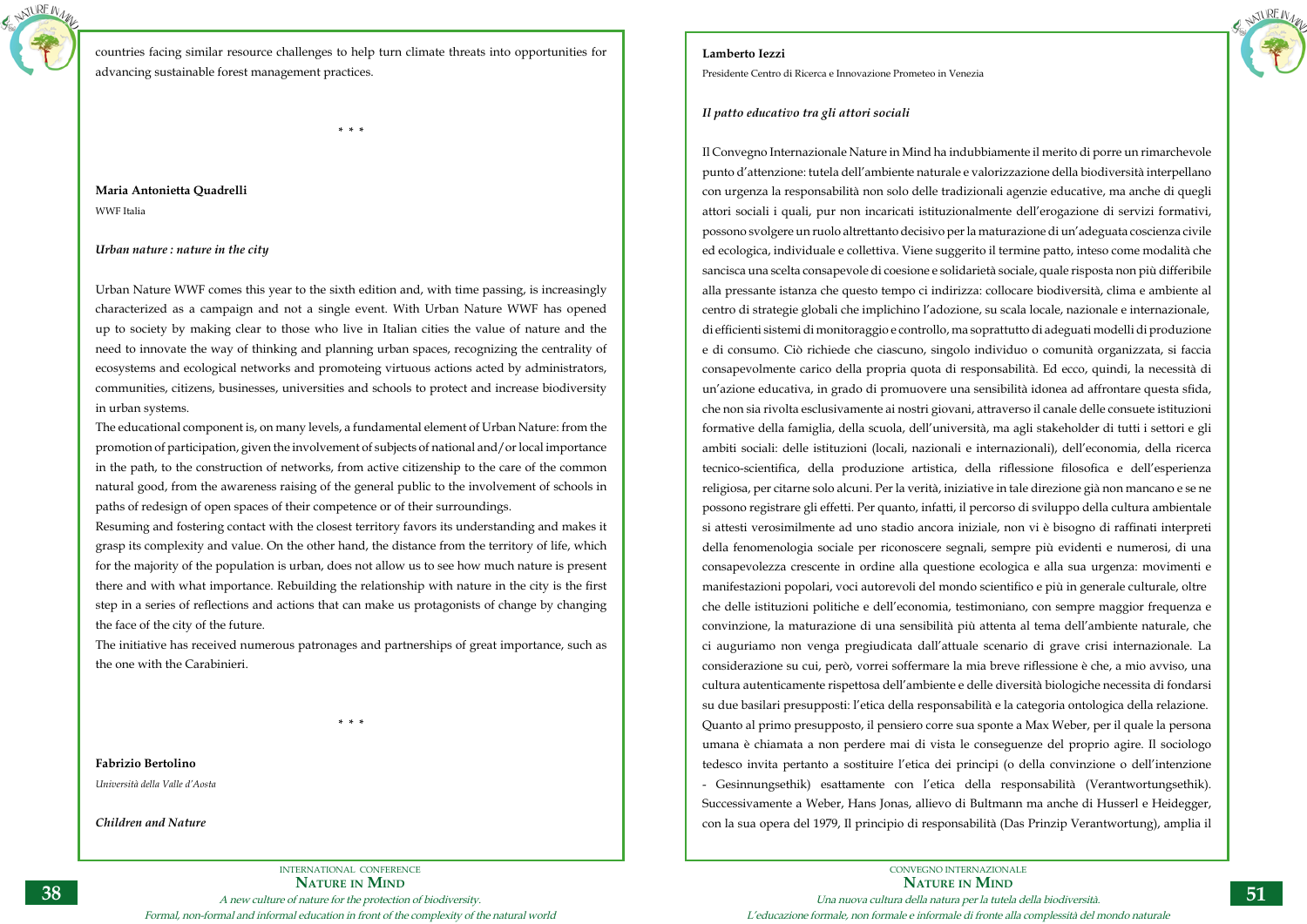

## **Lamberto Iezzi**

President of the Prometheus Research and Innovation Centre in Venice

## *The Educational Pact between Social Actors*

The Nature in Mind International Conference undoubtedly has the merit of posing a remarkable point of attention: the protection of the natural environment and the enhancement of biodiversity urgently challenge the responsibility not only of traditional educational agencies, but also of those social actors who, while not institutionally entrusted with the provision of educational services, can play an equally decisive role in the maturation of an adequate civic and ecological consciousness, both individual and collective. The term pact is suggested, understood as a modality that sanctions a conscious choice of social cohesion and solidarity, as an answer that can no longer be deferred to the pressing demand that this time directs us: to place biodiversity, climate and the environment at the center of global strategies that imply the adoption, on a local, national and international scale, of efficient monitoring and control systems, but above all of adequate production and consumption models. This requires each individual or organized community to consciously shoulder its share of responsibility. And here, then, is the need for educational action, capable of fostering a suitable sensitivity to meet this challenge, which is not aimed exclusively at our young people, through the channel of the usual educational institutions of the family, school, and university, but at stakeholders from all sectors and social spheres: from institutions (local, national and international), the economy, technical-scientific research, artistic production, philosophical reflection and religious experience, to name but a few.

To tell the truth, initiatives in this direction are already not lacking and its effects can be recorded. As much as, in fact, the path ofdevelopment of environmental culture is probably still at an early stage, there is no need for refined interpreters of social phenomenology to recognize signs, more and more evident and numerous, of a growing awareness with regard to the ecological question and its urgency: popular movements and demonstrations, authoritative voices from the scientific and more generally cultural world, as well as from political and economic institutions, testify, with increasing frequency and conviction, to the maturation of a more attentive sensitivity to the issue of the natural environment, which we hope will not be undermined by the current scenario of serious international crisis.

The consideration on which, however, I would like to focus my brief reflection is that, in my opinion, a culture that is authentically respectful of the environment and biological diversity needs to be based on two basic assumptions: the ethics of responsibility and the ontological category of relationship. As for the first presupposition, thoughts run suasponte to Max Weber, for whom the human person is called to never lose sight of the consequences of his own actions. The German sociologist therefore calls for replacing the ethics of principles (or of conviction or intention - Gesinnungsethik) exactly with the ethics of responsibility (Verantwortungsethik). Subsequent to Weber, Hans Jonas, a pupil of Bultmann but also of Husserl and Heidegger, with his 1979 work, "The Principle of Responsibility" (Das PrinzipVerantwortung), expands the perimeter of this



Il KKL-JNF condivide la sua esperienza, ricerca e tecnologie con agenzie internazionali e paesi che affrontano sfide di risorse simili per aiutare a trasformare le minacce climatiche in opportunità per promuovere pratiche di gestione forestale sostenibile.

**\* \* \***

## **Maria Antonietta Quadrelli** WWF Italia

## *Urban nature: la natura in città*

Urban Nature WWF giunge quest'anno alla VI edizione e, con il passare del tempo, si caratterizza sempre più come una campagnae non un singolo evento. Con Urban Nature il WWF si è aperto alla società rendendo evidenti a chi vive nelle città italiane il valore della natura e la necessità di innovare il modo di pensare e pianificare gli spazi urbani, riconoscendo la centralità degli ecosistemi e delle reti ecologiche e di promuovere azioni virtuose agite da amministratori, comunità, cittadini, imprese, università e scuole per proteggere e incrementare la biodiversità nei sistemi urbani.

La componente educativa è, a tanti livelli, elemento fondamentale di Urban Nature: dalla promozione della partecipazione, visto il coinvolgimento di soggetti di rilevanza nazionale e/o locale nel percorso, alla costruzione di reti, dalla cittadinanza attiva alla cura del bene naturale comune, dalla sensibilizzazione del grande pubblico al coinvolgimento delle scuole in percorsi di riprogettazione degli spazi aperti di loro competenza o del loro circondario. Riprendere e favorire il contatto con il territorio più vicino ne favorisce la comprensione e ne fa cogliere la complessità e il valore. Per contro l'allontanamento dal territorio di vita che, per la maggioranza della popolazione, è quello urbano, non ci permette di vedere quanto la natura vi sia presente e con quale importanza. Ricostruire la relazione con la natura in città è il primo passo per una serie di riflessioni e azioni che ci possono rendere protagonisti di cambiamento cambiando il volto delle città del futuro. Numerosi i patrocini che l'iniziativa ha ricevuto e di grande rilievo i partenariati, come quello con l'Arma dei Carabinieri.

**\* \* \***

**Fabrizio Bertolino** Università della Valle d'Aosta

*Bambini e Natura*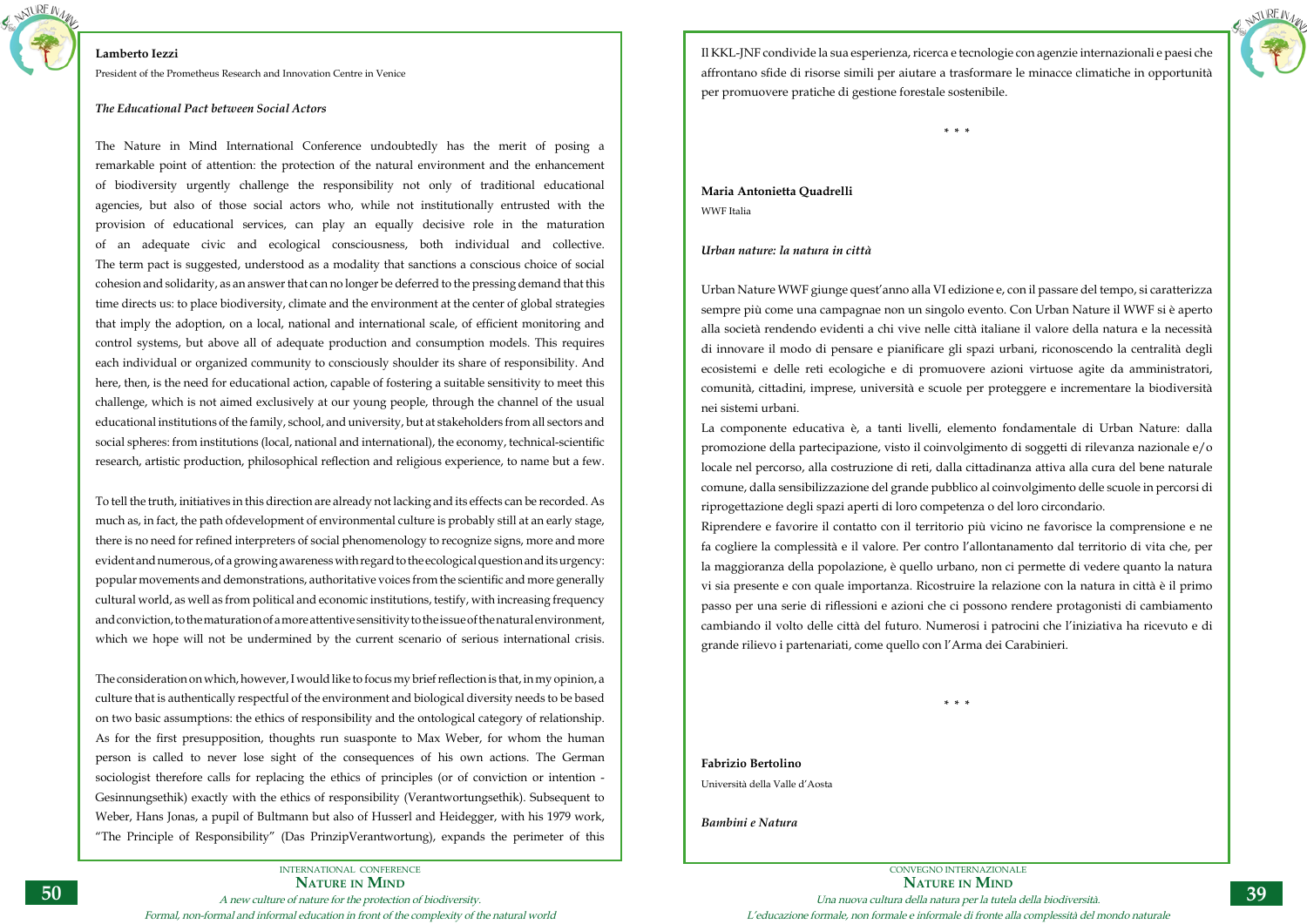Antonietti M., Bertolino F., Guerra M., Schenetti M., a cura di (2022), Educazione e natura. Fondamenti, prospettive, possibilità, FrancoAngeli, Milano.



Nurseries and schools in the woods, naturalnurseries and schools, agri-nurseries, ... are educational servicesthatradicalizetheiridentity in the continuousencounterbetweenchildren and nature. Thisis a strong, currentresponsethatexperiments with forms of contrast to the structuralviolence of contemporary society towardschildhood.

Bertolino F., Guerra M., a cura di (2020), Contesti intelligenti. Spazi, ambienti, luoghi possibili dell'educare, Junior-Spaggiari Edizioni, Parma.

Bibliographicalreferences

● Antonietti M., Bertolino F., a cura di (2017), A tutta natura! Nuovi contesti formativi all'aria aperta per l'infanzia di oggi, Edizioni Junior, Parma.

**\* \* \***

**Angelo Vincenzo Zani** Segretario della Congregazione per l'Educazione Cattolica

## *A new culture of nature for the protection of biodiversity*

How can schools help young people connect with nature in a culture so heavily skewed toward the digital world?

School education plays a central role in the formation of critical thinking and social responsibility. This is all the more true today, in a context that sees an enormous increase, compared to the past, in the sources that provide information, often fragmented and incomplete. However, this overabundance of information is not matched by an adequate capacity to treat it selectively and critically. Educating to know, think critically, and intervene responsibly is the condition to help students - of all levels - to form, according to the language and skills of different ages, a unified vision. Both scientific and humanistic education contribute together to the formation of a person who is aware of his or her own identity, history, local and planetary location as well as the multiple interdependencies that bind spaces, times, societies and environments.

How can we develop in young people a culture of biodiversity (ecological and human) for a rediscovery of the true beauty offered by nature?

The metaphor of the book of nature as the crowning and integration of the revealed books is an ancient metaphor present - with all its poetic and mystical legacy - in the tradition of the



l'attuale crisi per andare verso una società più equa, pluralista e sostenibile, con le persone che siano attive protagoniste. Per fare ciò occorre che come Paese ripristiniamo le condizioni perché il sistema di istruzione nel suo complesso, inteso sia come sistema scolastico che come sistema universitario, assolva al proprio ruolo di emancipazione sociale delle persone e di evoluzione dei territori e, soprattutto, gli venga dato un mandato sociale attualizzato alle nuove sfide e ai nuovi bisogni. La rigenerazione educativa e culturale del Paese si gioca innanzitutto sul ripensare e riattivare in una modalità virtuosa il rapporto fra servizio pubblico d'istruzione e territorio, fra educazione formale e non formale.

**\* \* \***

## **Deon Shekuza**

Selezionatore ONU per Youth4Climate Milano e Glasgow per la Namibia

*Educazione sostenibile per tutti – un cambio di paradigma verso la "natura in mente"*

Si vuole cercare di rispondere al problema di ridurre la distanza tra i vari attori ed istituzioni impegnati nell'ambiente naturale e ancor di più fra le condizioni sociali delle aree urbane e quelle delle aree naturali protette, promuovendo il fatto di essere proattivi nel creare una nuova educazione sostenibile, coinvolgendo attori locali quali città e territori. Il singolo è portato ad accettare che non si possa avere un dialogo sulla conservazione della natura senza una consultazione globale. Bisogna indicare le varie e multiple opzioni necessarie a rispondere alle sfide del futuro. Alcune di queste includono la necessità di un'educazione sostenibile per tutti, senza discriminazioni o pregiudizi. Una pedagogia e metodologia migliorata per la comunicazione e l'apprendimento, indirizzata a diverse culture, contesti e circostanze. L'etica e la morale della conservazione della natura dovrebbe fungere da base nell'ottica di influenzare lo stile di vita e il comportamento delle persone, indifferentemente dal tipo di educazione ricevuta. La riconosciuta necessità di localizzare l'educazione rappresenta la chiave nell'allineare l'informazione e la conoscenza verso una transizione equa. Infine, l'educazione dovrebbe avvalersi dell'ingenuità e creatività dei più giovani e stringere un patto sociale con i giovani attuali e le future generazioni, che sono il target ideale in quanto studenti e rappresentano la maggior parte della popolazione a livello globale. "L'importanza di ridurre la distanza tra gli attori del mondo antropizzato e gli attori istituzionali e sociali della biodiversità è al centro di questa sessione, così come la questione della riduzione della distanza tra le condizioni sociali prevalentemente urbane e quelle delle aree naturali protette.

È necessario aspirare a una nuova educazione sostenibile ed è importante essere attori proattivi nella creazione di comunità educative locali. Vengono inoltre introdotti i temi della città e del territorio"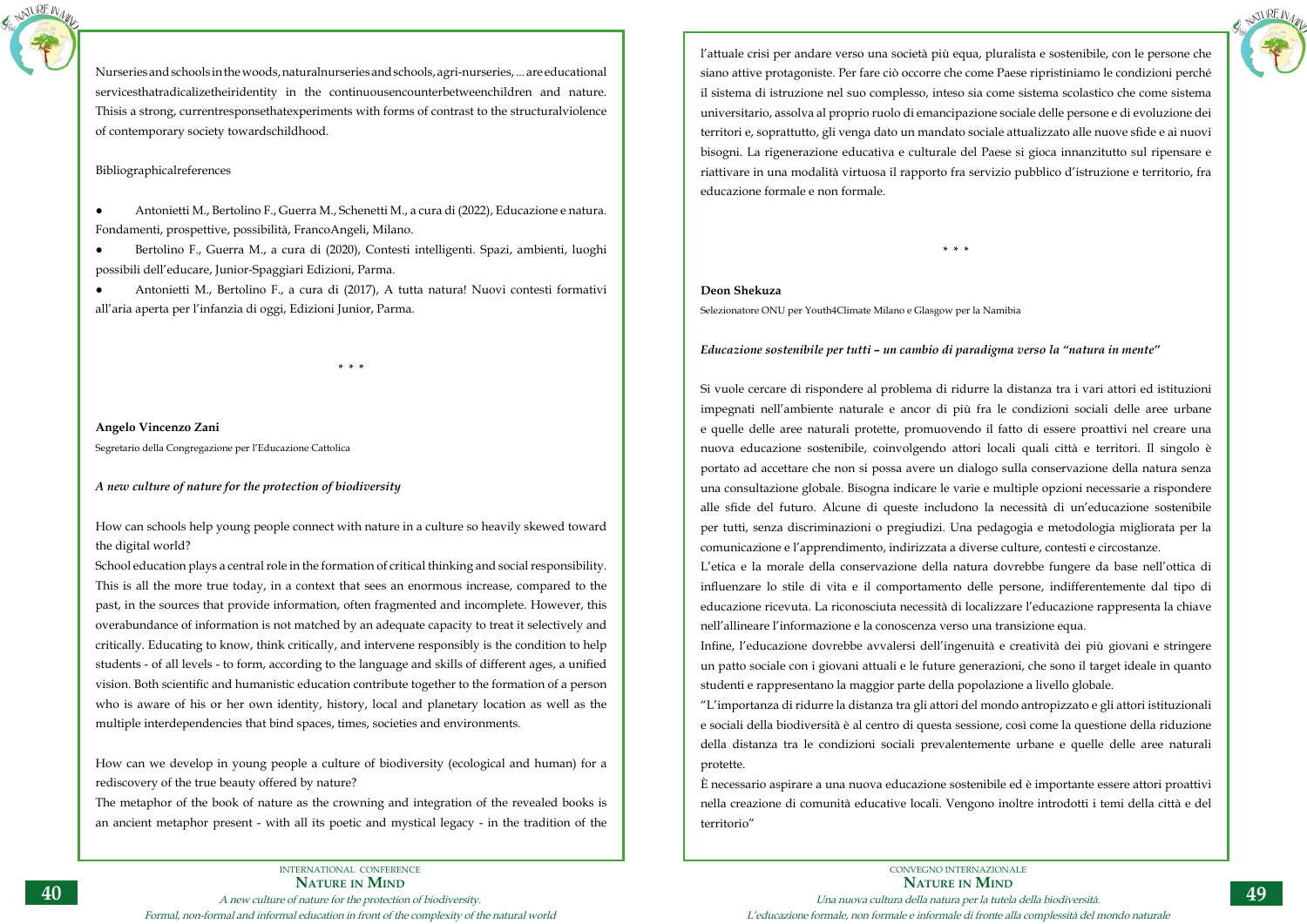

overcome the current crisis to move towards a more equitable, pluralistic and sustainable society, with people as active protagonists. In order to do this, it is necessary that as a country we restore the conditions for the education system as a whole, understood as both the school system and the university system, to fulfil its role in the social emancipation of people and evolution of the territories and, above all, to be given a social mandate updated to the new challenges and needs. The educational and cultural regeneration of the country is played first and foremost on rethinking and reactivating in a virtuous way the relationship between the public education service and the territory, between formal and non-formal education.

**\* \* \***

**Deon Shekuza** UN Selector for Youth4Climate Milan and Glasgow for Namibia

## *Sustainable Education for ALL - Shifting the Paradigm towards Nature in Mind.*

In attempting to answer the question of shortening the distance between various actors and institutions concerned with the natural environment and further between the urban social conditions and natural protected settings. Further being proactive in creating new sustainable education and bringing in local actors such as cities and territories.

One is compelled to accept that we can't have a conversation on nature conservation without a global consultation. Indicating the multiple and various options needed in order to meet the demands of the future. Some of these include a call for sustainable education for all without discrimination or bias. An enhanced pedagogy and methodology for communication and learning that speaks to different cultures, contexts, and circumstances.

Environmental and nature conservation ethics and morals should serve as the foundation in order to influence the long-term conduct and behavior of people regardless of study discipline. The recognized need for localizing education is key to aligning knowledge in-formation toward a just transition. Finally, education should utilize the ingenuity and creativity of youth and form a social contract with current young and future generations Who otherwise are the ideal student/ learner target and represent the majority of the global, continental, and national populations

"The importance of shortening the distance between actors of the anthropized world and the institutional and social actors of biodiversity is at the heart of this session, as well as the issue of reducing the distance between predominantly urban social conditions and protected natural areas ones.

 It is necessary to aspire to a new sustainable education and it is important to be proactive actors in the creation of local educational communities. Also, city and territory themes are here introduced."



Asili e scuole nel bosco, nidi e scuole naturali, agrinidi, agriasili,…sono servizi educativi che radicalizzano la loro identità nell'incontro continuativo tra bambini e natura. Una risposta forte ed attuale in cui si sperimentano forme di contrasto alla violenza strutturale della società contemporanea nei confronti dell'infanzia.

## Riferimenti bibliografici

• Antonietti M., Bertolino F., Guerra M., Schenetti M., a cura di (2022), Educazione e natura. Fondamenti, prospettive, possibilità, FrancoAngeli, Milano. • Bertolino F., Guerra M., a cura di (2020), Contesti intelligenti. Spazi, ambienti, luoghi possibili dell'educare, Junior-Spaggiari Edizioni, Parma. • Antonietti M., Bertolino F., a cura di (2017), A tutta natura! Nuovi contesti formativi all'aria aperta per l'infanzia di oggi, Edizioni Junior, Parma.

**\* \* \***

## **Angelo Vincenzo Zani**

Segretario della Congregazione per l'Educazione Cattolica

## *Una nuova cultura della natura per la tutela della biodiversità*

Come la scuola può aiutare i giovani ad entrare in sintonia con la natura in una cultura così fortemente sbilanciata verso il mondo digitale? L'educazione scolastica gioca un ruolo centrale per la formazione del pensiero critico e della responsabilità sociale. Questo è tanto più vero oggi, in un contesto che vede enormemente accresciute, rispetto al passato le fonti che erogano informazioni, non di rado frammentate e incomplete. A questa sovrabbondanza di informazioni non corrisponde però un'adeguata capacità di trattarle in modo selettivo e critico. Educare a conoscere, a pensare criticamente, a intervenire responsabilmente è la condizione per aiutare l'alunno – di ogni ordine e grado – a formarsi, secondo il linguaggio e le competenze delle diverse età, una visione unitaria. Tanto la formazione scientifica quanto l'umanistica concorrono insieme alla formazione di una persona che sia consapevole della propria identità, storia, collocazione locale e planetaria nonché delle molteplici interdipendenze che legano spazi, tempi, società e ambienti.

Come sviluppare nei giovani una cultura della biodiversità (ecologica e umana) per una riscoperta della vera bellezza offerta dalla natura? La metafora del libro della natura come coronamento e integrazione dei libri rivelati è una metafora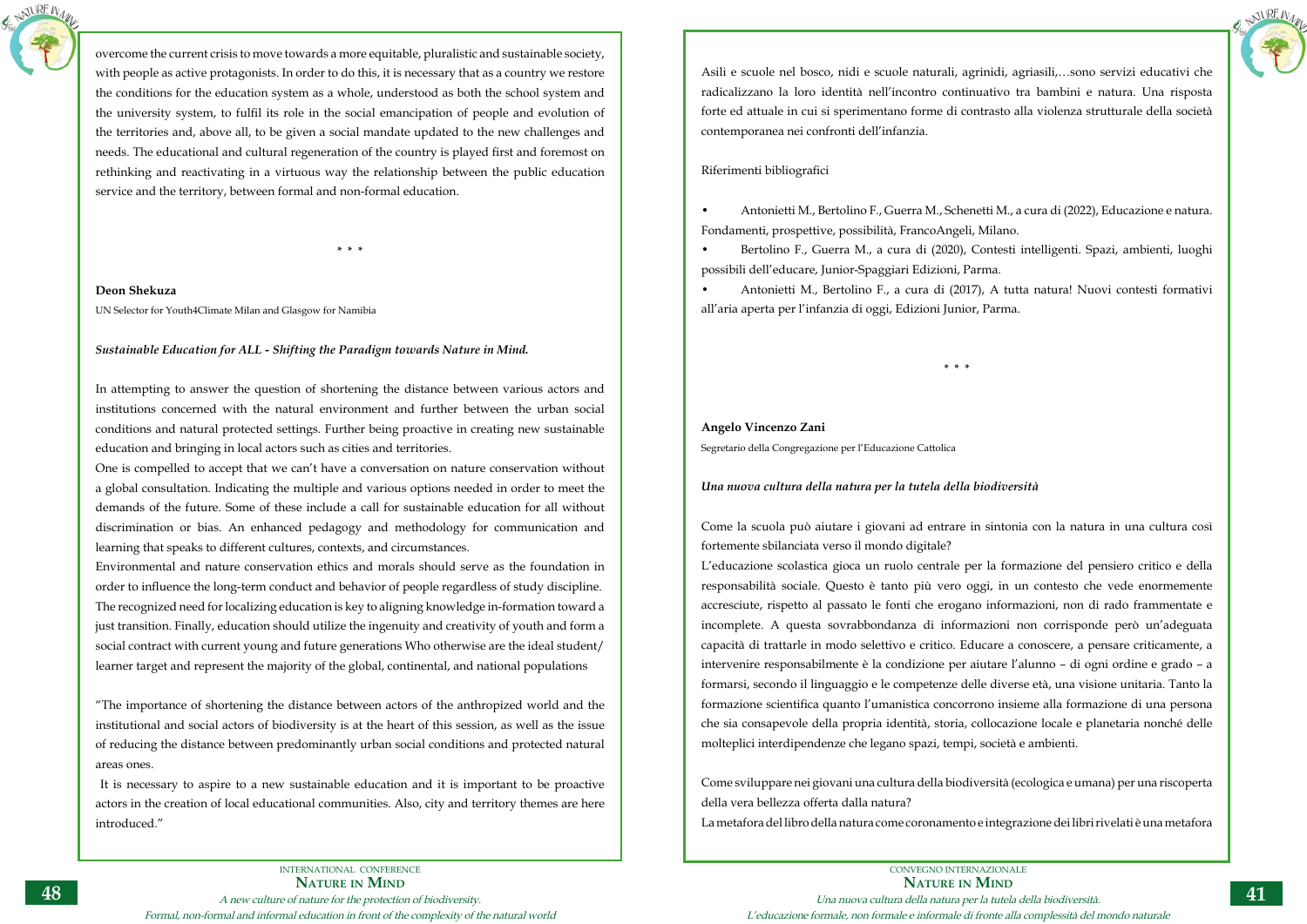

Abrahamic religions. That beauty offers us stimuli and leads us towards the essential questions, opening a path of conversion. The crisis we are going through makes the value of the encyclical Laudato Si', dedicated by Pope Francis to the care of the common home, increasingly evident, showing how everything is interconnected from a perspective of integral ecology. To seriously address this crisis there is a need for a real change of course as well as a spiritual conversion that leads to a new consciousness of the relationship of human beings with themselves, with each other, with society, with the creation and with God. This holistic approach testifies to the indissoluble interconnection with nature and to the urgency of finding adequate responses in order to escape "from the spiral of self-destruction into which we are sinking". But this can be achieved - beyond any technocratic paradigm and geopolitical alignment - only through integrated cooperation between institutions, countries and people. For this reason, it is essential to provide an education in integral ecology that leads to human brotherhood, civil coexistence and a genuinely sustainable politics and economy, in favour of all the peoples of the Earth and especially the most vulnerable.

What role does the relationship between formal/non-formal/informal education play? On the educational level, inspiring training policies to the principle of the ethics of care means radically overturning the prevailing technical model, that is, the one that makes training coincide with education and, therefore, reduces the educational process to the mere acquisition of knowledge, both conceptual and procedural as if it were sufficient to possess scientific knowledge to act correctly. Training in the ethics of care implies the organization of learning environments in which the practice of caring is learned through experience, through the assumption of responsibility and personal commitment.

The task of growing together in solidarity and co-responsibility is a duty of the entire educational community. "It takes a whole village to educate a child" teaches an African proverb borrowed by the Holy Father in his message for the launch of the Global Educational Pact on September 12, 2019. In this sense, the educational community is understood as a vital network of relationships, a meeting place where each person feels co-responsible for giving his or her contribution as a gift to others. It is, after all, an exercise in shared leadership that we can no longer do without.

A truly educational experience cannot consider a single area detached from the others: the family, the school, the parish, the sports clubs, the youth groups, the cultural center, etc. need each other. A city that is considered an educational community is a city where all the agencies - formal, nonformal and informal - work together, celebrate the "educational pact", help each other, putting the new generations at the center, and centrality is understood as a relationship of trust in the abilities of children and young people, seen as active protagonists who offer their gift to adults.

Which collaborations between associations, local communities, and schools?

A concrete and effective answer to this question is Service-Learning. This is a pedagogical approach that - through real and shared actions - promotes the development of the ability to know, discern, empathize, think critically and act responsibly. In the educational process, it is



Il loro apporto è fondamentale per la promozione di una nuova umanità da cui possano scaturire quei paradigmi pedagogici e sociali finalizzati al dialogo tra i saperi, contribuendo a far crescere la cultura dell'incontro. L'articolo 12 dell'Accordo di Parigi sosteneva che "le Parti cooperano nell'assumere le misure necessarie, ove opportuno, a migliorare l'istruzione, la formazione, la coscienza e la partecipazione pubblica [...]". Sebbene si tratti dell'articolo più breve, esso assume – in questo momento, dopo la COP26 di Glasgow – un'importanza centrale per la diffusione dell'ecologia integrale che richiede una nuova visione paradigmatica dell'attuale crisi, in cui il tema ambientale si estende a tutti gli aspetti della convivenza umana.

**\* \* \***

**Marco Bussone** Presidente nazionale Uncem

## *Per la piena attuazione della Strategia forestale e della legge forestale*

Da cinquant'anni l'Italia aspettava una Strategia forestale nazionale. In cinquant'anni il bosco ha continuato a crescere, a invadere prato-pascolo, a coprire villaggi e paesi abbandonati. Sono diminuite imprese e segherie, si è indebolito il tessuto sociale ed economico attorno al sistema bosco. La foresta è una grande risorsa solo se gestita e come farlo bene è scritto nella Strategia. Che va attuata in tempi rapidi, anche grazie alle risorse economiche già stanziate. In Italia il bosco deve tornare ad avere valore pieno, protettivo e produttivo, a erogare servizi ecosistemici, a generare opportunità di sviluppo sostenibile. Oltre il 30% del Paese è bosco, percentuale che supera il 40% nel territorio montano. In continua crescita. Azione urgente dunque per attuare la Strategia, lontani da ogni ideologica posizione che richiami alla wilderness. Proprio non abbiamo bisogno di nuovo inselvatichimento, quanto invece serve moltissimo più gestione.

**\* \* \***

## **Vanessa Pallucchi**

Portavoce forum del Terzo settore

*Riallacciare un patto tra scuola e territorio.*

Il nodo strutturale di un sistema d'istruzione inclusivo e di qualità è dirimente, se crediamo che la scuola debba ancora avere il ruolo che gli conferisce la nostra Costituzione, e se vogliano superare

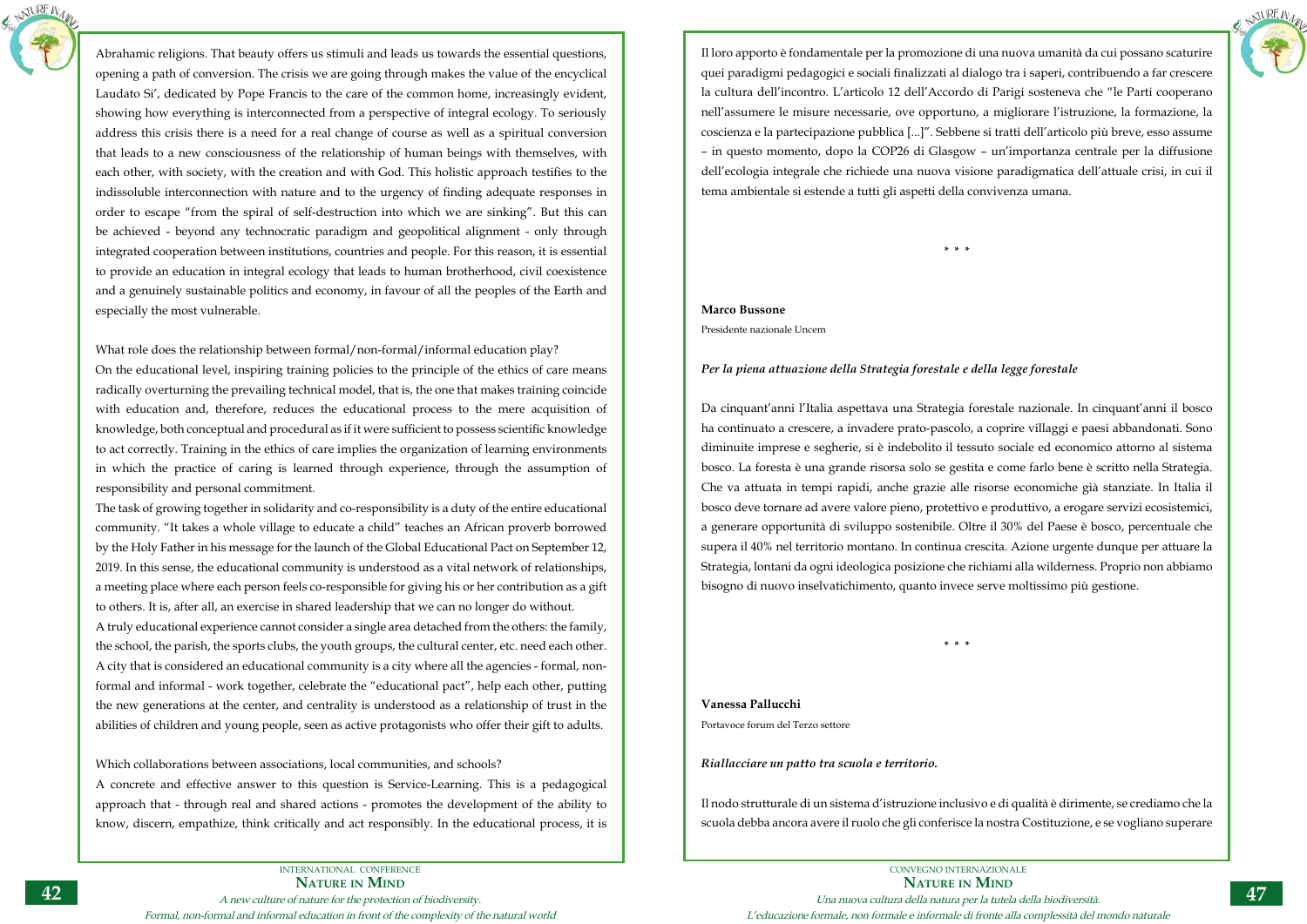

contribution is fundamental for the promotion of new humanity from which those pedagogical and social paradigms aimed at dialogue between knowledge can emerge, contributing to the growth of a culture of encounter. Article 12 of the Paris Agreement stated that "the Parties shall cooperate in taking the necessary measures, as appropriate, to improve education, training, public awareness and participation [...]". Although it is the shortest article, it assumes - at this moment, after the COP26 in Glasgow - central importance for the diffusion of an integral ecology that requires a new paradigmatic vision of the current crisis, in which the environmental issue extends to all aspects of human coexistence.

**\* \* \***

**Marco Bussone National President of Uncem.**

## *For the full implementation of the Forest Strategy and the Forest Law*

For fifty years, Italy has been waiting for a National Forestry Strategy. For fifty years, the forest has continued to grow, invade meadows and pastures, and cover abandoned villages and towns. Businesses and saw mills have decreased and the social and economic fabric around the forest system has been weakened. The forest is a great resource only if it is managed, and how to do it well is explained in the Strategy. It must be implemented quickly, also thanks to the economic resources already allocated. In Italy, the forest must return to its full value, be protective and productive, provide ecosystem services, and generate sustainable development opportunities. More than 30% of the country is forest, a percentage that exceeds 40% in mountain areas. In continuous growth. Urgentaction, therefore, to implement the Strategy, far from any ideological position that recalls wilderness. We really don't need new forestation, what we need is much more management.

**\* \* \***

**Vanessa Pallucchi Spokesman of the "Forum del Terzo settore"**

*Re-establishing a pact between school and territory*

The structural issue of an inclusive and quality education system is crucial if we believe that schools should still have the role conferred on them by our Constitution, and if we want to



antica presente – con tutto il suo retaggio poetico e mistico – nella tradizione delle religioni abramitiche. Quella bellezza ci offre stimoli e ci porta verso le domande essenziali, aprendo un cammino di conversione. La crisi che stiamo attraversando rende sempre più evidente il valore dell'enciclica Laudato Si', dedicata da Papa Francesco alla cura della casa comune, in cui si mostra come tutto sia interconnesso in un'ottica di ecologia integrale. Per affrontare seriamente questa crisi c'è bisogno di un reale cambiamento di rotta così come di una conversione spirituale che porti a una nuova coscienza del rapporto dell'essere umano con sé stesso, con l'altro, con la società, con il creato e con Dio. Questo approccio olistico testimonia la indissolubile interconnessione con la natura e l'urgenza di trovare risposte adeguate al fine di uscire "dalla spirale di autodistruzione in cui stiamo sprofondando" . Ma questo può realizzarsi – al di là di ogni paradigma tecnocratico e allineamento geopolitico – soltanto attraverso una cooperazione integrata tra istituzioni, paesi e persone. Per questo è fondamentale un'educazione all'ecologia integrale , che orienti alla fratellanza umana, alla convivenza civile nonché a una politica e a un'economia autenticamente sostenibili, a favore di tutti i popoli della Terra e soprattutto dei più vulnerabili. Quale ruolo gioca il rapporto tra educazione formale/non formale/informale? Sul piano educativo, ispirare le politiche formative al principio dell'etica della cura significa rovesciare radicalmente il modello tecnicistico prevalente, quello cioè che fa coincidere la formazione con l'istruzione e, quindi, riduce il processo educativo alla sola acquisizione di conoscenze, sia concettuali che procedurali, come se fosse sufficiente possedere conoscenze scientifiche per agire correttamente. Una formazione all'etica della cura implica l'organizzazione di ambienti di apprendimento nei quali la pratica del prendersi cura si apprende per esperienza, attraverso l'assunzione di responsabilità e l'impegno personale. Il compito di crescere insieme nella solidarietà e nella corresponsabilità è un dovere di tutta la comunità educativa. "Per educare un bambino serve un intero villaggio" insegna un proverbio africano preso a prestito dal Santo Padre nel messaggio per il lancio del Patto Educativo Globale del 12 settembre 2019. In questo senso, la comunità educativa viene intesa come rete vitale di relazioni, luogo di incontro dove ognuno si sente corresponsabile nel dare il proprio contributo come dono per gli altri . Si tratta, in fondo, di un esercizio di leadership condivisa di cui non possiamo più fare a meno. Una vera esperienza educativa non può considerare un solo ambito staccato dagli altri: la famiglia, la scuola, la parrocchia, le società sportive, i gruppi di giovani, il centro culturale, ecc. hanno bisogno l'uno dell'altro. Una città considerata comunità educativa è una città dove tutte le agenzie – formali, non formali e informali – lavorano insieme, celebrano il "patto educativo", si aiutano tra di loro, mettendo al centro le nuove generazioni, centralità intesa come un rapporto di fiducia nelle capacità dei bambini e ragazzi, visti come soggetti attivi protagonisti che offrono il loro dono agli adulti.

Quali collaborazioni tra associazioni, enti territoriali, comunità locali, scuola? Una risposta concreta ed efficace a questa domanda è il Service-Learning. Si tratta di un approccio pedagogico che – attraverso azioni reali e condivise – favorisce lo sviluppo della capacità di conoscere, discernere, immedesimarsi, pensare criticamente e agire responsabilmente. Nel